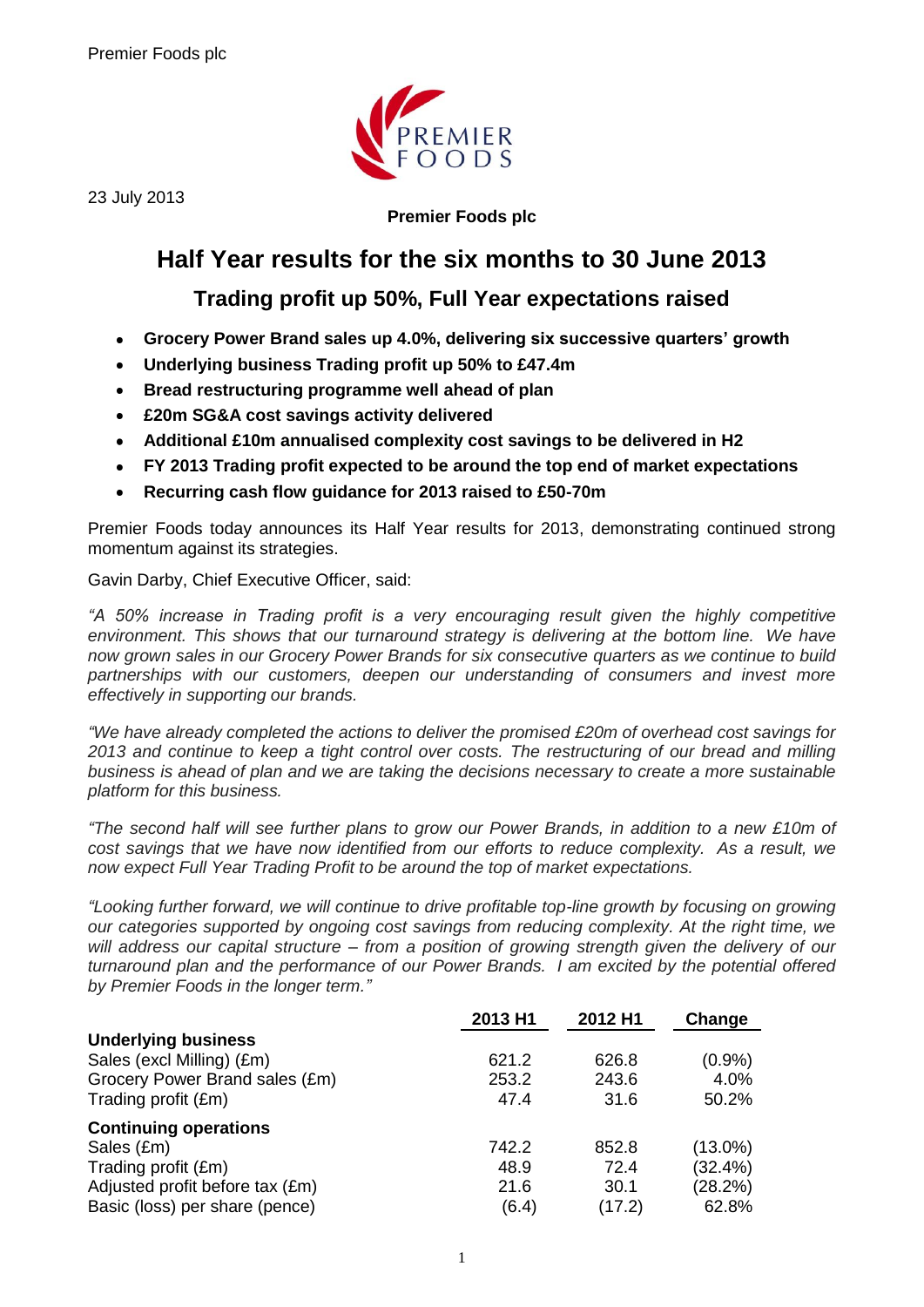A presentation to analysts will take place today, 23 July 2013, at 9.00am at the London Stock Exchange, 10 Paternoster Square, London, EC4M 7LS. Attendance is by invitation only. The presentation will be webcast at [www.premierfoods.co.uk.](http://www.premierfoods.co.uk/) A recording of the webcast will be available on the Company's website later in the day.

A factsheet of the Preliminary results is available at [www.premierfoods.co.uk/investor](http://www.premierfoods.co.uk/investor-relations/results-centre)[relations/results-centre](http://www.premierfoods.co.uk/investor-relations/results-centre)

#### **For further information, please contact:**

| Institutional investors and analysts:<br>Mark Moran, Chief Financial Officer<br>Richard Godden, Head of Investor Relations | +44 (0) 1727 815 850<br>+44 (0) 1727 815 850 |
|----------------------------------------------------------------------------------------------------------------------------|----------------------------------------------|
| <b>Media enquiries:</b><br>Lisa Attenborough, Director of Communications                                                   | +44 (0) 1727 815 850                         |
| Maitland<br>Tom Buchanan<br>Tom Eckersley                                                                                  | +44 (0) 20 7379 5151                         |

- Ends -

#### **Underlying business**

The Company's results for the Half Year to 30 June 2013 are presented on an **'Underlying business'** basis, unless otherwise stated. 'Underlying business' excludes the results of previously announced business disposals, Milling (sales only), and strategic contract withdrawals. The tables below illustrate these items for 2013 H1 and 2012 H1 results.

The purpose of using the 'Underlying business' basis for measuring performance is to reflect the performance of the core business of the Company. With the Company having undergone a year of major restructuring in 2012, this basis better reflects the underlying performance of the business.

'**Continuing operations'** includes the results of disposed businesses for the respective periods until disposal was completed. For example, the Sweet Pickles and Table Sauces business disposal completed on 2 February 2013; therefore the results of the continuing operations for the Half Year 2013 include one month's results of this disposed business.

| £m                    | Continuing<br>operations | Less:<br><b>Disposals</b> | Less:<br><b>Milling</b><br>sales | Less:<br><b>Contract</b><br>Withdrawals <sup>7</sup> | Less:<br>2012 Other<br>credits<br>(Pension) <sup>8</sup> | <b>Underlying</b><br><b>Business</b> |
|-----------------------|--------------------------|---------------------------|----------------------------------|------------------------------------------------------|----------------------------------------------------------|--------------------------------------|
| 2013 H1               |                          |                           |                                  |                                                      |                                                          |                                      |
| Sales                 | 742.2                    | (5.7)                     | (115.3)                          |                                                      |                                                          | 621.2                                |
| Trading profit        | 48.9                     | (1.5)                     | N/A                              | ۰                                                    |                                                          | 47.4                                 |
| EBITDA <sup>3</sup>   | 65.3                     | (1.5)                     | N/A                              |                                                      |                                                          | 63.8                                 |
| 2012 H1               |                          |                           |                                  |                                                      |                                                          |                                      |
| Sales                 | 852.8                    | (124.5)                   | (86.7)                           | (14.8)                                               | $\blacksquare$                                           | 626.8                                |
| <b>Trading profit</b> | 72.4                     | (20.8)                    | N/A                              | (1.0)                                                | (19.0)                                                   | 31.6                                 |
| EBITDA <sup>3</sup>   | 92.5                     | (23.3)                    | N/A                              | (1.0)                                                | (19.0)                                                   | 49.2                                 |

#### *Notes to editors:*

- 1. The accounting period is from 1 January 2013 to 30 June 2013.
- 2. Trading profit is defined as operating profit before re-financing costs, restructuring costs, profits and losses associated with divestment activity, amortisation and impairment of intangible assets, the revaluation of foreign exchange and other derivative contracts under IAS 39 and pension administration costs and net interest on the net defined benefit liability.
- 3. EBITDA is Trading profit excluding depreciation.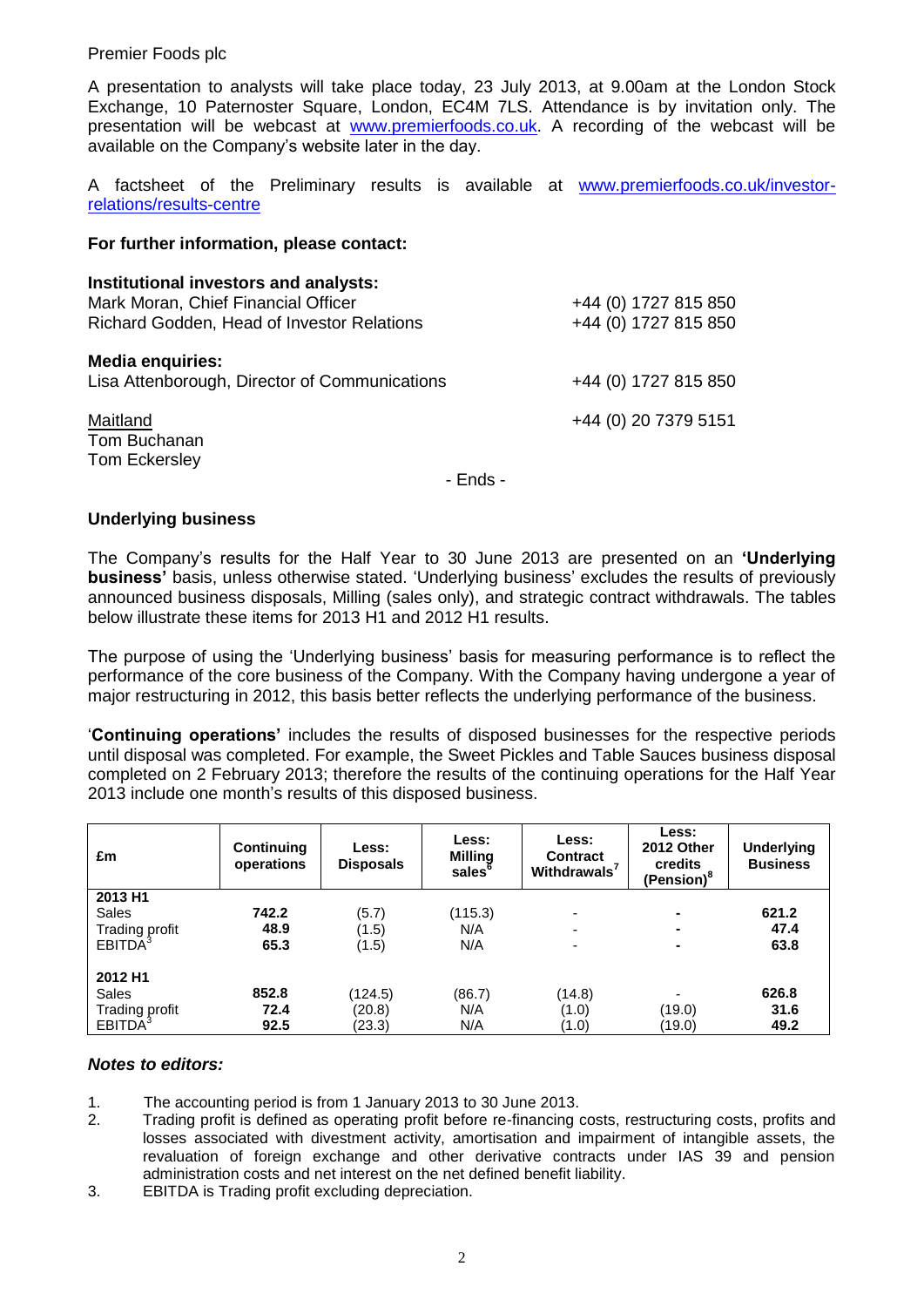- 4. Adjusted profit before tax is defined as Trading profit less net regular interest. Adjusted earnings per share is defined as Adjusted profit before tax less a notional tax charge of 23.25% (2012 H1: 24.5%) divided by the weighted average of the number of shares of 239.8 million. Net regular interest is defined as total net interest excluding write-off of financing costs, fair value adjustments on interest rate swaps and other financial liabilities at fair value through profit or loss and the unwind of the discount on provisions.
- 5. 2012 disposals are Vinegar and Sour Pickles, Elephant Atta Ethnic Flour, Sweet Spreads and Jellies and Sweet Pickles and Table Sauces.
- 6. Due to the cost plus pricing nature of the Milling business, fluctuations in the cost of wheat have a direct impact on reported sales, but not necessarily on Trading profit. As a result, the Milling business is excluded from the definition of 'Underlying business' for revenue only.
- 7. Strategic contract withdrawals. In 2013, the Company withdrew from a high cost to serve Bread contract and in 2012, one other non-core discrete contract. This contract finished at the end of April 2013, and therefore 2 months results of this contract are excluded from underlying business in 2012.
- 8. 2012 Other credits (Pensions) reflects the net credit following the decision by the RHM pension scheme to change the inflation assumption in evaluating scheme liabilities from RPI to CPI.
- 9. Measures on page 1 are defined above and reconciled to statutory measures in the appendices, where necessary

A Premier Foods image gallery is available using the following link:

#### [www.premierfoods.co.uk/media/image-gallery/](http://www.premierfoods.co.uk/media/image-gallery/)

*Certain statements in this document are forward looking statements. By their nature, forward looking statements involve a number of risks, uncertainties or assumptions that could cause actual results or events to differ materially from those expressed or implied by those statements. Forward looking statements regarding past trends or activities should not be taken as representation that such trends or activities will continue in the future. Accordingly, undue reliance should not be placed on forward looking statements.*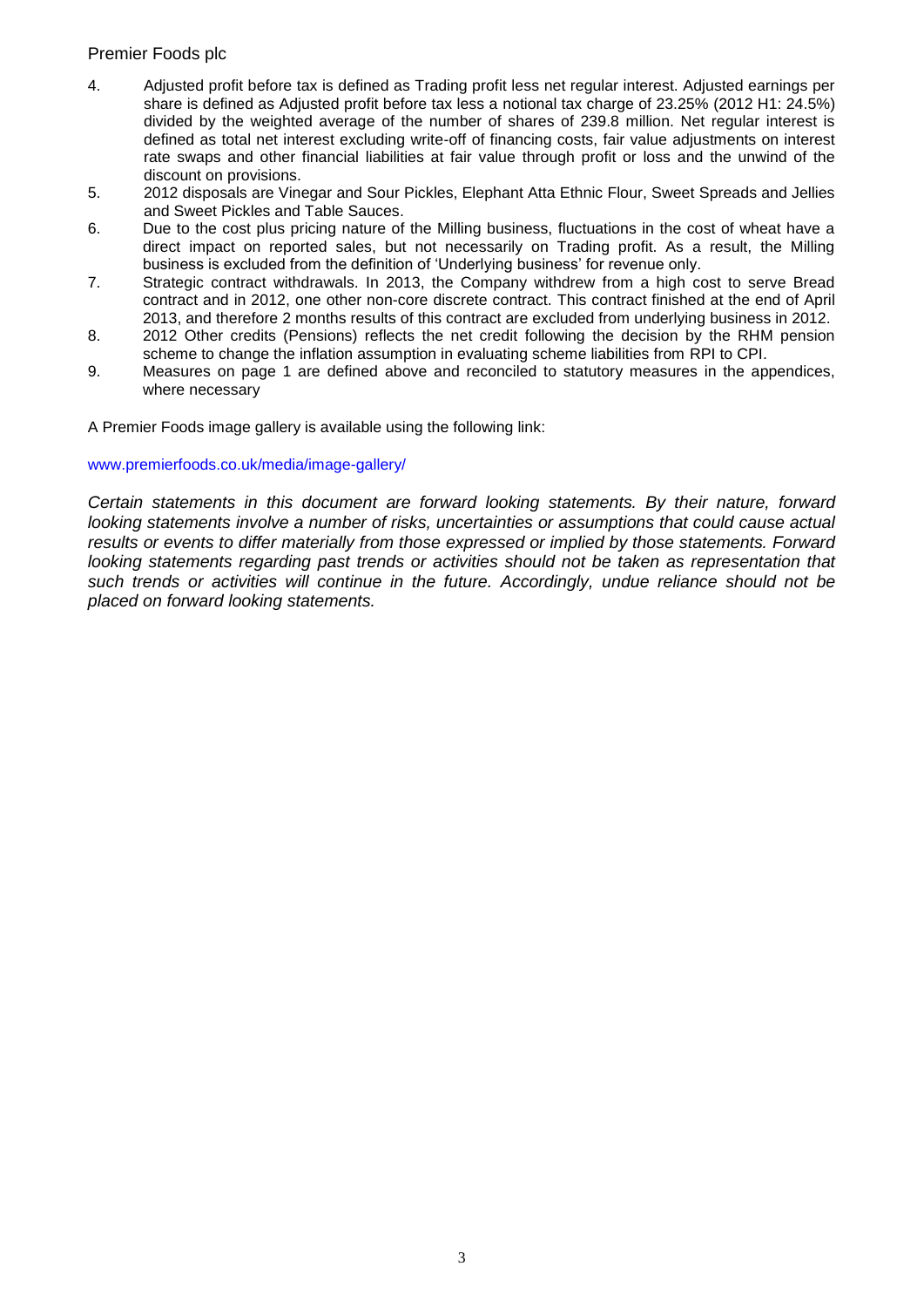# **Operating review**

# **Underlying business**

Underlying business excludes all completed disposals, strategic contract withdrawals and Milling sales. The following commentary is based on Underlying business unless otherwise stated.

| £m                                   | 2013 H1 | 2012 H1 | Change    |
|--------------------------------------|---------|---------|-----------|
| <b>Sales</b>                         |         |         |           |
| Grocery                              | 380.6   | 384.5   | $(1.0\%)$ |
| <b>Bread</b>                         | 240.6   | 242.3   | (0.7%     |
| Total                                | 621.2   | 626.8   | (0.9%     |
| Grocery divisional contribution      | 77.4    | 77.2    | 0.3%      |
| <b>Bread divisional contribution</b> | 14.3    | 18.7    | (23.8%)   |
| <b>Total SG&amp;A</b>                | (44.3)  | (64.3)  | 31.1%     |
| <b>Trading profit</b>                | 47.4    | 31.6    | 50.2%     |
|                                      |         |         |           |
| £m                                   | 2013 H1 | 2012 H1 | Change    |
|                                      |         |         |           |
| <b>Power Brands</b>                  | 428.3   | 415.1   | 3.2%      |
| Support brands                       | 100.7   | 106.1   | $(5.1\%)$ |
| <b>Total Branded</b>                 | 529.0   | 521.2   | 1.5%      |
|                                      |         |         |           |
| Non-branded                          | 92.2    | 105.6   | (12.7%)   |
| <b>Total Sales</b>                   | 621.2   | 626.8   | (0.9%     |
|                                      |         |         |           |
| <b>Grocery Power Brands</b>          | 253.2   | 243.6   | 4.0%      |
|                                      |         |         |           |

# **Introduction**

Total Underlying business sales were down 0.9% at £621.2m compared to the first half of 2012. Sales of the Company's Power Brands grew by 3.2%, while sales of the Grocery Power Brands increased by 4.0%. This was offset by a sales decline of 5.1% in lower margin support brands.

Underlying business Trading profit increased by 50.2% to £47.4m in the period, predominantly driven by lower SG&A costs of £20.0m.

# **Grocery division**

| £m                        | 2013 H1 | 2012 H1 | Change    |
|---------------------------|---------|---------|-----------|
| <b>Branded sales</b>      | 343.8   | 339.3   | 1.3%      |
| Non-branded sales         | 36.8    | 45.2    | (18.5%)   |
| <b>Total sales</b>        | 380.6   | 384.5   | $(1.0\%)$ |
| <b>Power Brands sales</b> | 253.2   | 243.6   | 4.0%      |
| Divisional contribution   | 77.4    | 77.2    | 0.3%      |

Branded sales in the Grocery division increased by 1.3% to £343.8m compared to £339.3m in 2012, driven by Grocery Power Brands sales growth of 4.0%. Total Grocery sales declined by 1.0% owing to a decrease in non-branded sales. Branded sales now account for over 90% of divisional sales while Grocery Power Brand sales comprise 66.5% of sales.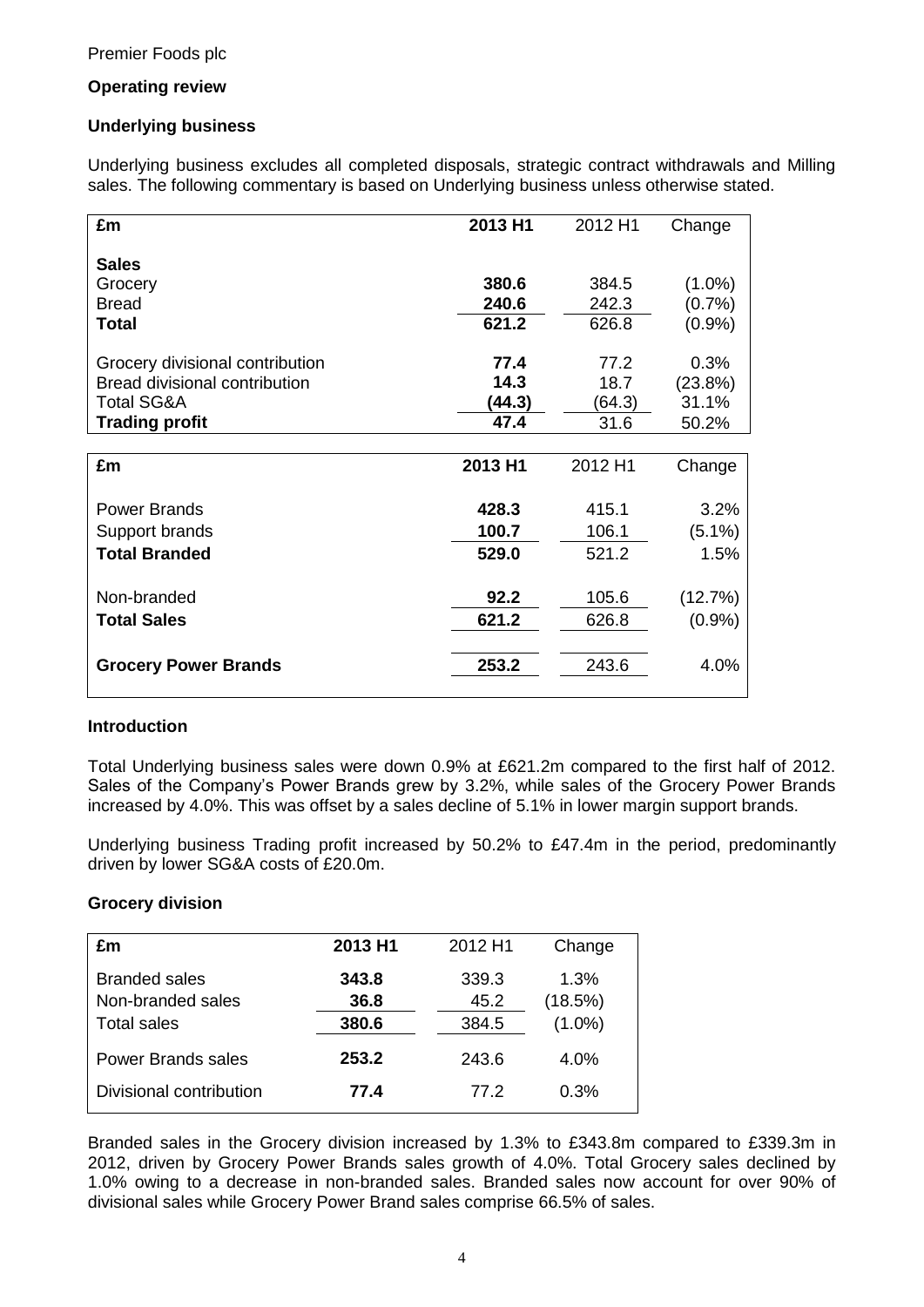Grocery Power Brands grew by 4.4% in the second quarter this year - the sixth consecutive quarter, demonstrating the benefits of strategic focus, alongside sustained consumer marketing investment and consistently improving our customer partnerships. In the first six months of 2013, we led 100% more range reviews than the same period in 2012 which has resulted in over 37,000 incremental distribution points together with high distribution of new product launches across our customers' estates*.*

*Ambrosia* benefitted from a new marketing campaign on the core range while the new *Devon Dream* product was launched towards the end of the period, also supported by an advertising campaign. *Bisto* and *Oxo* performed well in the first six months of the year, reflecting their leading positions in a growing gravy and stocks category. Elsewhere the *Deli-Box* range, successfully launched last year, continues to contribute to the strong performance of *Batchelors*. We are also addressing growth opportunities in growing sales channels such as the discounter sector, through leveraging differentiated and affordable pack formats.

Divisional contribution performance was £77.4m, slightly ahead of the prior year. Consumer marketing activity is expected to be more equally balanced through 2013 compared to the prior year. The Grocery Power Brands benefitted from seven TV advertising campaigns in the period, including two for *Ambrosia*.

Total Grocery branded sales grew by 1.3% with the strong Power Brand performance partly offset by weaker support brand sales. While sales of Bird's custard have performed well in valueorientated channels, this has been offset by lower sales in Homebaking, Cadbury cake and Homepride cooking sauces. Over the medium term, support brands will become a more integral part of the Group's new focus on growing its categories.

Non-branded sales in the Grocery division decreased by 18.5% in the period, due to contract withdrawals in Desserts and powdered Beverages and stronger relative performance in branded Cake compared to non-branded.

Savings in manufacturing controllable costs are expected to continue to deliver gross savings in 2013 through process improvements at our manufacturing sites.

| £m                         | 2013 H1 | 2012 H1 | Change  |
|----------------------------|---------|---------|---------|
| <b>Branded bread sales</b> | 185.2   | 181.9   | 1.8%    |
| Non-branded bread sales    | 55.4    | 60.4    | (8.3%)  |
| <b>Total bread sales</b>   | 240.6   | 242.3   | (0.7%   |
| Milling sales              | 115.3   | 86.7    | 33.0%   |
| <b>Total sales</b>         | 355.9   | 329.0   | 8.2%    |
| Divisional contribution    | 14.3    | 18.7    | (23.8%) |

# **Bread division**

Sales for the Bread division increased by 8.2% to £355.9m in the half year to the end of June, while sales excluding Milling declined 0.7% to £240.6m in the period. Milling sales were £115.3m in the first six months of 2013, up 33.0% compared to the prior year, principally reflecting higher pricing realised following the 2012 harvest. Divisional contribution declined by £4.4m to £14.3m in the half year to 30 June 2013.

Following the previously announced loss of a branded and non-branded bread contract, the Bread business is undergoing a year of major restructuring which is progressing well ahead of plan. In the first half of the year, the Eastleigh and Birmingham bakeries and Glasgow mill have all closed. The bakery in Greenford, West London, is expected to close in August. Additionally, the reconfiguration of our logistics network is now complete with the implementation of significant simplification of our direct to store delivery network.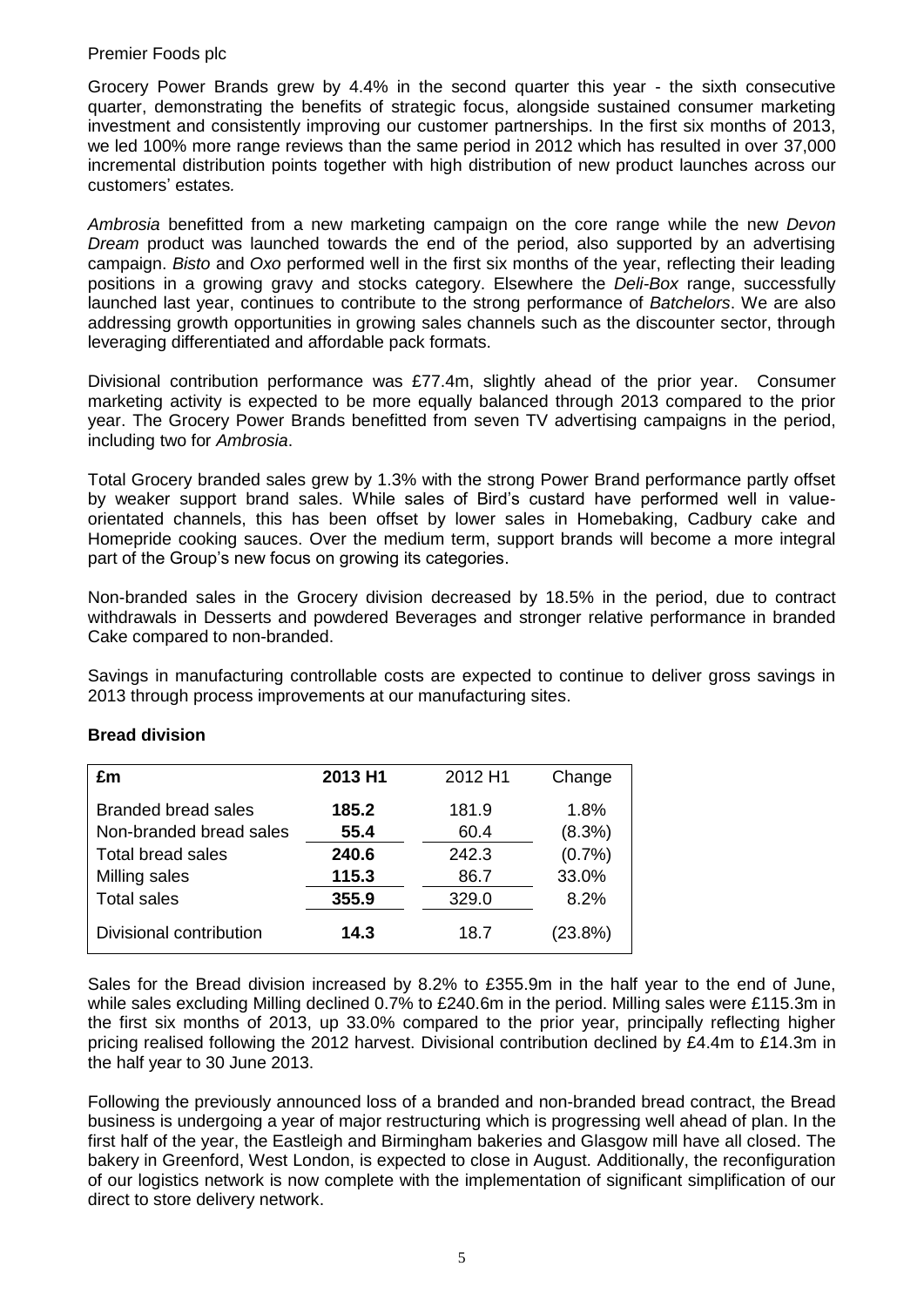The lost volume and margin from this contract is expected to be offset by manufacturing and distribution cost savings from the site closures and reconfigured logistics network. The full year cash costs associated with our restructuring programme are expected to be approximately £28m, of which £15.9m was incurred in the first half of the year. The Group expects to receive total cash proceeds relating to these site closures of £10-15m in 2014.

The Bread business now has a focused and dedicated organisational structure and has been relocated to our High Wycombe offices. Additionally and as previously announced, we are reconfiguring our Milling business unit to establish a separate business unit focused on our free trade customers which will be serviced by our Southampton, Manchester and Newbridge mills. Alongside this, we are vertically integrating our Mills at Andover, Gainsborough, Selby and Wellingborough into our Baking and Grocery businesses. The costs associated with the proposed closure of the Barry mill will be absorbed within the full year £28m restructuring costs.

In this year of restructuring, marketing investment is more focused, with the imminent launch of new Hovis packaging formats and improved Best of Both recipe formulation. Additionally, we have recently announced a five year licensing agreement for *Hovis Breakfast Bakes,* as we seek to build the *Hovis* brand in adjacent categories.

We are also delivering significant improvements in our plant capability through the roll out of a major refurbishment programme, resulting in increased capital investment levels per bakery.

# **Cost Savings Programme and SG&A costs**

| £m         | 2013 H1 | 2012 H1 | Change |
|------------|---------|---------|--------|
| Total SG&A | 44.3    | 64.3    | 31.1%  |

The previously announced SG&A cost savings programme has progressed very well with all activity now complete. The full savings of £20m will flow through during the remainder of the year. The SG&A cost base reduced by £20.0m in the first half of the year to £44.3m compared to £64.3m in the same period last year.

The restructuring of the SG&A cost base announced at the beginning of 2012 will have delivered annual run-rate savings in excess of £70m by the end of this year. This represents a reduction of nearly 50% on the 2011 exit position of approximately £155m per annum. This has been achieved through right-sizing both the commercial and support functions to ensure the overhead cost base better reflects the Company's scale following the major disposal activity in 2012.

The costs to achieve the delivery of the savings programme in the first half of this year were £9.9m, with a further £1m expected to come through in the second half of the year.

As previously indicated, the Group continues to review ways to reduce complexity across the organisation. Initial efforts have focused on reducing the number of product units (or SKUs), working with fewer suppliers on more strategic partnerships and a planned consolidation of the Grocery logistics network this year. As a result, the Group expects a further £10m annualised savings will be delivered in the second half of 2013. Additional savings across the Group are expected in future periods as we progress with business complexity reduction.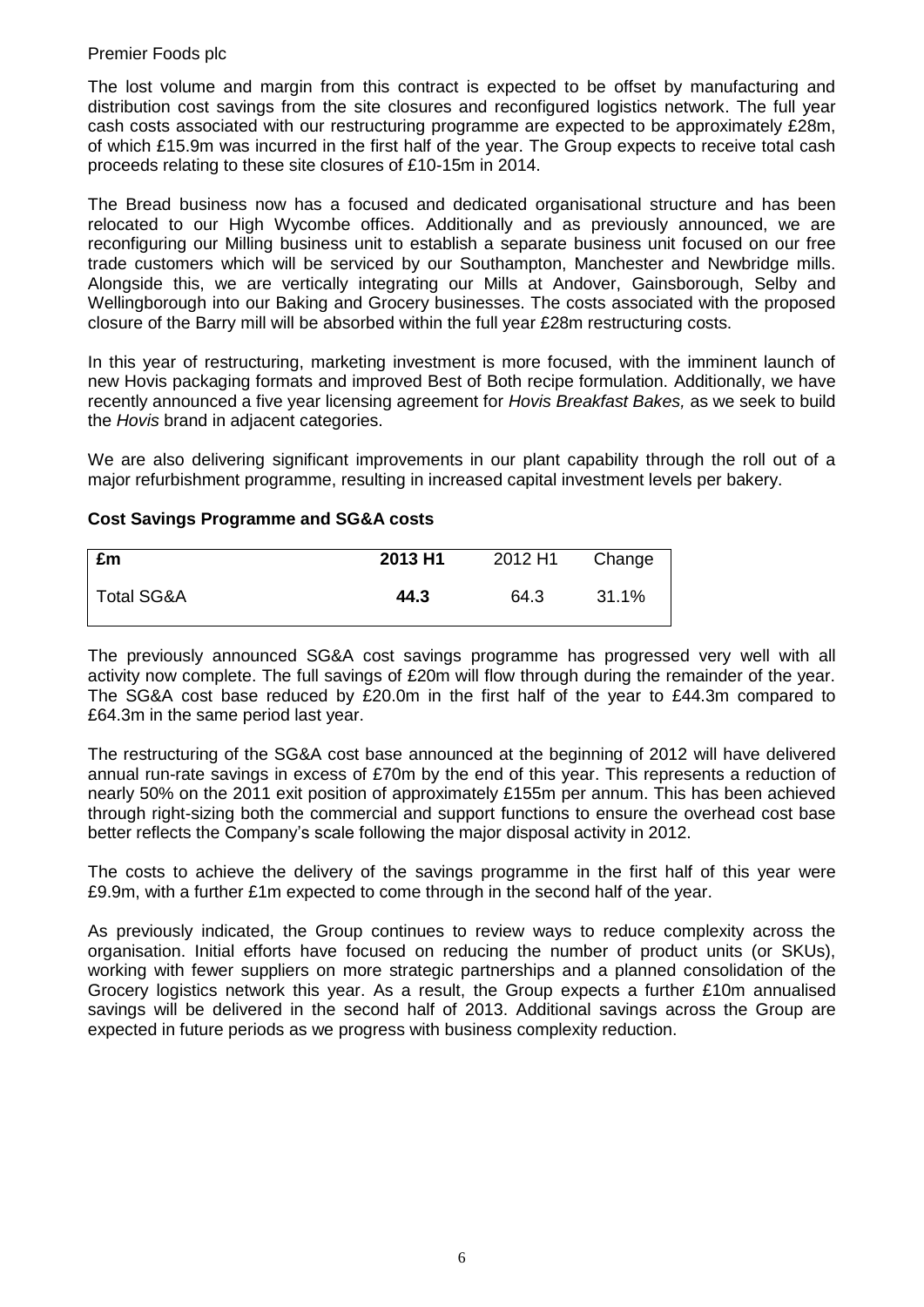# **Consumer Marketing**

| £m                        | 2013 H1 | 2012 H1 | Change |
|---------------------------|---------|---------|--------|
| <b>Consumer Marketing</b> | 17.1    | 23.5    | 27.3%  |

Total consumer marketing investment in the first half of the year was £6.4m lower than the prior year at £17.1m. During a year focusing on restructuring the Bread business, the Hovis brand has received more selected levels of brand investment in the first half, while Mr. Kipling and Cadbury cake have campaigns weighted more to the second half of 2013. While total spend is lower than 2012, our advertising media spend efficiency has improved by 40% in the period.

Six of the seven Grocery Power Brands have been advertised on TV in the first half of 2013 including the *Ambrosia Devon Dream* launch, the first *Batchelors* TV advertising in five years and strong support for the *Bisto Stock Melts* launch.

As previously indicated, consumer marketing activity is expected to be more equally balanced through 2013 compared to the prior year.

#### **Net regular interest**

| £m                             | 2013 H1 | 2012 H1 | Change  |
|--------------------------------|---------|---------|---------|
| Bank debt interest             | 12.1    | 19.1    | 36.6%   |
| Swap contract interest         | 3.7     | 14.3    | 74.1%   |
| Securitisation interest        | 1.7     | 1.2     | (41.7%) |
|                                | 17.5    | 34.6    | 49.4%   |
| Amortisation and deferred fees | 9.8     | 7.7     | (27.3%) |
| Net regular interest           | 27.3    | 42.3    | 35.5%   |
|                                |         |         |         |

Net regular interest charge was £27.3m in the period, 35.5% lower than the prior year. This lower charge was principally due to the conversion of the higher rate interest rate swaps into additional term loan at the end of March 2012, at a significantly lower interest rate and following completion of the previously announced re-financing agreement. Term debt interest was lower reflecting reduced levels of Net debt following the disposal of businesses during 2012.

The Company's Net regular interest guidance for 2013 of £60-65 million remains unchanged. Within this, the amortisation of deferred financing fees is expected to be approximately £22 million.

# **Cash flow**

| £m                                        | 2013 H1 | 2012 H1 |
|-------------------------------------------|---------|---------|
| <b>Underlying business Trading profit</b> | 47.4    | 31.6    |
| Underlying Trading profit adjustments     |         | 20.0    |
| Depreciation                              | 16.4    | 17.6    |
| Other non-cash items                      | 2.2     | (19.6)  |
| Interest                                  | (22.6)  | (34.8)  |
| Taxation                                  |         |         |
| Pension contributions                     | (3.4)   | (10.7   |
| Capital expenditure                       | (15.2)  | (27.4)  |
| Working capital                           | (29.8)  | 22.2    |
| <b>Recurring cash outflow</b>             | (5.0)   | 45.5    |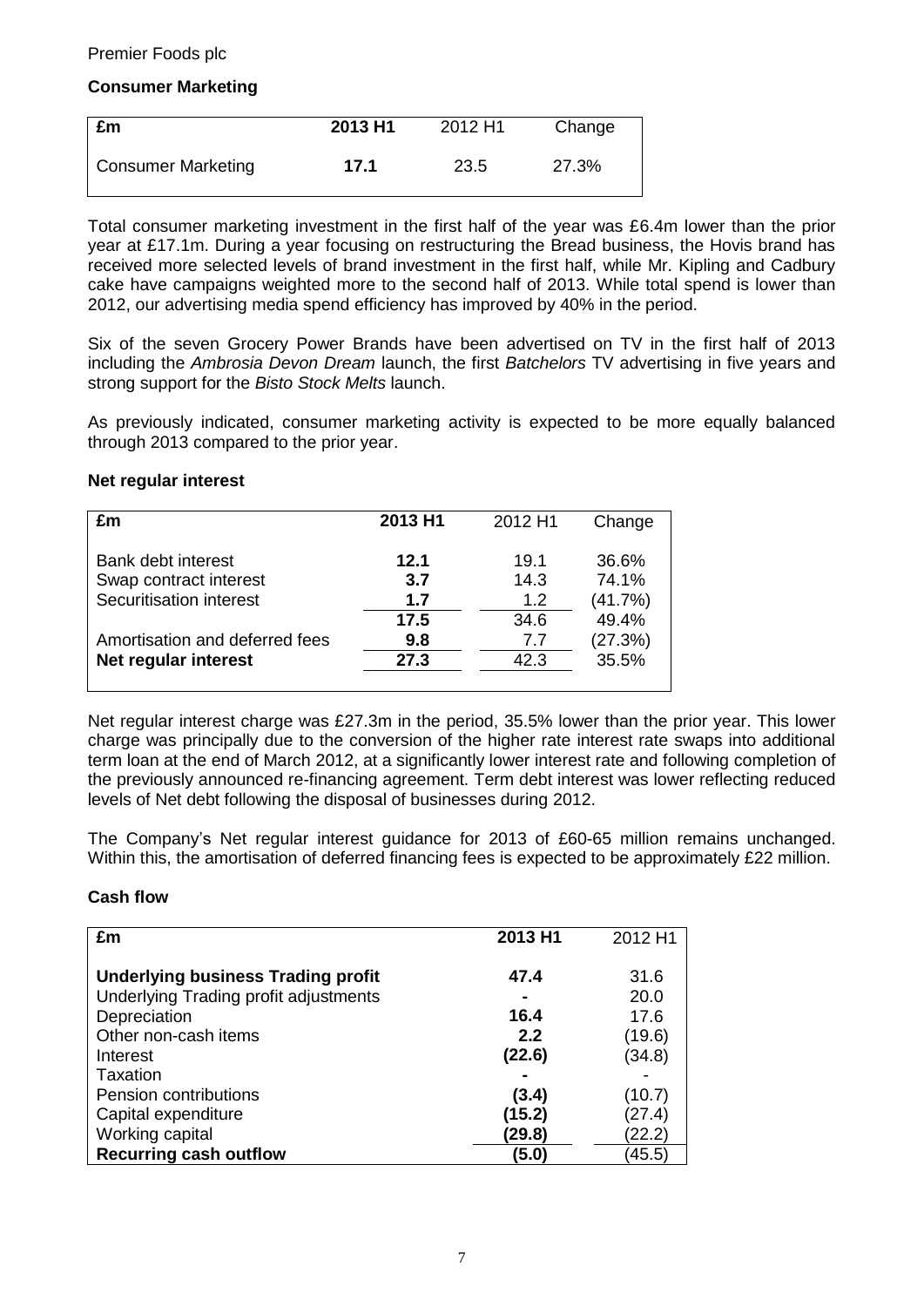Group recurring cash flow before non-recurring items such as restructuring activity, financing fees and the impact of disposals was an outflow of £5.0m in the period.

Underlying business Trading profit was ahead of last year while depreciation was slightly lower at £16.4m. Other non-cash items in 2013 largely reflect the add-back of share based payments.

Cash interest was significantly lower in the first half of the year owing to the close out of the higher rate interest rate swaps in the second quarter of the prior year following the re-financing agreement announced in March 2012. Cash tax was nil in the period and is expected to be minimal in the full year.

Pension deficit contribution payments to the Company schemes in the period (including administrative costs) were £3.4m, compared to £10.7m last year, owing to reduced pension deficit contribution payments as agreed with the Trustees as part of the re-financing agreement in 2012.

Capital expenditure was £15.2m in the first six months of the year, and £12.2m lower than the comparative period. As a consequence, capital expenditure for 2013 is expected to be approximately 2.5% of Group sales and therefore lower than previously guided.

The working capital outflow in the period of £29.8m was greater than the prior year however this is expected to be broadly neutral in the second half of the year.

| £m                                            | 2013 H1 | 2012 H1 |
|-----------------------------------------------|---------|---------|
| <b>Recurring cash outflow</b>                 | (5.0)   | (45.5)  |
| Disposed businesses cash flows                | 2.6     | 22.9    |
| Restructuring activity                        | (25.3)  | (9.1)   |
| <b>Operating cash flow from total Company</b> | (27.7)  | (31.7)  |
| Disposal proceeds                             | 90.8    | 34.5    |
| Financing fees & finance leases               | 0.1     | (25.1)  |
| Free cash flow                                | 63.2    | (22.3)  |

Free cash flow, before repayment of borrowings, was £63.2m in the period, compared to an outflow of £22.3m in 2012 H1. Restructuring activity relating to disposed businesses, including costs related to the cost savings programme, resulted in a cash outflow of £25.3m in the period.

Disposal proceeds of £90.8m in the period were from the sale of the Sweet Pickles & Table Sauces business, net of fees and a working capital adjustment. Prior year disposal proceeds of £34.7m from the sale of the Irish brands business were partly offset by smaller items.

# **Net debt**

|                              | £m     |
|------------------------------|--------|
| Net debt at 31 December 2012 | 950.7  |
| Movement in cash 2013 H1     | (63.2) |
| Other non-cash items         | 2.9    |
| Net debt at 30 June 2013     | 890.4  |

Group Net debt at 30 June 2013 was £890.4m. Recurring cash flow in the six months to 30 June 2013 was an outflow of £5.0m and the Company expects recurring cash flow guidance for the year now to be in the range of £50-70m, higher than guided to previously.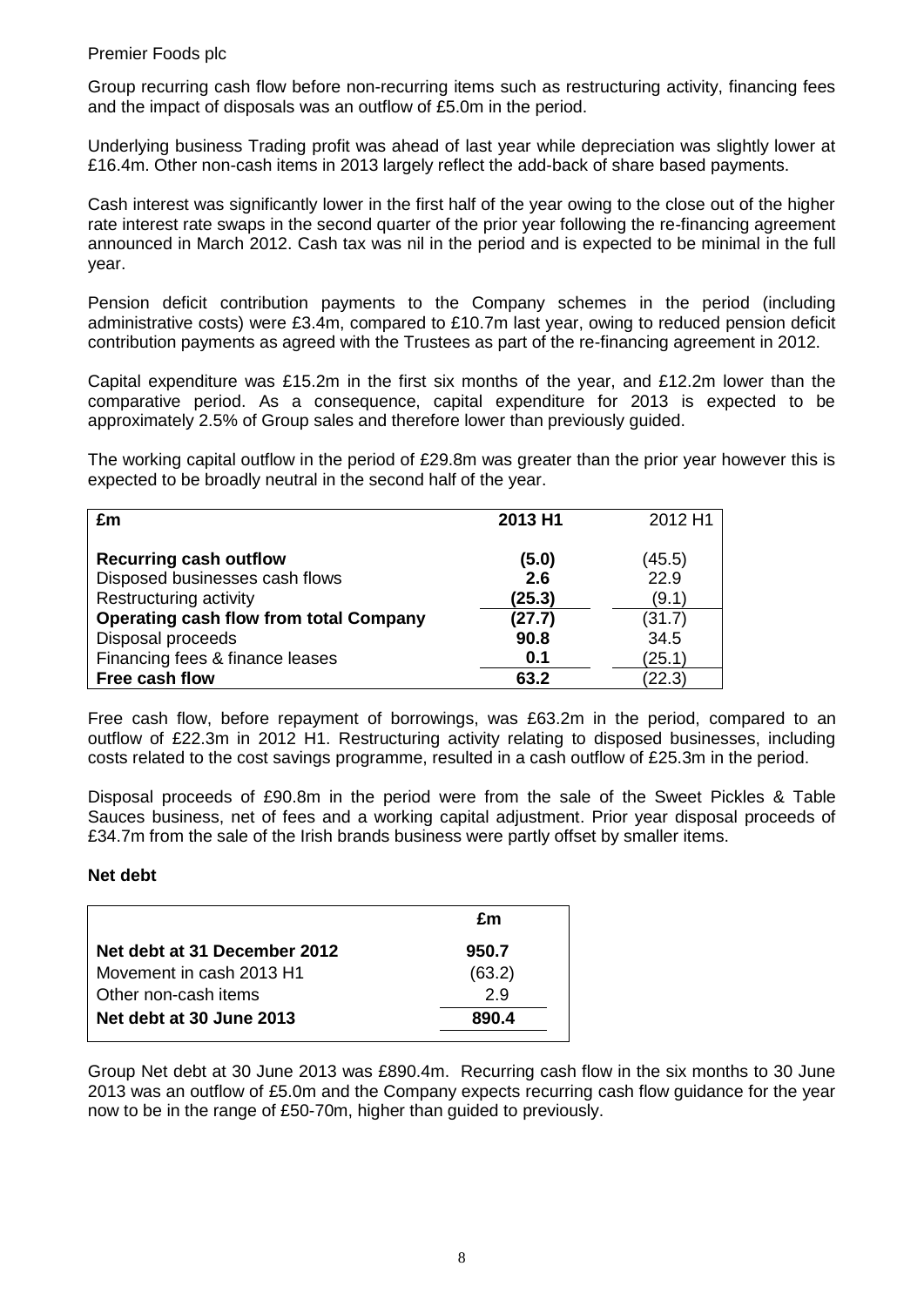# **Pensions**

Cash paid to pension schemes in the period was £11.1m. This included £7.7m of regular contributions. The net IAS 19 deficit at 30 June 2013 was £394.7m, equivalent to £302.9m net of deferred tax and is £72.1m lower than six months ago, principally due to the increase in the discount rate from 4.45% to 4.70%. The latest triennial evaluation is ongoing, the outcome of which is expected in early 2014.

| Pensions (£m)                | 30 June 2013 | 30 June 2012 |             |
|------------------------------|--------------|--------------|-------------|
| <b>Assets</b>                |              |              |             |
| <b>Equities</b>              | 278.2        | 433.7        | 411.3       |
| Government & Corporate bonds | 1,207.2      | 1,162.8      | 1,197.7     |
| Property                     | 136.5        | 89.3         | 105.3       |
| Absolute/Target returns      | 773.4        | 662.3        | 712.1       |
| Swaps                        | (82.0)       | 164.2        | (169.0)     |
| Cash                         | 488.9        | 202.6        | 494.4       |
| Other                        | 456.6        | 476.1        | 457.5       |
| <b>Total Assets</b>          | 3,258.8      | 3,191.0      | 3,209.3     |
| <b>Liabilities</b>           |              |              |             |
| Discount rate                | 4.70%        | 4.70%        | 4.45%       |
| Inflation rate (RPI/CPI)     | 3.3%/2.3%    | 2.9%/1.7%    | 2.95%/2.15% |
| <b>Total Liabilities</b>     | (3,653.5)    | (3,463.6)    | (3,676.1)   |
| Gross deficit (IAS 19)       | (394.7)      | (272.6)      | (466.8)     |
| Deferred tax (23.25%)        | 91.8         | 65.4         | 114.4       |
| Net deficit (IAS 19)         | (302.9)      | (207.2)      | (352.4)     |

In the classification disclosed in the table above, 'Other' includes investments in infrastructure assets and private equity funds.

The Group acknowledges the significance of the current pension deficit in determining a fair reflection of the Group's Enterprise value. The Group's preferred approach is to discount the post tax future cash flows of the agreed pension deficit contribution schedule, which amount to approximately £290 million.

# **Business Disposals**

On 2 February 2013, the Group completed the disposal of the Sweet Pickles and Table Sauces business for gross proceeds of £92.5m, the net proceeds of which were used to pay down debt.

No other disposal activity took place in the period.

# **Capital Structure**

The Group's bank debt and revolving credit facilities are in place until mid 2016. At this stage, no decisions have been made about the timing or composition of the Company's future capital structure. However, the Board continues to review the full range of options available to the Company and this will be addressed at the right time.

# **Outlook & Guidance**

The consumer environment remains highly competitive. Looking forward, the Company will drive profitable top-line growth by focusing on growing our categories supported by ongoing cost savings from reducing complexity. The SG&A cost savings programme activity from right-sizing the business following non-core disposals is complete, the Bread restructuring programme is well ahead of plan and the Company expects to deliver Trading profit for 2013 around the top end of market expectations, also raising recurring free cash flow guidance.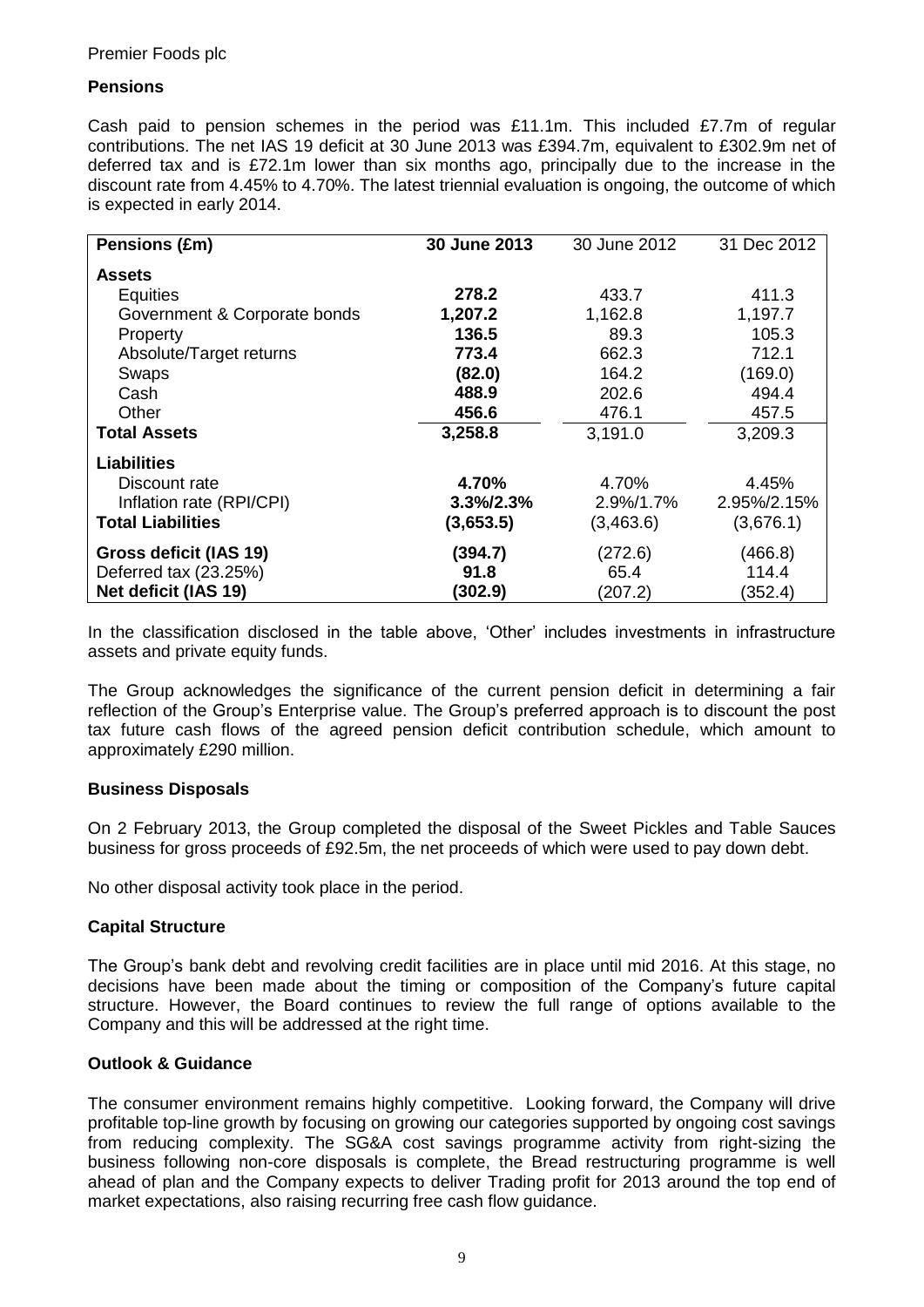## **Financial review**

The Company presents its financial results for the Half year to 30 June 2013 with comparative information for the Half year to 30 June 2012.

#### **Company structure**

The Company completed the disposal of the Sweet Pickles and Table Sauces business on 2 February 2013.

All commentary on the performance of the Company included below refers to continuing operations unless otherwise stated and therefore reflects the respective periods that the Company maintained ownership of the businesses disposed during the year. For example, the Sweet Pickles and Table Sauces business disposal completed on 2 February; therefore the results of the continuing operations for the Half year ended 2013 include one months' results of this disposed business.

#### **Statement of profit or loss**

Revenue from continuing operations was £742.2m, a decrease of £110.6m compared to the prior year. The major driver of the decline is attributed to the disposals of the Irish brands, Vinegar and Sour Pickles, Elephant Atta Ethnic Flour, Sweet Spreads and Jellies businesses and Sweet Pickles and Table Sauces partly offset by Power Brands sales growth*.*

# **Operating profit**

The company made an Operating loss in the period of (£2.6m), compared to a prior year profit of £15.1m.

Trading profit was £48.9m in the period, compared to £72.4m in the prior year. This decline principally reflected the impact of the businesses disposed during 2012. During the first six months of the year, the Company delivered significant savings in the SG&A overhead cost base. The prior year period also included other credits of £19.0m relating to pension credits arising from the decision of the RHM pension scheme trustees to change the inflation assumption in evaluating scheme liabilities from RPI to CPI.

Restructuring costs and losses associated with divestment activity were £12.4m in the period compared to £17.9m in the prior year period. These charges relate to access costs associated with the Company's cost savings programme and restructuring activity associated with the previously announced closure of three bakeries and two distribution sites in the Bread division.

Amortisation of intangible assets was £23.6m in the period, a reduction of £2.5m from the prior year. The net interest on pensions and administrative expenses of £12.7m in the Half Year compares to a restated charge of £11.5m in 2012. These charges are due to a new accounting standard, effective from 1 January 2013, whereby interest income on plan assets is calculated using the discount rate rather than a higher expected asset return value.

A loss on disposal of operations of £2.4m in the period related to the disposal of the Sweet Pickles and Table Sauces business.

#### **Finance expense**

Net finance expense in the Half year ended 30 June 2013 was £20.9m, compared to £60.9m in the prior year. Net regular interest reduced by £15.0m to £27.3m, due to the conversion of higher rate interest rate swaps into additional term loan at a significantly lower interest rate in addition to lower levels of Net debt following the disposal of businesses during the course of the year. The prior year included a charge of £10.8m relating to the acceleration of write-off of financing costs associated with the previous bank facilities. Additionally, the period to 30 June 2013 benefitted from a positive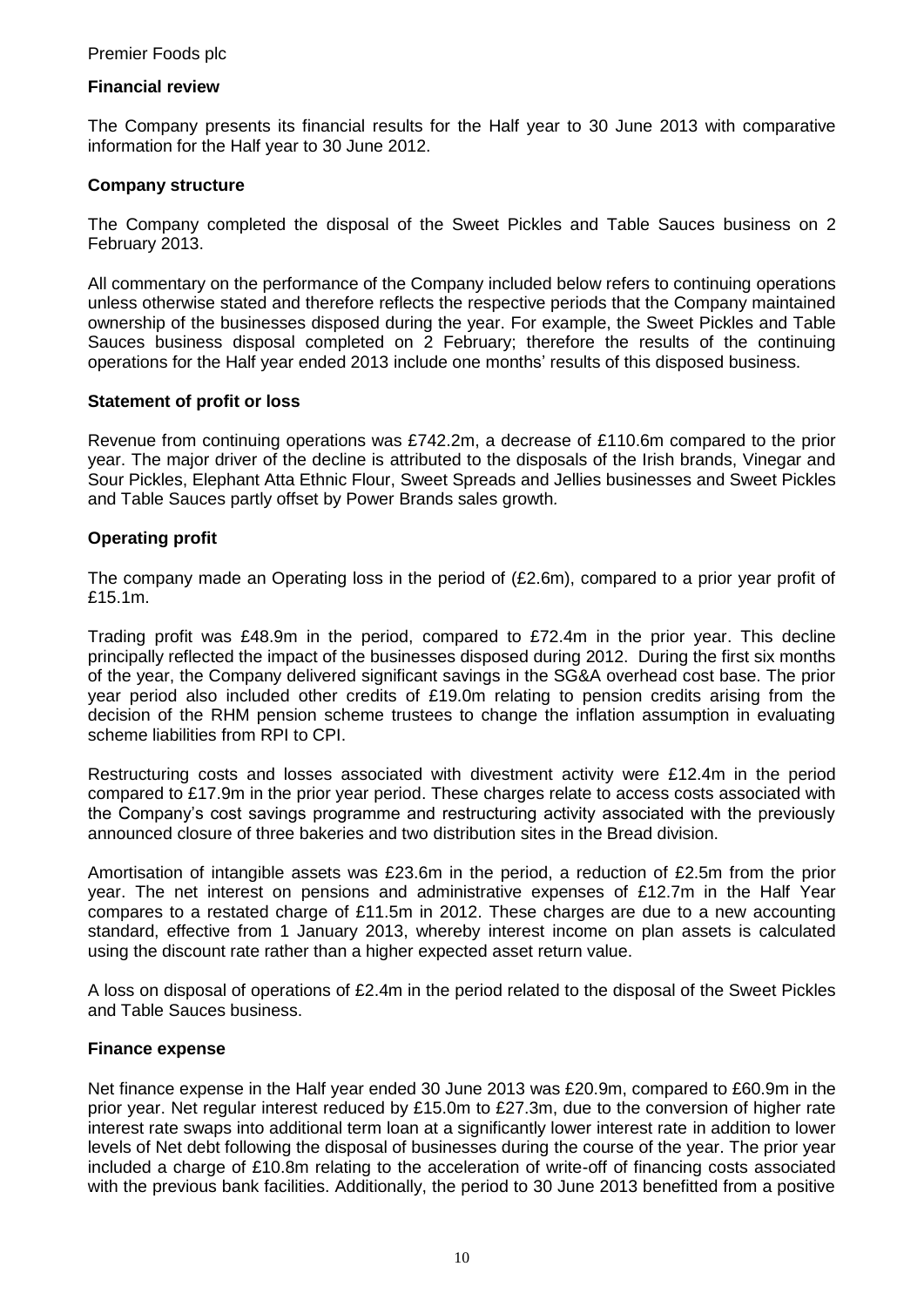movement in the fair valuation of interest rate derivatives of £7.5m, compared to an adverse movement of £7.4m in the prior year.

## **Profit before taxation**

The Company made a loss before tax of £23.5m, compared to a prior year loss of £45.8m. Operating loss in the year was £2.6m due to the reasons outline above and net finance expense was £20.9m. The prior year loss of £45.8m was principally due to higher net finance expense, partly offset by profits attributable to non-core disposed of businesses.

## **Taxation**

The taxation credit for the period was £8.2m (30 June 2012: £4.5m). The effective rate of corporation tax in the first six months was 23.25%.

The corporation tax rate for the remainder of the year is expected to be 23.25%. The deferred tax rate is expected to be 23.0% for the tax year ending 5 April 2014.

#### **Earnings per share**

Basic loss per share of 6.4 pence for the year on continuing operations is calculated by dividing the loss attributed to ordinary shareholders of £15.3m (30 June 2012: £41.3m) by the weighted number of shares in issue during the year. This compares to a loss per share of 17.2p for the prior year.

Adjusted earnings per share for continuing operations was 6.9 pence (30 June 2012: 9.5 pence). Adjusted earnings per share on continuing operations has been calculated by dividing the adjusted earnings (defined as Trading profit less net regular interest payable and notional taxation) attributed to ordinary shareholders of £16.6m (30 June 2012: £22.7m) by the weighted number of ordinary shares in issue during each period. These earnings have been calculated by reflecting tax at a notional rate of 23.25% (30 June 2012: 24.5%).

The weighted number of shares in issue for the period was 239.8 million.

# **Cash flow and borrowings**

Company net borrowings as at 30 June 2013 were £890.4m, a decrease of £60.3m since 31 December 2012. Of the movement since 31 December 2012, the cash and non-cash elements were a £63.2m inflow and a £2.9m outflow respectively.

The cash outflow from operating activities to 30 June 2013 was £8.2m (30 June 2012: outflow of £70.4m). This included cash generated from continuing operations of £12.7m (30 June 2012: £37.2m outflow) and cash inflow from discontinued operations of £1.7m (30 June 2012: £1.6m). Additionally, net cash interest paid was £22.6m (30 June 2012: £34.8m) due to lower bank margins following the re-financing agreement concluded in March 2012. Tax paid in the period was nil (30 June 2012: nil).

Sale of subsidiaries and property, plant and equipment in the first half was £90.8m (30 June 2012: £34.7m) following the completion of the Sweet Pickles and Table Sauces disposal. Net capital expenditure on tangible and intangible assets in the period was £19.4m (30 June 2012: £36.1m).

Repayment of borrowings of £90.8m is due to the pay down of bank debt following the receipt of the Sweet Pickles and Table Sauces disposal. Proceeds from borrowings reflect utilisation of the revolving credit facility in the period.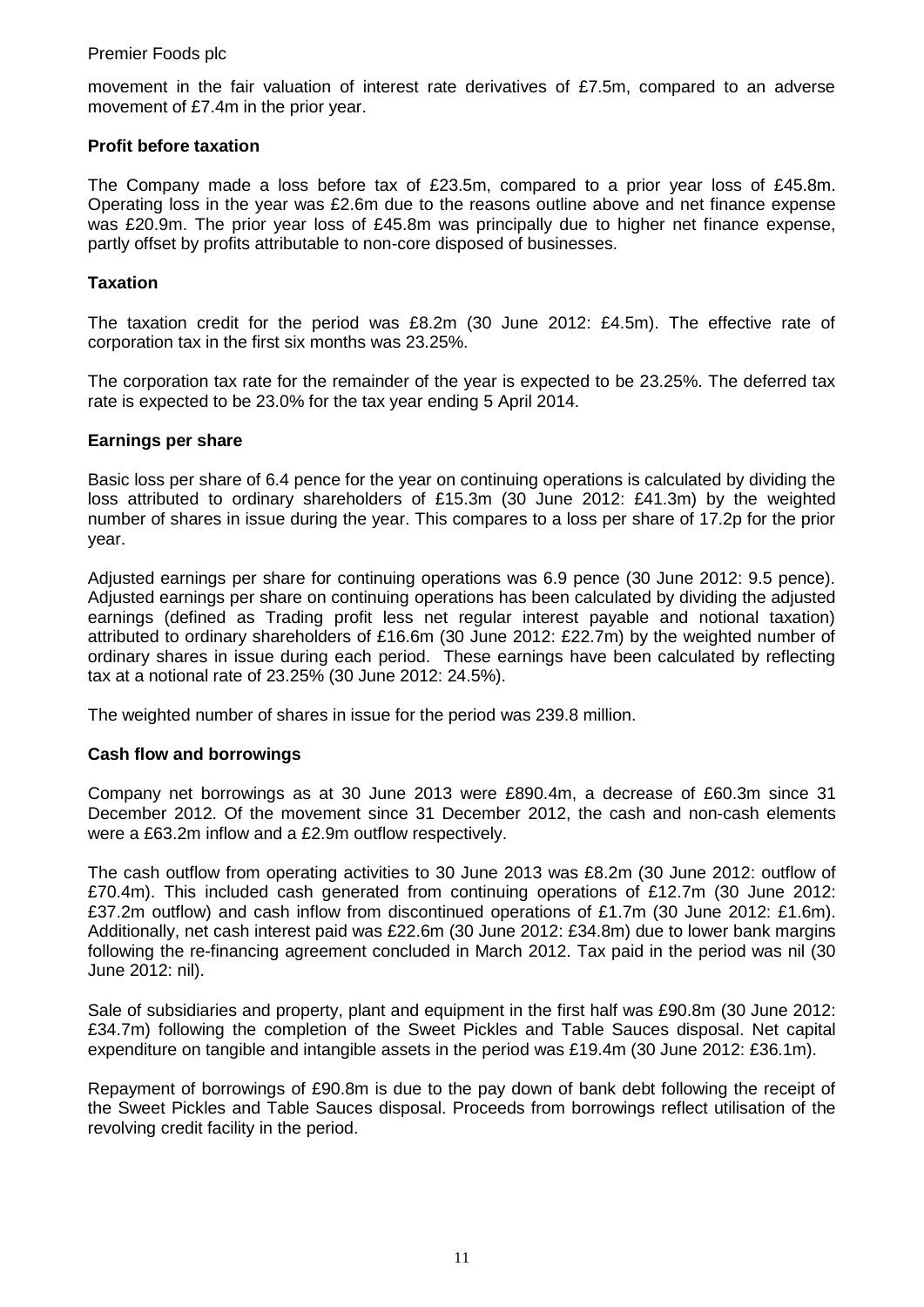## **Pension schemes**

At 30 June 2013 the Company's pension schemes under the IAS 19 accounting valuation showed a gross deficit of £394.7m, compared to £466.8m at 31 December 2012. The valuation at 30 June 2013 comprised a £48.1m deficit in respect of the RHM schemes and a deficit of £346.6m in relation to the Premier Foods schemes.

The deficit decrease principally reflects a positive movement in the RHM deficit of £83.5m from £131.6m to £48.1m. Asset values in the RHM scheme increased by £55.3m due to an increase in the value of property, absolute return and swap assets while liabilities decreased by £28.2m, due to an increase in the discount rate of 0.25% since 31 December 2012.

Following the refinancing package concluded with the banking syndicate, swap counterparties and pension schemes in March 2012, pension deficit contribution payments were suspended from March 2012 to December 2013; deficit contribution payments resume from January 2014.

The current triennial actuarial valuation is ongoing and the outcome is expected in early 2014.

**Mark Moran** Chief Financial Officer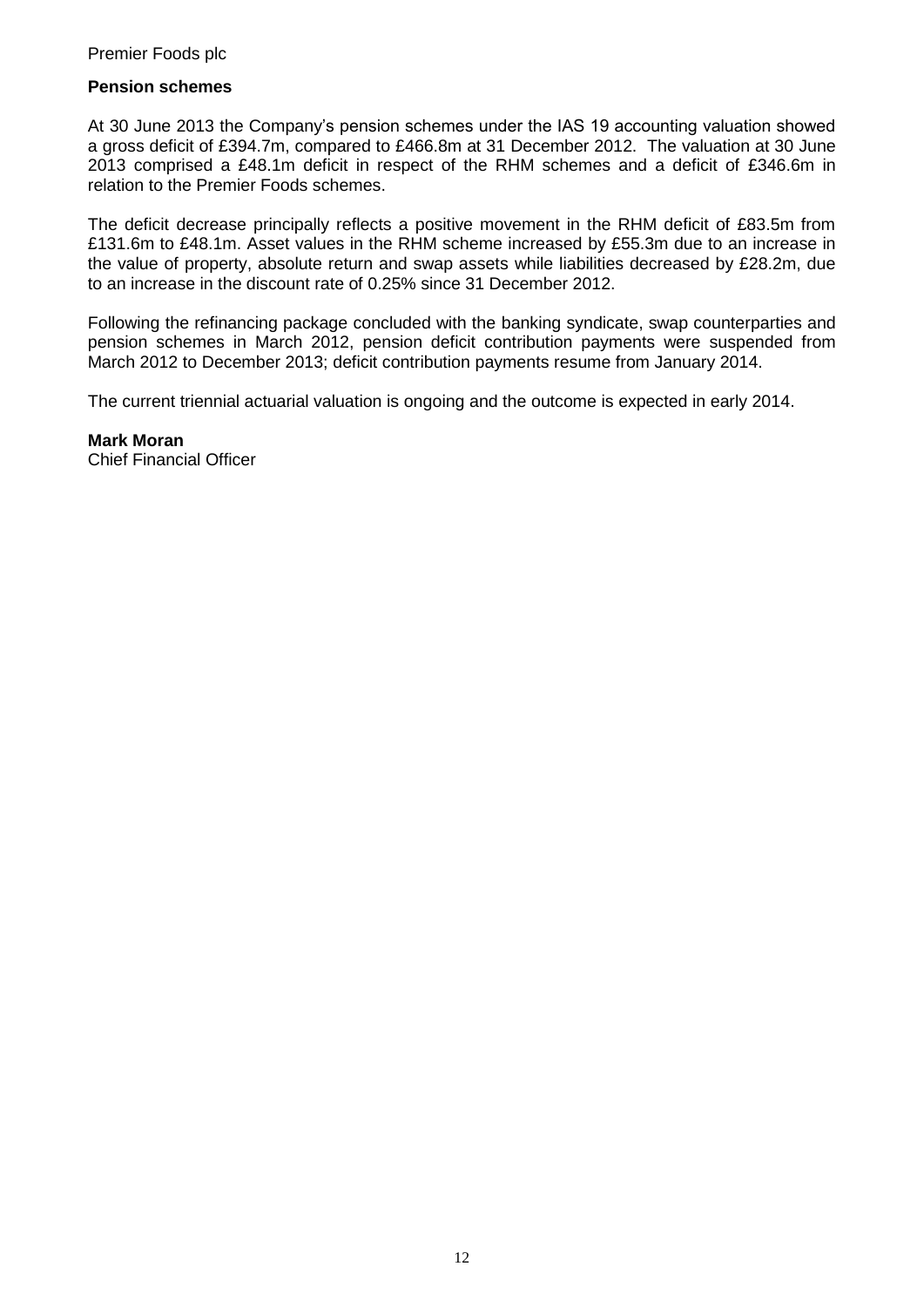# **APPENDICES**

'**Continuing operations'** includes the results of disposed businesses for the respective periods until disposal was completed.

**'Underlying business'** excludes the results of previously completed business disposals, Milling (sales only) and strategic contract withdrawals.

## **Continuing operations earnings per share is calculated as set out below:**

|                                                      | 2013 H1<br>£m | 2012 H1<br>£m |
|------------------------------------------------------|---------------|---------------|
| <b>Continuing Trading profit</b>                     | 48.9          | 72.4          |
| Amortisation of intangible assets                    | (23.6)        | (26.1)        |
| Foreign exchange valuation items                     | 0.3           | (0.9)         |
| Restructuring costs relating to divestment activity  | (12.4)        | (17.9)        |
| Re-financing costs                                   | (0.1)         | (1.2)         |
| Net interest on pensions and administrative expenses | (12.7)        | (11.5)        |
| Impairment of intangible and tangible assets         | (0.6)         |               |
| (Loss)/Profit on disposal                            | (2.4)         | 0.3           |
| <b>Operating (loss)/profit</b>                       | (2.6)         | 15.1          |
| Net finance expense                                  | (20.9)        | (60.9)        |
| Loss before tax                                      | (23.5)        | (45.8)        |
| Taxation                                             | 8.2           | 4.5           |
| Loss after tax<br>Divided by:                        | (15.3)        | (41.3)        |
| Average shares in issue (millions)                   | 239.8         | 239.8         |
| Basic loss per share                                 | (6.4p)        | (17.2p)       |

#### **Adjusted earnings per share is calculated as set out below:**

|                                          | 2013 H1<br>£m    | 2012 H1<br>£m |
|------------------------------------------|------------------|---------------|
| <b>Continuing Trading profit</b>         | 48.9             | 72.4          |
| Less net regular interest                | (27.3)           | (42.3)        |
| Adjusted profit before tax               | 21.6             | 30.1          |
| Less notional tax at 23.25%/24.5%        | (5.0)            | (7.4)         |
| Adjusted profit after tax<br>Divided by: | 16.6             | 22.7          |
| Average shares in issue (millions)       | 239.8            | 239.8         |
| Adjusted earnings per share              | 6.9 <sub>p</sub> | 9.5p          |
|                                          |                  |               |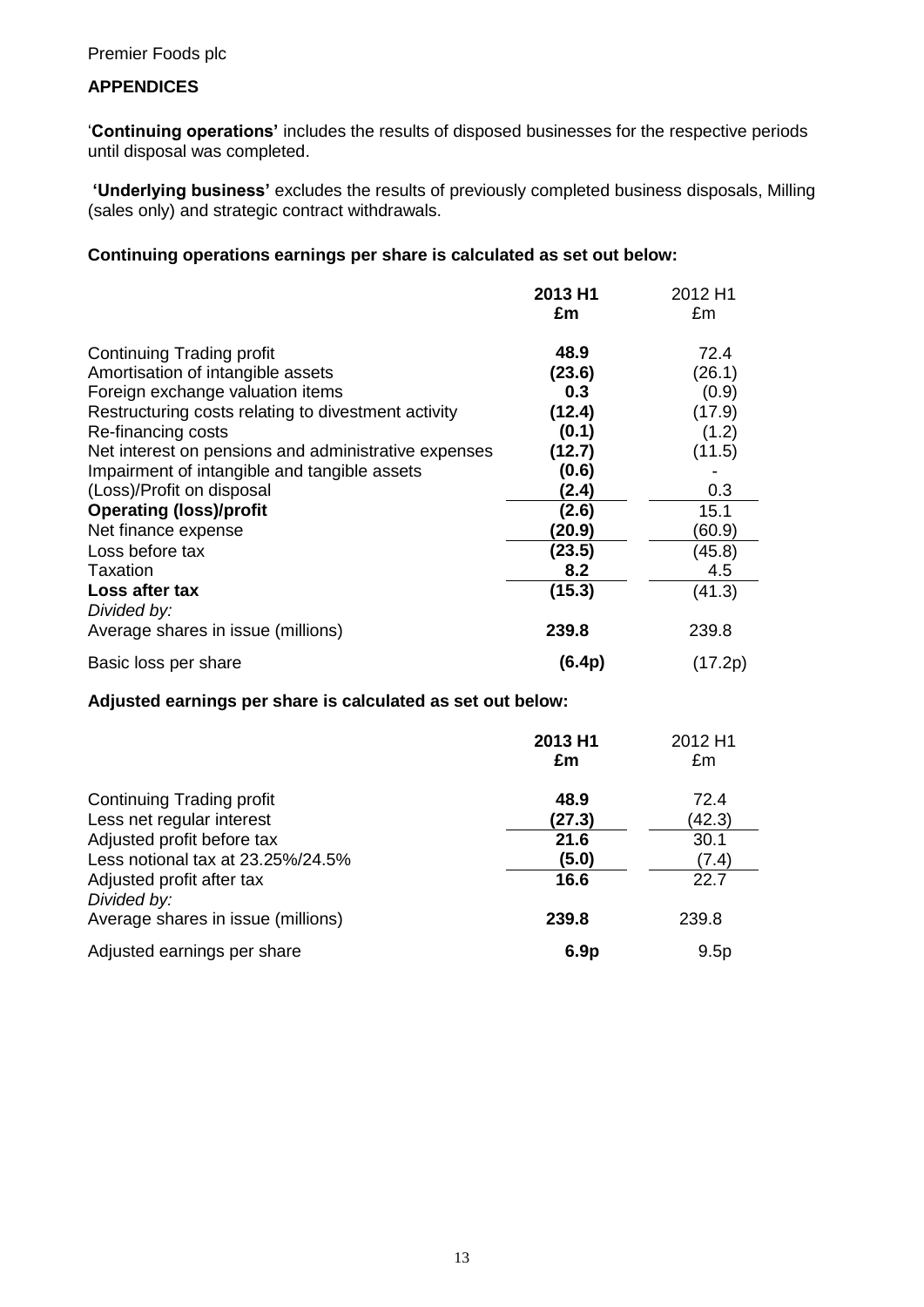The Directors confirm to the best of their knowledge that this condensed consolidated interim financial information has been prepared in accordance with IAS 34, Interim Financial Reporting as adopted by the European Union, and that the interim management report herein includes a fair review of the information required by the Disclosure and Transparency Rules ("DTR") 4.2.7 and DTR 4.2.8 namely:

- an indication of important events that have occurred during the first six months of the  $\bullet$ financial year and their impact on the condensed set of financial information, and a description of the principal risks and uncertainties for the remaining six months of the financial year; and
- material related party transactions in the first six months and any material changes in the  $\bullet$ related party transactions described in the last annual report.

The Directors of Premier Foods plc are listed in the Premier Foods plc annual report and accounts for the year ended 31 December 2012. Since that date Ian McHoul retired from the board as nonexecutive director with effect from 25 April 2013 and Pam Powell joined the board as a nonexecutive director from 7 May 2013.

**By order of the Board 22 July 2013** 

**Gavin Darby Mark Moran Chief Executive Officer**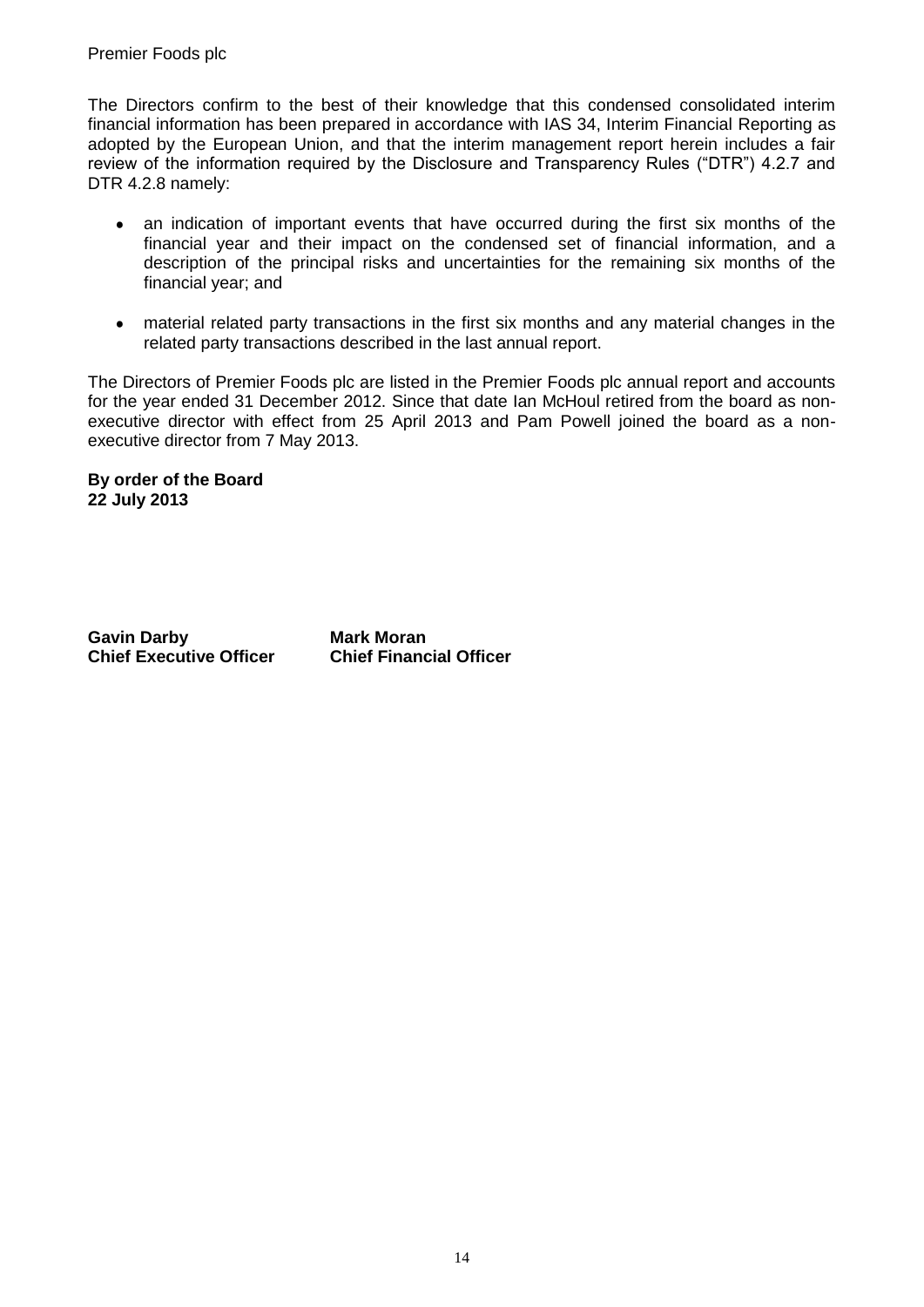#### **Independent review report to Premier Foods plc**

#### **Introduction**

We have been engaged by the Company to review the condensed financial information in the half-yearly financial report for the six months ended 30 June 2013, which comprises the condensed consolidated statement of profit or loss, condensed consolidated statement of comprehensive income, condensed consolidated balance sheet, condensed consolidated statement of cash flows, condensed consolidated statement of changes in equity and related notes. We have read the other information contained in the halfyearly financial report and considered whether it contains any apparent misstatements or material inconsistencies with the information in the condensed financial information.

#### **Directors' responsibilities**

The half-yearly financial report is the responsibility of, and has been approved by, the Directors. The Directors are responsible for preparing the half-yearly financial report in accordance with the Disclosure and Transparency Rules of the United Kingdom's Financial Conduct Authority.

As disclosed in note 2, the annual financial statements of the Group are prepared in accordance with IFRSs as adopted by the European Union. The condensed financial information included in this half-yearly financial report has been prepared in accordance with International Accounting Standard 34, "Interim Financial Reporting", as adopted by the European Union.

#### **Our responsibility**

Our responsibility is to express to the Company a conclusion on the condensed financial information in the half-yearly financial report based on our review. This report, including the conclusion, has been prepared for and only for the Company for the purpose of the Disclosure and Transparency Rules of the Financial Conduct Authority and for no other purpose. We do not, in producing this report, accept or assume responsibility for any other purpose or to any other person to whom this report is shown or into whose hands it may come save where expressly agreed by our prior consent in writing.

#### **Scope of review**

We conducted our review in accordance with International Standard on Review Engagements (UK and Ireland) 2410, 'Review of Interim Financial Information Performed by the Independent Auditor of the Entity' issued by the Auditing Practices Board for use in the United Kingdom. A review of interim financial information consists of making enquiries, primarily of persons responsible for financial and accounting matters, and applying analytical and other review procedures. A review is substantially less in scope than an audit conducted in accordance with International Standards on Auditing (UK and Ireland) and consequently does not enable us to obtain assurance that we would become aware of all significant matters that might be identified in an audit. Accordingly, we do not express an audit opinion.

#### **Conclusion**

Based on our review, nothing has come to our attention that causes us to believe that the condensed financial information in the half-yearly financial report for the six months ended 30 June 2013 is not prepared, in all material respects, in accordance with International Accounting Standard 34 as adopted by the European Union and the Disclosure and Transparency Rules of the United Kingdom's Financial Conduct Authority.

#### **PricewaterhouseCoopers LLP London Chartered Accountants 22 July 2013**

#### *Notes*

(a) The maintenance and integrity of the Premier Foods plc website is the responsibility of the Directors; the work carried out by the auditors does not involve consideration of these matters and, accordingly, the auditors accept no responsibility for any changes that may have occurred to the financial information since they were initially presented on the website.

(b) Legislation in the United Kingdom governing the preparation and dissemination of financial statements may differ from legislation in other jurisdictions.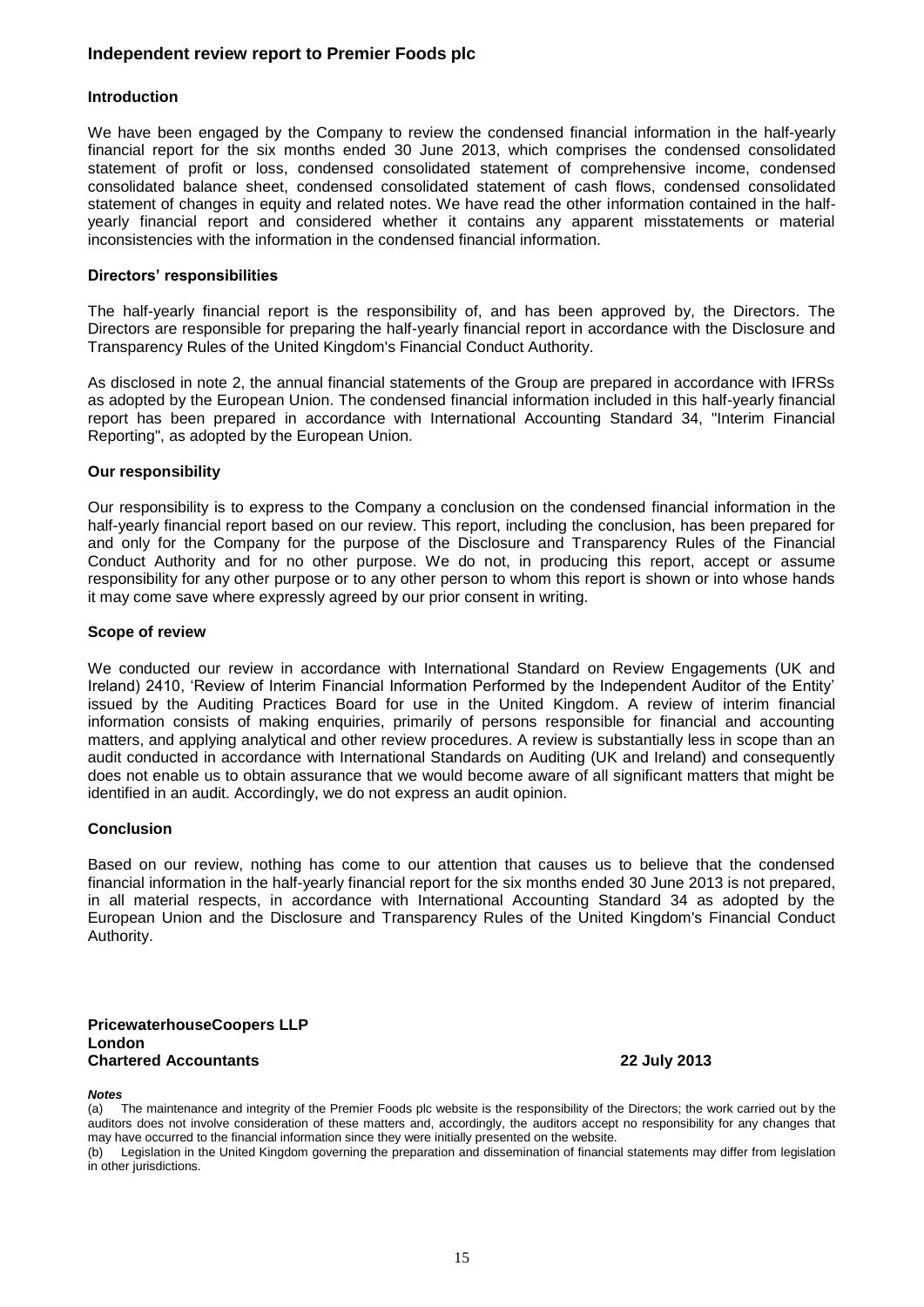# Condensed consolidated statement of profit or loss (unaudited)

|                                                                       |                | Half year | Half year          | Year           |
|-----------------------------------------------------------------------|----------------|-----------|--------------------|----------------|
|                                                                       |                | ended     | ended              | ended          |
|                                                                       |                | 30 Jun    | 30 Jun             | 31 Dec         |
|                                                                       |                | 2013      | 2012               | 2012           |
|                                                                       |                |           | $(Restated)^{1,2}$ | $(Restated)^2$ |
|                                                                       | <b>Note</b>    | £m        | £m                 | £m             |
| <b>Continuing operations</b>                                          |                |           |                    |                |
| Revenue                                                               | $\overline{4}$ | 742.2     | 852.8              | 1,756.2        |
| Cost of sales                                                         |                | (542.6)   | (611.8)            | (1,261.2)      |
| <b>Gross profit</b>                                                   |                | 199.6     | 241.0              | 495.0          |
| Selling, marketing and distribution costs                             |                | (115.1)   | (136.0)            | (262.5)        |
| Administrative costs                                                  |                | (87.5)    | (88.0)             | (172.4)        |
| Net other operating income/(expense)                                  |                | 0.4       | (1.9)              | (4.0)          |
| <b>Operating (loss)/profit</b>                                        | $\overline{4}$ | (2.6)     | 15.1               | 56.1           |
| Before disposal of operations and impairment and disposal of assets   |                | 0.4       | 14.8               | 28.6           |
| Impairment and disposal of intangible and tangible assets             |                | (0.6)     |                    | (36.2)         |
| (Loss)/profit on disposal of operations                               | 9              | (2.4)     | 0.3                | 63.7           |
| Finance cost                                                          | 5              | (30.1)    | (56.1)             | (86.3)         |
| Finance income                                                        | 5              | 1.7       | 2.6                | 4.1            |
| Net movement on fair valuation of interest rate financial instruments |                | 7.5       | (7.4)              | (9.7)          |
| Loss before taxation for continuing operations                        | 5              | (23.5)    | (45.8)             | (35.8)         |
|                                                                       |                |           |                    |                |
| <b>Taxation credit</b>                                                | 6              | 8.2       | 4.5                | 31.4           |
| Loss after taxation for continuing operations                         |                | (15.3)    | (41.3)             | (4.4)          |
| Loss from discontinued operations                                     | 8              | (0.2)     | (12.4)             | (13.5)         |
| Loss for the period attributable to equity shareholders               |                | (15.5)    | (53.7)             | (17.9)         |
| Basic and diluted loss per share (pence)                              | $\overline{7}$ | (6.5)     | (22.4)             | (7.5)          |
| Basic and diluted loss per share (pence) - continuing                 | $\overline{7}$ | (6.4)     | (17.2)             | (1.8)          |
| Basic and diluted loss per share (pence) - discontinued               | 7              | (0.1)     | (5.2)              | (5.6)          |
| Adjusted earnings per share (pence) <sup>3</sup> -continuing          | $\overline{7}$ | 6.9       | 9.5                | 26.7           |
|                                                                       |                |           |                    |                |

<sup>1</sup> Comparatives have been restated following an £12.8m reclassification of certain costs to align categorisation across the group.

 $2$ Comparatives have been restated to reflect the adoption of IAS19 Revised.

 $3$  Adjusted earnings per share is defined as trading profit less net regular interest payable, less a notional tax charge at 23.25% (2012: 24.5%) divided by the weighted average number of ordinary shares of the company.

The notes on pages 21 to 39 form an integral part of the condensed consolidated interim financial information.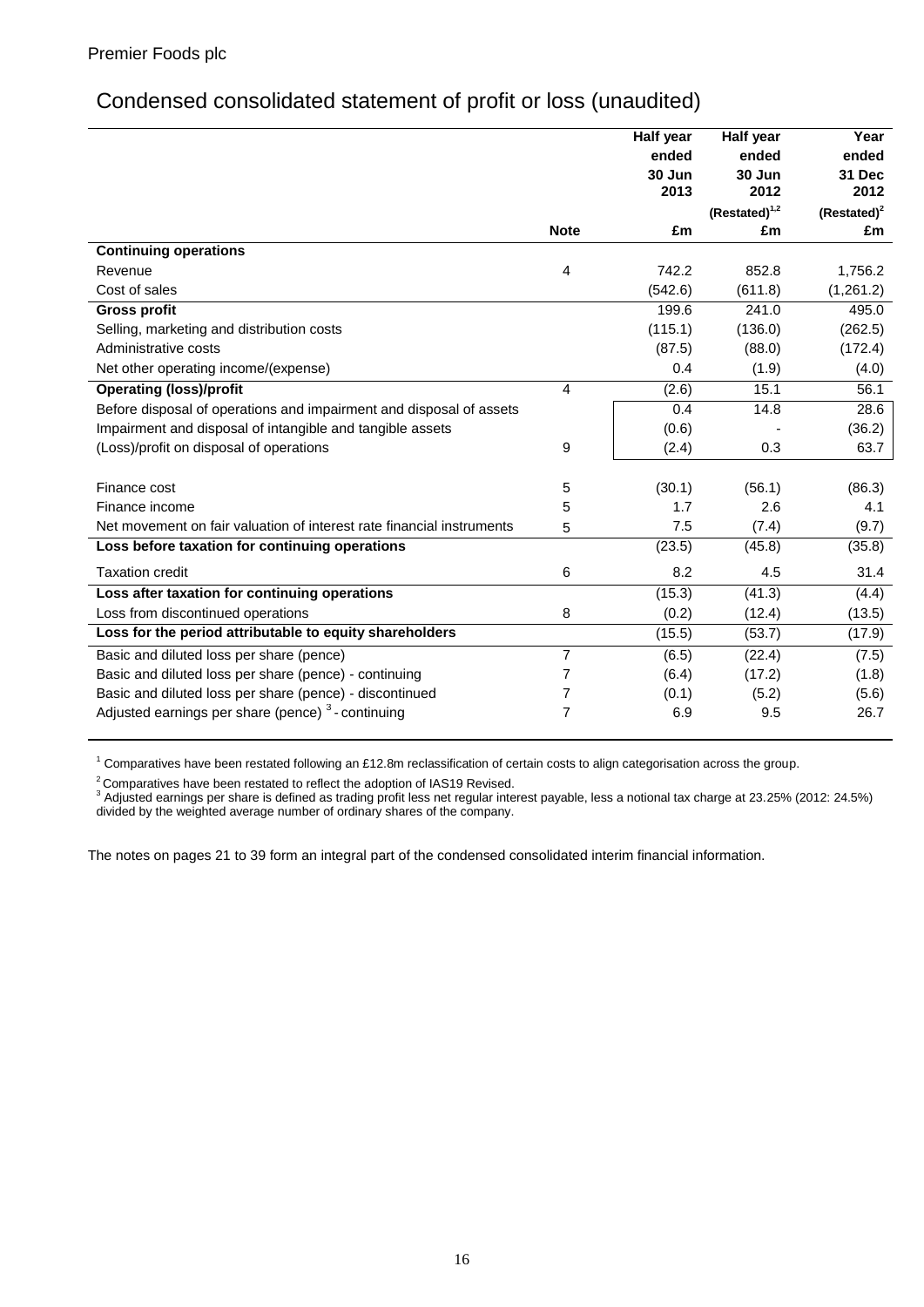# Condensed consolidated statement of comprehensive income (unaudited)

|                                                                              |             | Half year | Half year      | Year           |
|------------------------------------------------------------------------------|-------------|-----------|----------------|----------------|
|                                                                              |             | ended     | ended          | ended          |
|                                                                              |             | 30 Jun    | 30 Jun         | 31 Dec         |
|                                                                              |             | 2013      | 2012           | 2012           |
|                                                                              |             |           | $(Restated)^T$ | $(Restated)^1$ |
|                                                                              | <b>Note</b> | £m        | £m             | £m             |
| Loss for the period                                                          |             | (15.5)    | (53.7)         | (17.9)         |
| Other comprehensive income                                                   |             |           |                |                |
| Remeasurements                                                               | 12          | 81.4      | (16.5)         | (191.4)        |
| Deferred tax (charge)/credit                                                 |             | (18.7)    | (4.1)          | 37.2           |
| Items that will not be reclassified to profit or loss                        |             | 62.7      | (20.6)         | (154.2)        |
| Exchange differences on translation                                          |             | (0.4)     | (0.3)          |                |
| Items that are or may be subsequently reclassified to profit or loss         |             | (0.4)     | (0.3)          |                |
| Total other comprehensive income/(losses) for the period                     |             | 62.3      | (20.9)         | (154.2)        |
| Total comprehensive income/(losses) attributable to owners of the<br>Company |             | 46.8      | (74.6)         | (172.1)        |

 $1$  Comparatives have been restated to reflect the adoption of IAS19 Revised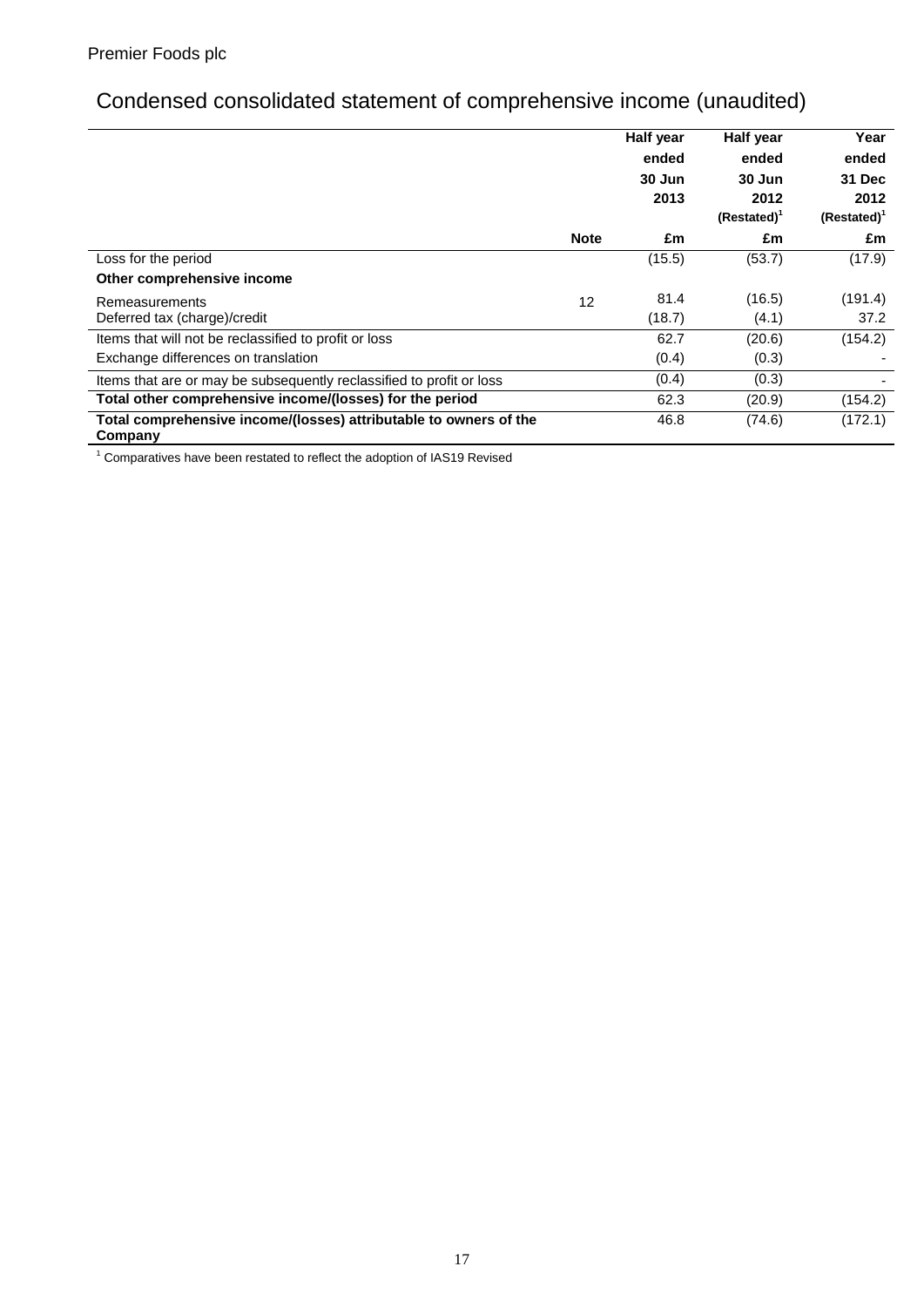# Condensed consolidated balance sheet (unaudited)

|                                                              |             | As at      | As at      | As at         |
|--------------------------------------------------------------|-------------|------------|------------|---------------|
|                                                              |             | 30 Jun     | 30 Jun     | <b>31 Dec</b> |
|                                                              |             | 2013       | 2012       | 2012          |
|                                                              | <b>Note</b> | £m         | £m         | £m            |
| <b>ASSETS:</b>                                               |             |            |            |               |
| <b>Non-current assets</b>                                    |             |            |            |               |
| Property, plant and equipment                                |             | 366.5      | 464.8      | 374.2         |
| Goodwill                                                     |             | 714.0      | 838.4      | 713.9         |
| Other intangible assets                                      |             | 658.8      | 751.5      | 677.0         |
| Deferred tax assets                                          |             | 61.5       |            | 71.9          |
| Retirement benefit assets                                    | 12          |            | 12.0       |               |
| Total non-current assets                                     |             | 1,800.8    | 2,066.7    | 1,837.0       |
| <b>Current assets</b>                                        |             |            |            |               |
| Assets held for sale                                         | 10          |            | 34.9       | 81.0          |
| Inventories                                                  |             | 114.5      | 149.1      | 116.2         |
| Trade and other receivables                                  |             | 259.6      | 274.2      | 298.6         |
| Financial assets - derivative financial instruments          | 11          | 1.3        | 0.3        | 1.0           |
| Cash and bank deposits                                       |             | 67.7       | 48.7       | 53.2          |
| Total current assets                                         |             | 443.1      | 507.2      | 550.0         |
| <b>Total assets</b>                                          |             | 2,243.9    | 2,573.9    | 2,387.0       |
| <b>LIABILITIES:</b>                                          |             |            |            |               |
| <b>Current liabilities</b>                                   |             |            |            |               |
| Trade and other payables                                     |             | (343.0)    | (351.7)    | (406.8)       |
| <b>Financial liabilities</b>                                 |             |            |            |               |
| - short term borrowings                                      |             | (101.2)    | (185.1)    | (229.8)       |
| - derivative financial instruments                           | 11          | (12.2)     | (19.5)     | (19.6)        |
| Accrued interest payable                                     |             | (0.7)      | (0.9)      | (5.6)         |
| Provisions                                                   | 13          | (12.9)     | (12.8)     | (25.6)        |
| Current income tax liabilities                               |             | (0.8)      | (0.8)      | (0.8)         |
| Liabilities held for sale                                    | 10          |            | (2.4)      | (3.4)         |
| <b>Total current liabilities</b>                             |             | (470.8)    | (573.2)    | (691.6)       |
| <b>Non-current liabilities</b>                               |             |            |            |               |
| <b>Financial liabilities</b>                                 |             |            |            |               |
| - long term borrowings                                       |             | (856.9)    | (1, 133.0) | (774.1)       |
| Retirement benefit obligations                               | 12          | (394.7)    | (284.6)    | (466.8)       |
| Provisions                                                   | 13          | (47.9)     | (53.6)     | (48.3)        |
| Other liabilities                                            |             | (20.7)     | (26.6)     | (1.3)         |
| Deferred tax liabilities                                     |             |            | (2.8)      |               |
| Total non-current liabilities                                |             | (1,320.2)  | (1,500.6)  | (1, 290.5)    |
| <b>Total liabilities</b>                                     |             | (1,791.0)  | (2,073.8)  | (1,982.1)     |
| <b>Net assets</b>                                            |             | 452.9      | 500.1      | 404.9         |
| EQUITY:                                                      |             |            |            |               |
| <b>Capital and reserves</b>                                  |             |            |            |               |
| Share capital                                                |             | 24.0       | 24.0       | 24.0          |
| Share premium                                                |             | 1,124.7    | 1,124.7    | 1,124.7       |
|                                                              |             | 587.5      | 606.0      | 587.5         |
| Merger reserve                                               |             |            |            |               |
| Other reserves                                               |             | (9.3)      | (9.3)      | (9.3)         |
| Profit and loss reserve                                      |             | (1, 274.1) | (1,245.4)  | (1,322.1)     |
| Capital and reserves attributable to owners of the<br>Parent |             | 452.8      | 500.0      | 404.8         |
| Non-controlling interest                                     |             | 0.1        | 0.1        | 0.1           |
| <b>Total equity</b>                                          |             | 452.9      | 500.1      | 404.9         |

The notes on pages 21 to 39 form an integral part of the condensed consolidated interim financial information.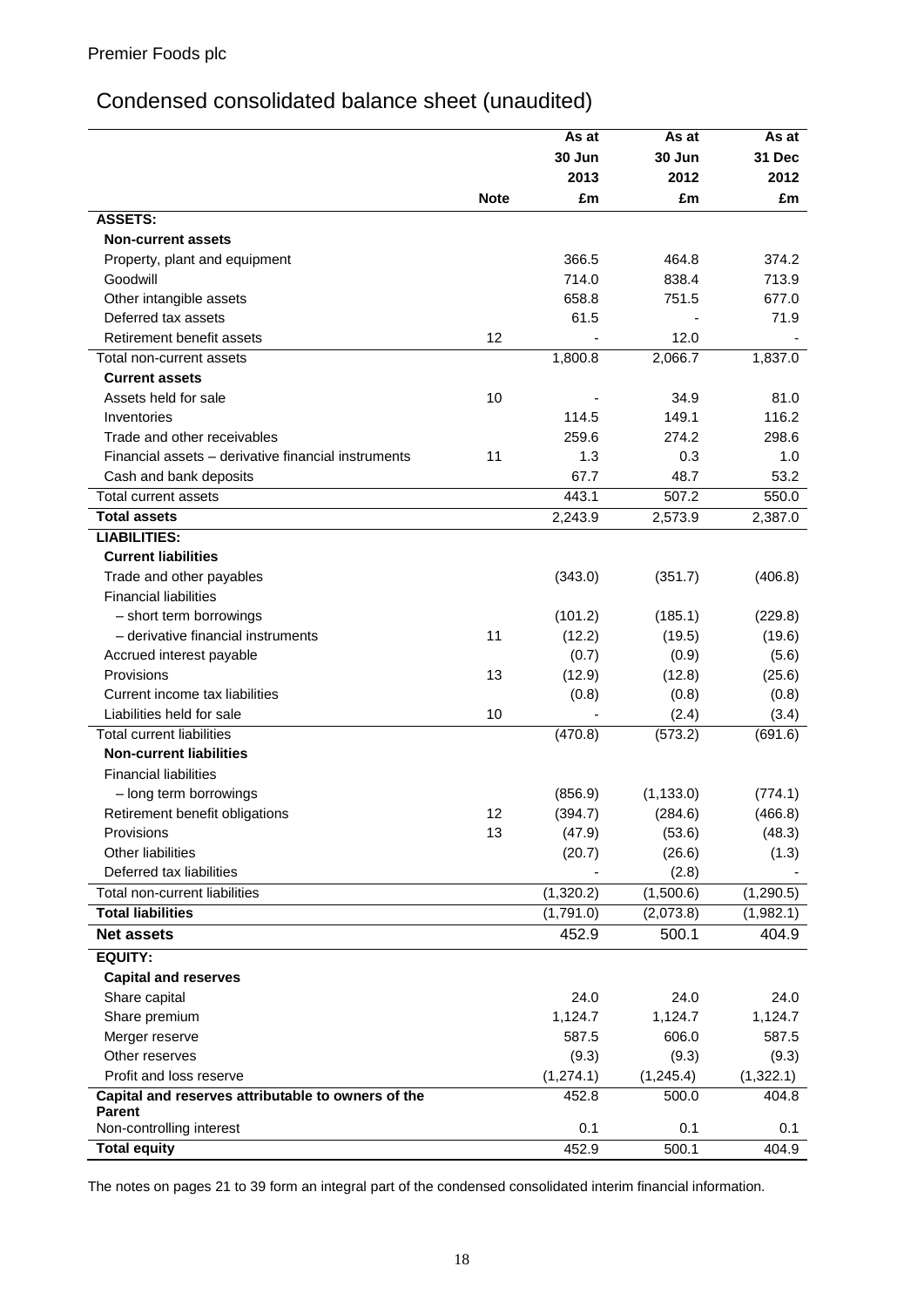# Condensed consolidated statement of cash flows (unaudited)

|                                                   |             | <b>Half year</b> | Half year      | Year                  |
|---------------------------------------------------|-------------|------------------|----------------|-----------------------|
|                                                   |             | ended            | ended          | ended                 |
|                                                   |             | 30 Jun<br>2013   | 30 Jun<br>2012 | <b>31 Dec</b><br>2012 |
|                                                   | <b>Note</b> | £m               | £m             | £m                    |
| Cash generated from operating activities          | 14          | 14.4             | (35.6)         | 56.4                  |
| Interest paid                                     |             | (24.0)           | (37.6)         | (56.8)                |
| Interest received                                 |             | 1.4              | 2.8            | 4.3                   |
| Taxation (paid)/ received                         |             |                  |                | 0.3                   |
| Cash (outflow)/inflow from operating activities   |             | (8.2)            | (70.4)         | 4.2                   |
| Sale of subsidiaries                              |             | 90.8             | 34.7           | 312.2                 |
| Purchase of property, plant and equipment         |             | (17.2)           | (31.6)         | (49.4)                |
| Purchase of intangible assets                     |             | (2.3)            | (4.5)          | (17.2)                |
| Sale of property, plant and equipment             |             | 0.1              |                | 0.2                   |
| Cash inflow/(outflow) from investing activities   |             | 71.4             | (1.4)          | 245.8                 |
| Repayment of borrowings                           |             | (90.8)           |                | (312.2)               |
| Proceeds from borrowings                          |             | 104.6            | 73.2           | 1.5                   |
| Movement in securitisation programme funding      |             | (19.0)           |                | 72.4                  |
| Financing costs                                   |             | (0.1)            | (23.7)         | (24.0)                |
| Cash (outflow)/inflow from financing activities   |             | (5.3)            | 49.5           | (262.3)               |
| Net inflow/(outflow) of cash and cash equivalents | 14          | 57.9             | (22.3)         | (12.3)                |
| Cash and cash equivalents at beginning of period  |             | 9.7              | 22.1           | 22.1                  |
| Effect of movement in foreign exchange            |             | 0.1              | (0.1)          | (0.1)                 |
| Cash and cash equivalents at end of period        |             | 67.7             | (0.3)          | 9.7                   |

The notes on pages 21 to 39 form an integral part of the condensed consolidated interim financial information.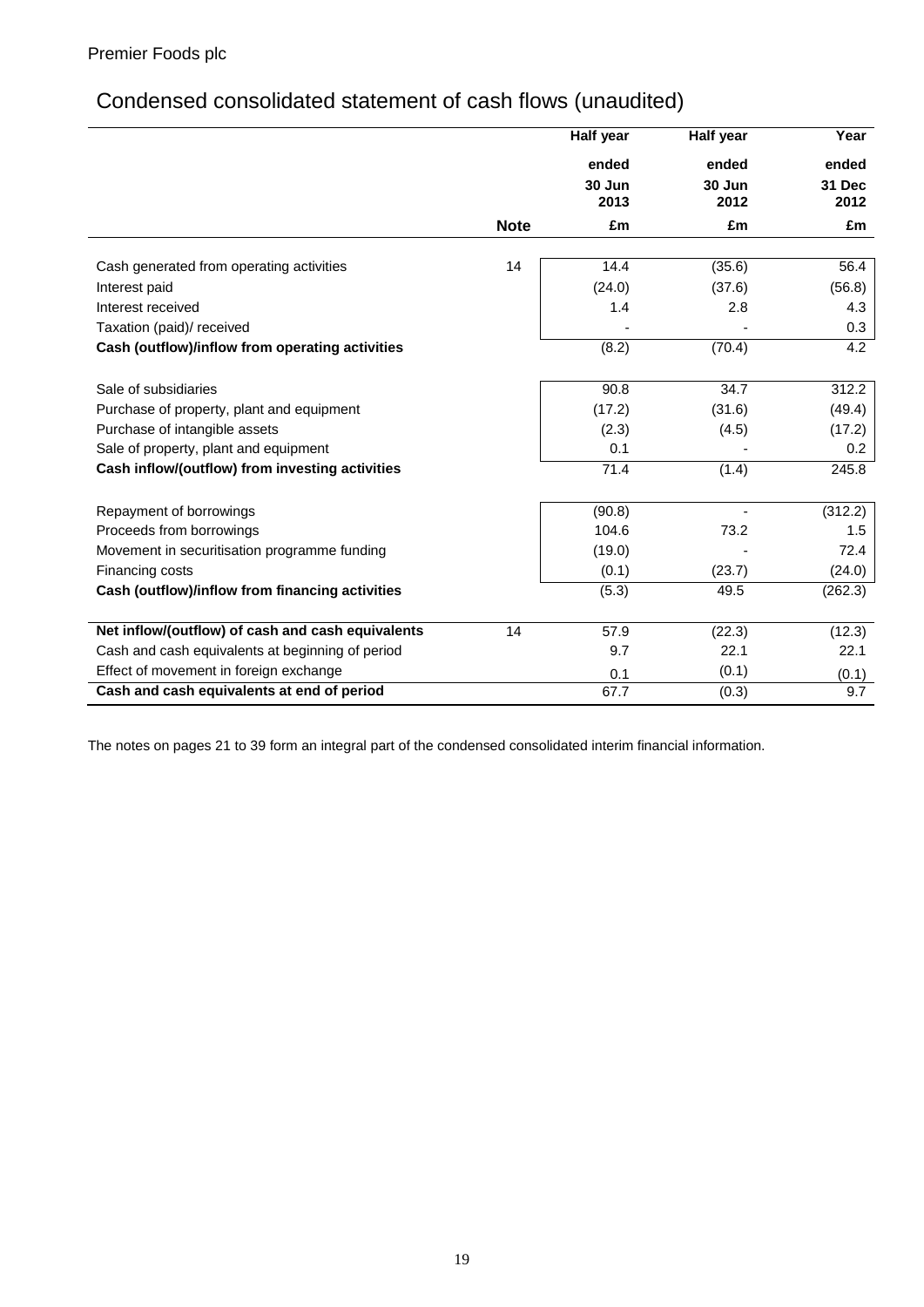# Condensed consolidated statement of changes in equity (unaudited)

|                                        |             | <b>Share</b><br>capital | <b>Share</b><br>premium      | <b>Merger</b><br>reserve | <b>Other</b><br>reserves | <b>Profit and</b><br>loss<br>reserve | Non-<br>controlling<br>interest | <b>Total</b> |
|----------------------------------------|-------------|-------------------------|------------------------------|--------------------------|--------------------------|--------------------------------------|---------------------------------|--------------|
|                                        | <b>Note</b> | £m                      | £m                           | £m                       | £m                       | £m                                   | £m                              | £m           |
| At 1 January 2013                      |             | $\overline{24.0}$       | 1,124.7                      | 587.5                    | (9.3)                    | (1,322.1)                            | 0.1                             | 404.9        |
| Loss for the period                    |             |                         |                              |                          |                          | (15.5)                               | $\overline{\phantom{a}}$        | (15.5)       |
| Remeasurements                         | 12          |                         |                              |                          |                          | 81.4                                 | $\blacksquare$                  | 81.4         |
| Deferred tax charge                    |             |                         |                              |                          |                          | (18.7)                               |                                 | (18.7)       |
| Exchange differences on<br>translation |             |                         |                              |                          |                          | (0.4)                                |                                 | (0.4)        |
| Other comprehensive                    |             | $\sim$                  | $\blacksquare$               | $\mathbf{r}$             | ä,                       | 62.3                                 | $\blacksquare$                  | 62.3         |
| income                                 |             |                         |                              |                          |                          |                                      |                                 |              |
| Total comprehensive income             |             | $\blacksquare$          | ÷,                           | $\blacksquare$           | ä,                       | 46.8                                 | $\blacksquare$                  | 46.8         |
| Share based payments                   |             | ÷,                      | ÷,                           |                          | ä,                       | 1.2                                  | ÷.                              | 1.2          |
| At 30 June 2013                        |             | 24.0                    | 1,124.7                      | 587.5                    | (9.3)                    | (1, 274.1)                           | $\overline{0.1}$                | 452.9        |
| At 1 January 2012                      |             | 24.0                    | 1,124.7                      | 606.0                    | (9.3)                    | (1, 172.8)                           | 0.1                             | 572.7        |
| Loss for the period                    |             |                         |                              |                          |                          | (53.7)                               |                                 | (53.7)       |
| Remeasurements <sup>1</sup>            | 12          |                         |                              |                          |                          | (16.5)                               |                                 | (16.5)       |
| Deferred tax charge <sup>1</sup>       |             |                         |                              |                          |                          | (4.1)                                |                                 | (4.1)        |
| Exchange differences on<br>translation |             |                         |                              |                          |                          | (0.3)                                |                                 | (0.3)        |
| Other comprehensive losses             |             | $\blacksquare$          | $\qquad \qquad \blacksquare$ | $\blacksquare$           | $\overline{\phantom{a}}$ | (20.9)                               | $\blacksquare$                  | (20.9)       |
| <b>Total comprehensive losses</b>      |             | ä,                      | ä,                           | $\blacksquare$           | ä,                       | (74.6)                               | $\blacksquare$                  | (74.6)       |
| Share based payments                   |             | ÷,                      | ä,                           | $\blacksquare$           | ä,                       | 2.0                                  | $\blacksquare$                  | 2.0          |
| At 30 June 2012                        |             | $\overline{24.0}$       | 1,124.7                      | 606.0                    | (9.3)                    | (1, 245.4)                           | 0.1                             | 500.1        |
| At 1 January 2012                      |             | 24.0                    | 1,124.7                      | 606.0                    | (9.3)                    | (1, 172.8)                           | 0.1                             | 572.7        |
| Loss for the year                      |             |                         |                              |                          |                          | (17.9)                               | $\qquad \qquad \blacksquare$    | (17.9)       |
| Remeasurements <sup>1</sup>            | 12          |                         |                              |                          | ٠                        | (191.4)                              | ÷,                              | (191.4)      |
| Deferred tax credit <sup>1</sup>       |             |                         |                              |                          |                          | 37.2                                 |                                 | 37.2         |
| Other comprehensive losses             |             | $\blacksquare$          | ä,                           | $\blacksquare$           | ÷,                       | (154.2)                              | $\blacksquare$                  | (154.2)      |
| Total comprehensive losses             |             | $\blacksquare$          |                              | $\overline{a}$           | $\blacksquare$           | (172.1)                              | $\blacksquare$                  | (172.1)      |
| Realisation of merger                  |             |                         | $\overline{a}$               | (18.5)                   | $\overline{a}$           | 18.5                                 |                                 |              |
| reserve<br>Share based payments        |             |                         |                              |                          |                          | 4.3                                  |                                 | 4.3          |
| At 31 December 2012                    |             | $\overline{24.0}$       | 1,124.7                      | 587.5                    | (9.3)                    | (1,322.1)                            | 0.1                             | 404.9        |

 $^1$  Comparatives have been restated to reflect the adoption of IAS19 Revised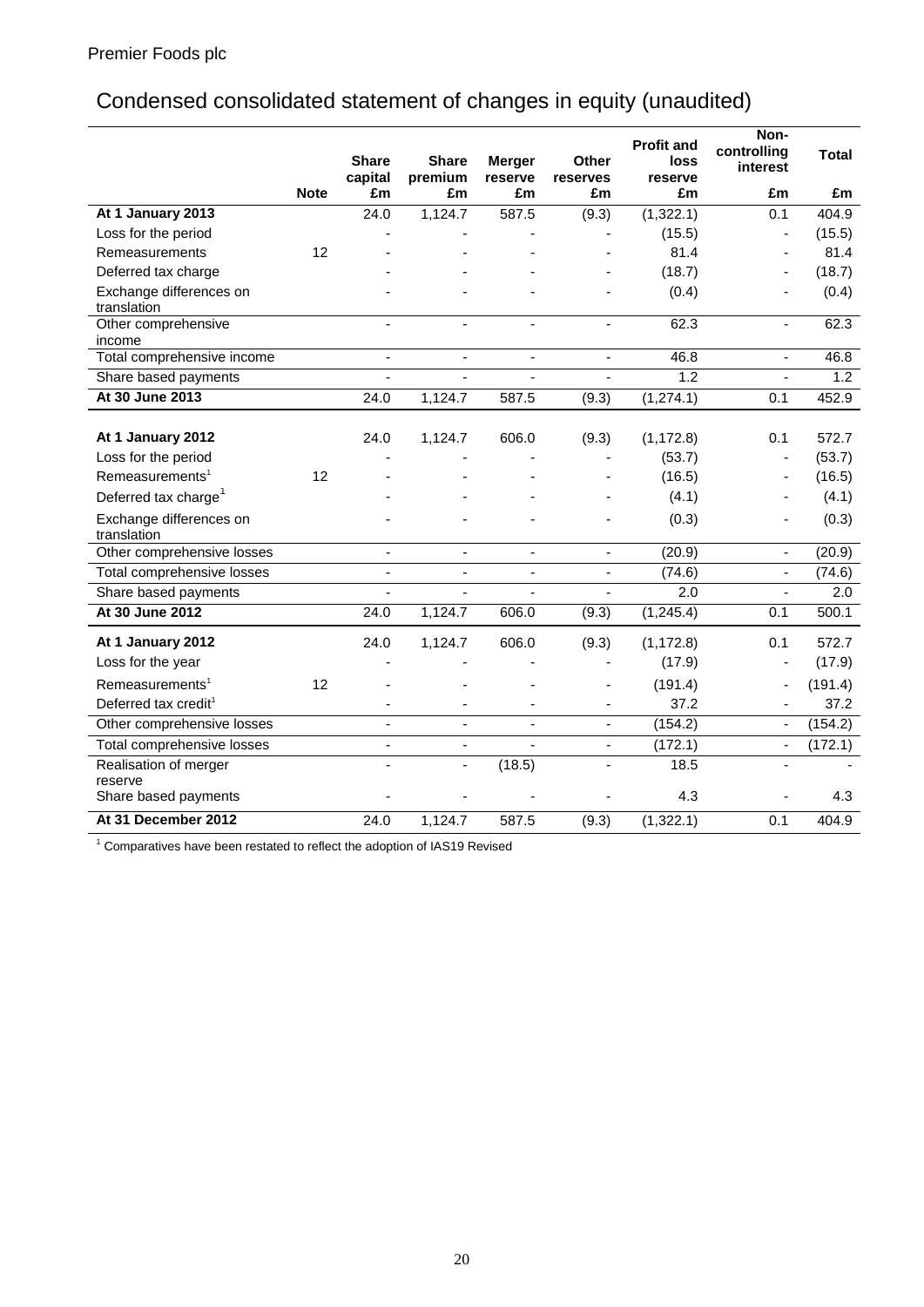# **1. General information**

Premier Foods plc (the "Company") is a public limited Company incorporated and domiciled in England and Wales, registered number 5160050 with its registered office and principal place of business at Premier House, Centrium Business Park, Griffiths Way, St Albans, Hertfordshire AL1 2RE. The principal activity of the Company and its subsidiaries (the "Group") is the manufacture and distribution of branded and own label food and beverage products as described in note 16 of the Group's annual financial statements for the year ended 31 December 2012.

# **2. Significant accounting policies**

# **Basis of preparation**

The condensed consolidated financial information ("financial information") for the period ended 30 June 2013 has been prepared in accordance with the Disclosure and Transparency Rules of the Financial Conduct Authority and with IAS 34, "Interim Financial Reporting" as adopted by the European Union. The financial information for the period ended 30 June 2013 should be read in conjunction with the Group's financial statements for the year ended 31 December 2012 which have been prepared in accordance with International Financial Reporting Standards ("IFRSs") as adopted by the European Union. They have been prepared applying the accounting policies and presentation that were applied in the preparation of the Company's published consolidated financial statements for the year ended 31 December 2012, except where new or revised accounting standards have been applied. There has been no significant impact on the Group profit or net assets on adoption of new or revised accounting standards in the period other than on adoption of IAS 19(R) as set out in note 12.

The financial information does not constitute statutory accounts within the meaning of Section 434 of the Companies Act 2006. The financial information is unaudited but has been subject to an independent review by the auditor. The Group's financial statements for the year ended 31 December 2012, which were approved by the Board of Directors on 1 March 2013, have been reported on by the Group's auditors and delivered to the Registrar of Companies. The report of the auditors was unqualified, did not contain a reference to any matters to which the auditors drew attention by way of emphasis without qualifying their report and did not contain any statement under section 498 (2) or (3) of the Companies Act 2006.

Consumer demand for convenience products tends to be higher in colder months of the year. Sales of certain products may therefore be affected by unseasonable weather conditions. Also certain products experience increased sales during the pre-Christmas period and this has an impact on working capital as production is higher and stock levels build in the run up to this period. Consequently, the results of operations for the half year periods are not necessarily indicative of the results to be expected for the full year.

This financial information was approved for issue on 22 July 2013.

# **Basis for preparation of financial information on a going concern basis**

In March 2012 the Group signed a re-financing package with its banking syndicate, swap counterparties and pension schemes whereby the term loan and revolving credit facility were extended from 31 December 2013 to 30 June 2016. The current margin of 2.25% will increase to 3.25% on 1 January 2014.

The facility includes net debt/EBITDA and EBITDA/interest covenant tests and a requirement to realise disposal proceeds of £330m by 30 June 2014. In the event these covenants are not met then the Group would be in breach of its financing agreement and, as would be the case in any covenant breach, the banking syndicate could withdraw their funding to the Group.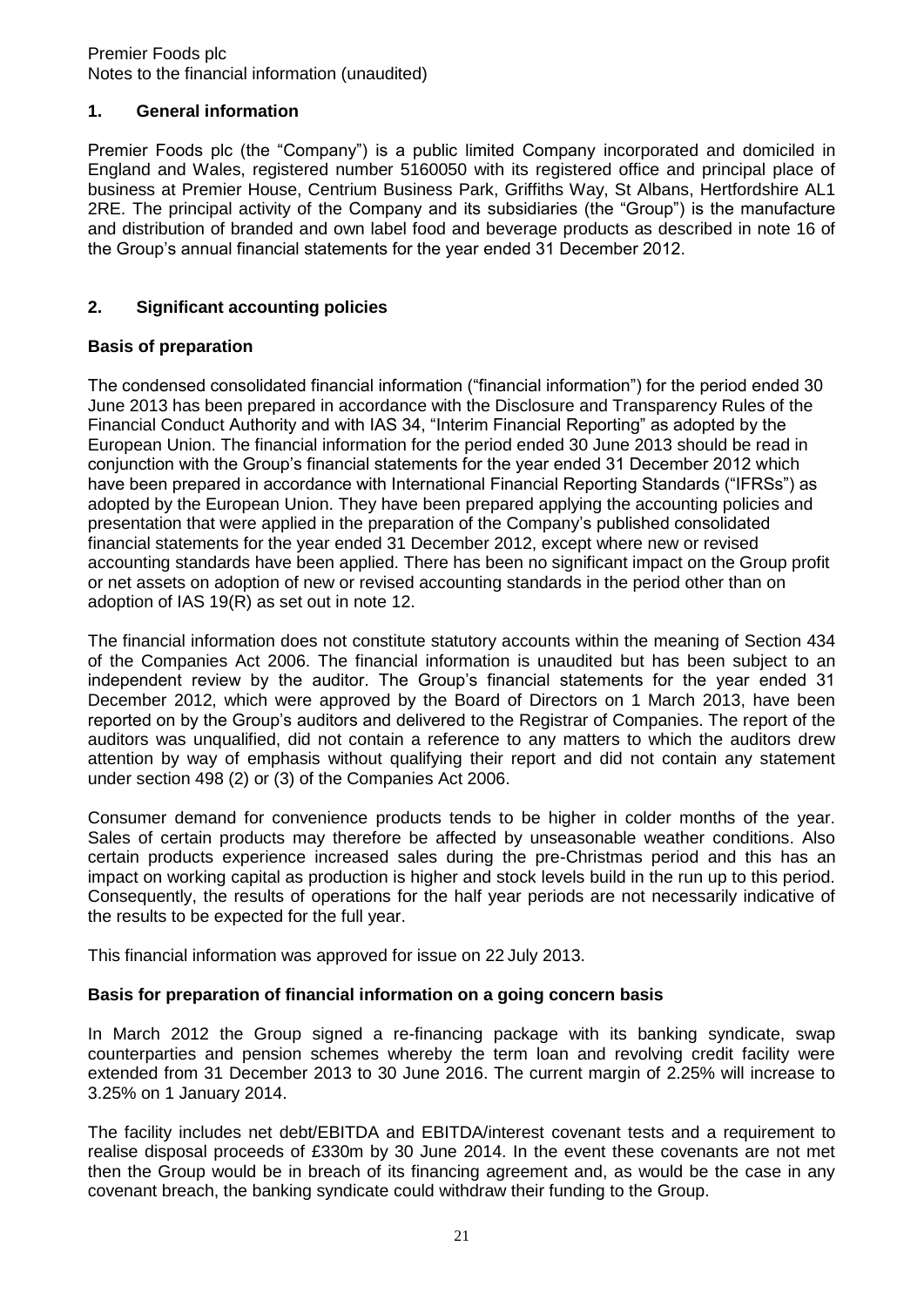Following the completion of the disposal of the Sweet Pickles and Table Sauces business on 2 February 2013 the Group has successfully met the disposal proceeds target. It is also in compliance with covenant tests at 30 June 2013. The Group's forecast, taking account of reasonably possible changes in trading performance, show that the Group should be able to operate within the level of its current facilities including covenant tests.

The Group meets its day-to-day working capital requirements through its banking facilities. The current economic conditions continue to create uncertainty particularly over (a) the level of demand for the Group's products; and (b) the availability of bank finance for the foreseeable future.

After making enquiries, the directors have a reasonable expectation that the Group has adequate resources to continue in operational existence for the foreseeable future. The Group therefore continues to adopt the going concern basis in preparing its condensed consolidated interim financial information.

# **Principal risks and uncertainties**

The principal risks and uncertainties which could impact the Group for the remainder of the current financial year are those detailed on pages 48 to 51 of the Group's annual financial statements for 31 December 2012. The Directors have considered the principal risks and uncertainties and believe that these have not changed in the interim period. These include, amongst others: failure to execute cost saving initiatives, inability to respond to the competitive environment, change in cost and availability of raw materials, ability to meet banking covenants and disruption to the systems infrastructure.

# **3. Critical accounting estimates and judgements**

The following are areas of particular significance to the Group's interim financial information and include the use of estimates and the application of judgement, which is fundamental to the completion of this condensed consolidated interim financial information. There are no significant changes to critical estimates and judgements since year end 2012.

# **Employee benefits**

The present value of the Group's defined benefit pension obligations depends on a number of actuarial assumptions. The primary assumptions used include the discount rate applicable to scheme liabilities, the long-term rate of inflation and estimates of the mortality applicable to scheme members.

At each reporting date, and on a continuous basis, the Group reviews the macro-economic, Company and scheme specific factors influencing each of these assumptions, using professional advice, in order to record the Group's ongoing commitment and obligation to defined benefit schemes in accordance with IAS 19 (Revised). Key assumptions used are mortality rates, discount rates and inflation set with reference to bond yields.

# **Goodwill and other intangible assets**

Impairment reviews in respect of goodwill are performed annually unless an event indicates that an impairment review is necessary. Impairment reviews in respect of intangible assets are performed when an event indicates that an impairment review is necessary. Examples of such triggering events include a significant planned restructuring, a major change in market conditions or technology, expectations of future operating losses, or a significant reduction in cash flows. The recoverable amounts of cash-generating units ("CGU's") are determined based on the higher of realisable value and value-in-use calculations. These calculations require the use of estimates.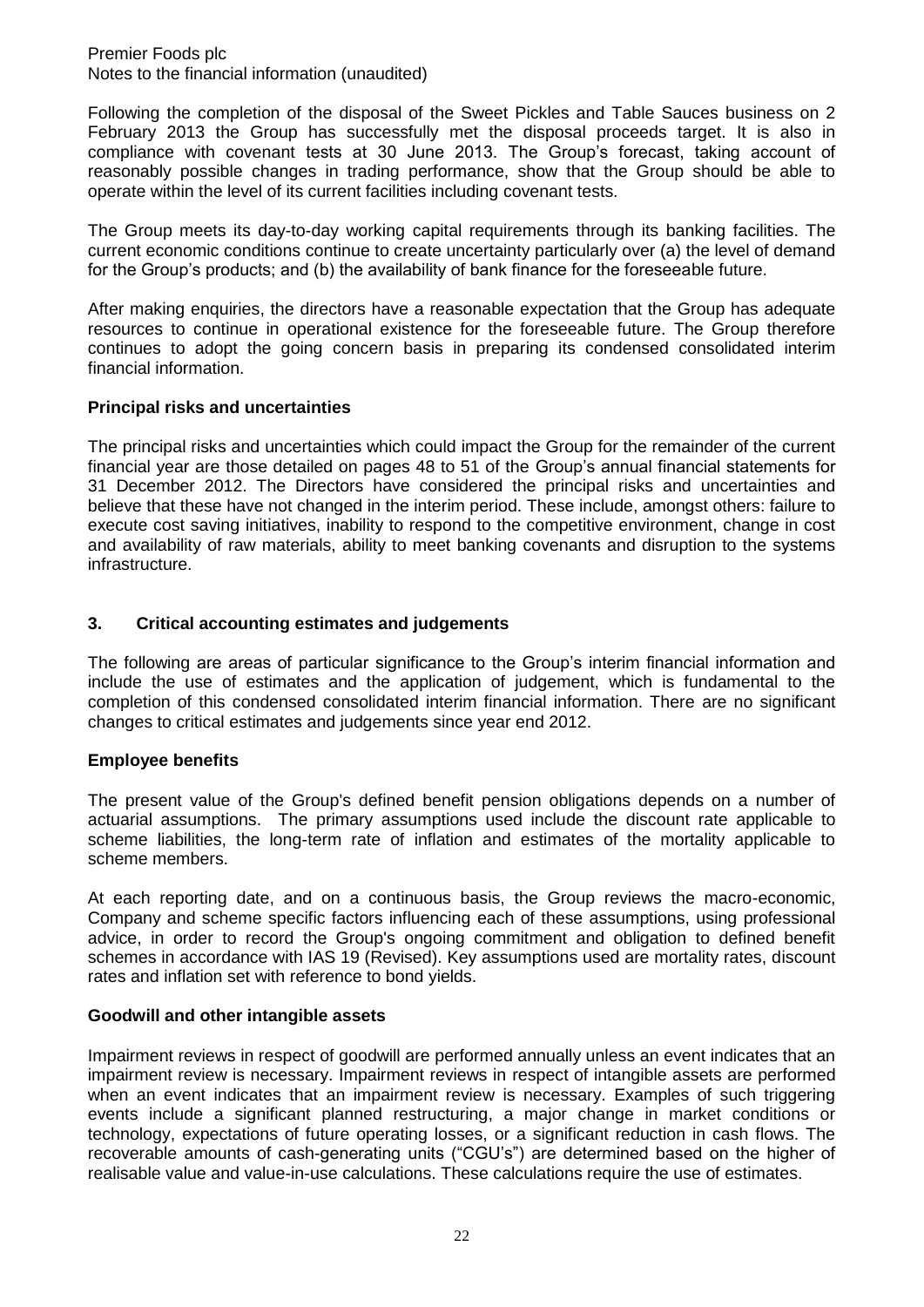Acquired trademarks, brands, customer relationships, recipes and similar assets are considered to have finite lives that range from 7 to 40 years. The determination of the useful lives takes into account certain quantitative factors such as sales expectations and growth prospects, and also many qualitative factors such as history and heritage, and market positioning, hence the determination of useful lives are subject to estimates and judgement.

# **Advertising and promotion costs**

Trade spend and promotional activity is dependent on market conditions and negotiations with customers. Trade spend is charged to the statement of profit or loss according to the substance of the agreements with customers and the terms of any contractual relationship. Promotional support is generally charged to the statement of profit or loss at the time of the relevant promotion. These costs are accrued on best estimates. The actual costs may not be known until subsequent years when negotiations with customers are concluded. Such adjustments are recognised in the year when final agreement is reached.

Expenditure on advertising is charged to the statement of profit or loss when incurred, except in the case of airtime costs when a particular campaign is used more than once. In this case they are charged in line with the airtime profile.

# **4. Segmental analysis**

IFRS 8 requires operating segments to be determined based on the Group's internal reporting to the Chief Operating Decision Maker ("CODM"). The CODM has been determined to be the Chief Executive Officer and Chief Financial Officer as they are primarily responsible for the allocation of resources to segments and the assessment of performance of the segments.

The CODM uses divisional contribution as the key measure of the segments' results; it is defined as gross profit after marketing and distribution costs and is a consistent measure within the Group and reflects the segments' underlying trading performance for the period under evaluation. The reporting of this measure at the monthly business review meetings, which are organised according to product types, has been used to identify and determine the Group's operating segments.

The Group uses trading profit to review overall group profitability. Trading profit is defined as operating profit before re-financing costs, restructuring costs, profits and losses associated with divestment activity, amortisation and impairment of intangible assets, the revaluation of foreign exchange and other derivative contracts under IAS 39 and pension administration costs and net interest on the net defined benefit liability.

The Group's operating segments are "Grocery" and "Bread".

The Grocery segment sells ambient food products and the Bread segment sells bread, morning goods, flour products and frozen pizza bases.

During 2012 the Group completed the disposal of the four Irish Brands (*Chivers, Gateaux, McDonnells* and the *Erin* licence), the Elephant Atta Ethnic Flour Business, the Vinegar and Sour Pickles business and the Sweet Spreads and Jellies business and during 2013, the Group completed the disposal of the Sweet Pickles and Table Sauces business; the results of these businesses have not been reported separately as they were fully integrated within the Grocery and Bread segments.

The segment results for the half years ended 30 June 2013 and 30 June 2012 and for the year ended 31 December 2012 and the reconciliation of the segment measures to the respective statutory items included in the interim financial information are as follows: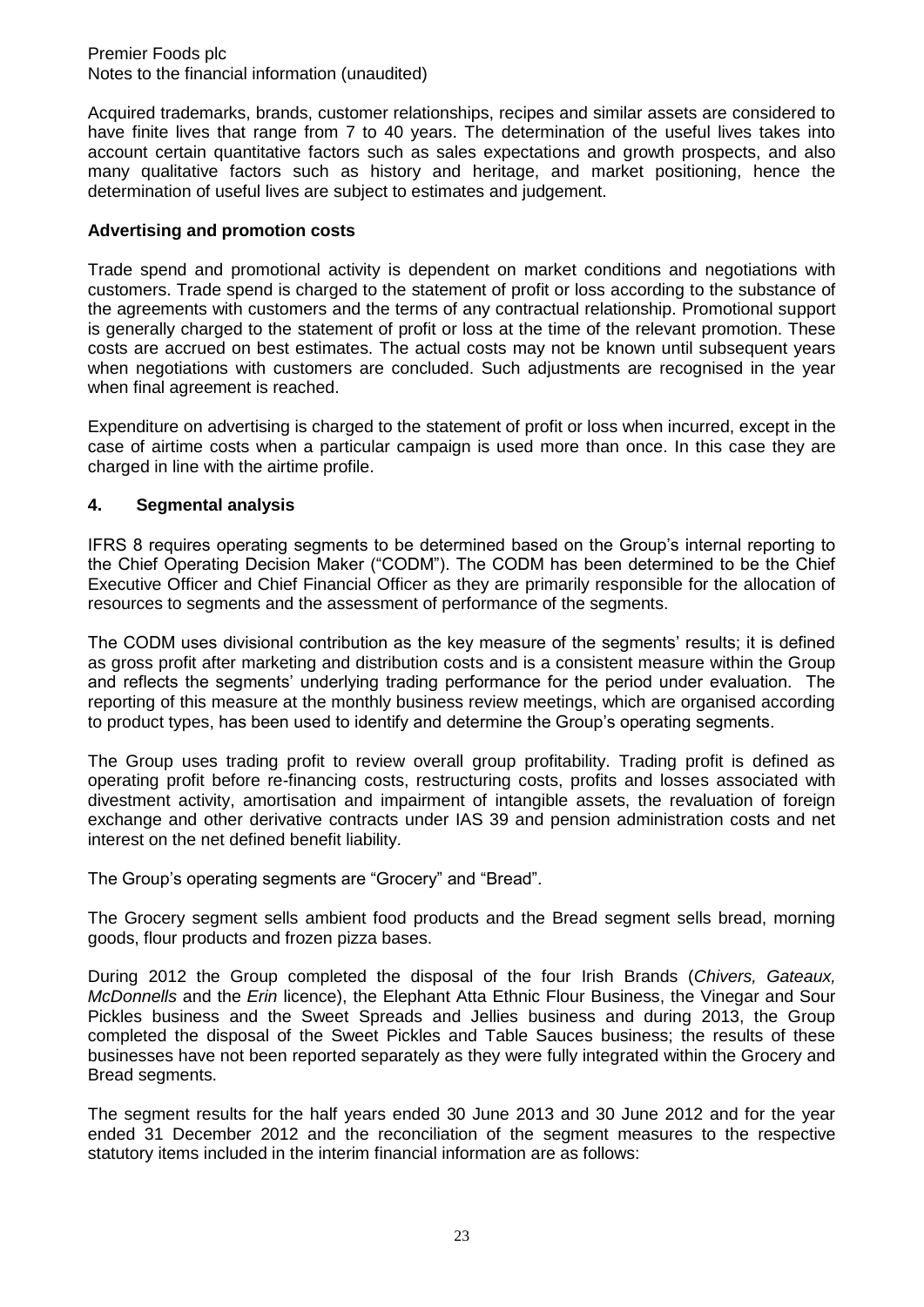|                                                                         |         | Half year ended 30 Jun 2013 |                           |
|-------------------------------------------------------------------------|---------|-----------------------------|---------------------------|
|                                                                         | Grocery | <b>Bread</b>                | <b>Total for</b><br>Group |
|                                                                         | £m      | £m                          | £m                        |
| Revenue from continuing operations                                      |         |                             |                           |
| External                                                                | 387.4   | 354.8                       | 742.2                     |
| Inter-segment                                                           |         | 11.0                        | 11.0                      |
| <b>Result</b>                                                           |         |                             |                           |
| <b>Divisional contribution</b>                                          | 79.9    | 14.3                        | 94.2                      |
| SG&A costs                                                              |         |                             | (45.3)                    |
| <b>Trading profit</b>                                                   |         |                             | 48.9                      |
| Amortisation of intangible assets                                       |         |                             | (23.6)                    |
| Fair value movements on foreign exchange and other derivative contracts |         |                             | 0.3                       |
| Restructuring costs relating to divestment activity                     |         |                             | (12.4)                    |
| Re-financing costs                                                      |         |                             | (0.1)                     |
| Net interest on pensions and administrative expenses                    |         |                             | (12.7)                    |
| Operating profit before impairment and disposal of operations           |         |                             | 0.4                       |
| Impairment and disposal of tangible assets                              |         |                             | (0.6)                     |
| Loss on disposal of operations                                          |         |                             | (2.4)                     |
| <b>Operating loss</b>                                                   |         |                             | (2.6)                     |
| Finance cost                                                            |         |                             | (30.1)                    |
| Finance income                                                          |         |                             | 1.7                       |
| Net movement on fair valuation of interest rate financial instruments   |         |                             | 7.5                       |
| Loss before taxation for continuing operations                          |         |                             | (23.5)                    |

|                                                                         | Half year ended 30 Jun 2012 (Restated) <sup>1</sup> |              |                           |
|-------------------------------------------------------------------------|-----------------------------------------------------|--------------|---------------------------|
|                                                                         | Grocery                                             | <b>Bread</b> | <b>Total for</b><br>Group |
|                                                                         | £m                                                  | £m           | £m                        |
| Revenue from continuing operations                                      |                                                     |              |                           |
| External                                                                | 504.5                                               | 348.3        | 852.8                     |
| Inter-segment                                                           | 1.4                                                 | 10.0         | 11.4                      |
| Result                                                                  |                                                     |              |                           |
| <b>Divisional contribution</b>                                          | 95.8                                                | 22.5         | 118.3                     |
| Total SG&A costs                                                        |                                                     |              | (45.9)                    |
| <b>Trading profit</b>                                                   |                                                     |              | 72.4                      |
| Amortisation of intangible assets                                       |                                                     |              | (26.1)                    |
| Fair value movements on foreign exchange and other derivative contracts |                                                     |              | (0.9)                     |
| Restructuring costs relating to divestment activity                     |                                                     |              | (17.9)                    |
| Re-financing costs                                                      |                                                     |              | (1.2)                     |
| Net interest on pensions and administrative expenses                    |                                                     |              | (11.5)                    |
| Operating profit before disposal of operations                          |                                                     |              | 14.8                      |
| Profit on disposal of operations                                        |                                                     |              | 0.3                       |
| <b>Operating profit</b>                                                 |                                                     |              | 15.1                      |
| Finance cost                                                            |                                                     |              | (56.1)                    |
| Finance income                                                          |                                                     |              | 2.6                       |
| Net movement on fair valuation of interest rate financial instruments   |                                                     |              | (7.4)                     |
| Loss before taxation for continuing operations                          |                                                     |              | (45.8)                    |

<sup>1</sup> Comparatives have been restated to reflect the adoption of IAS19 Revised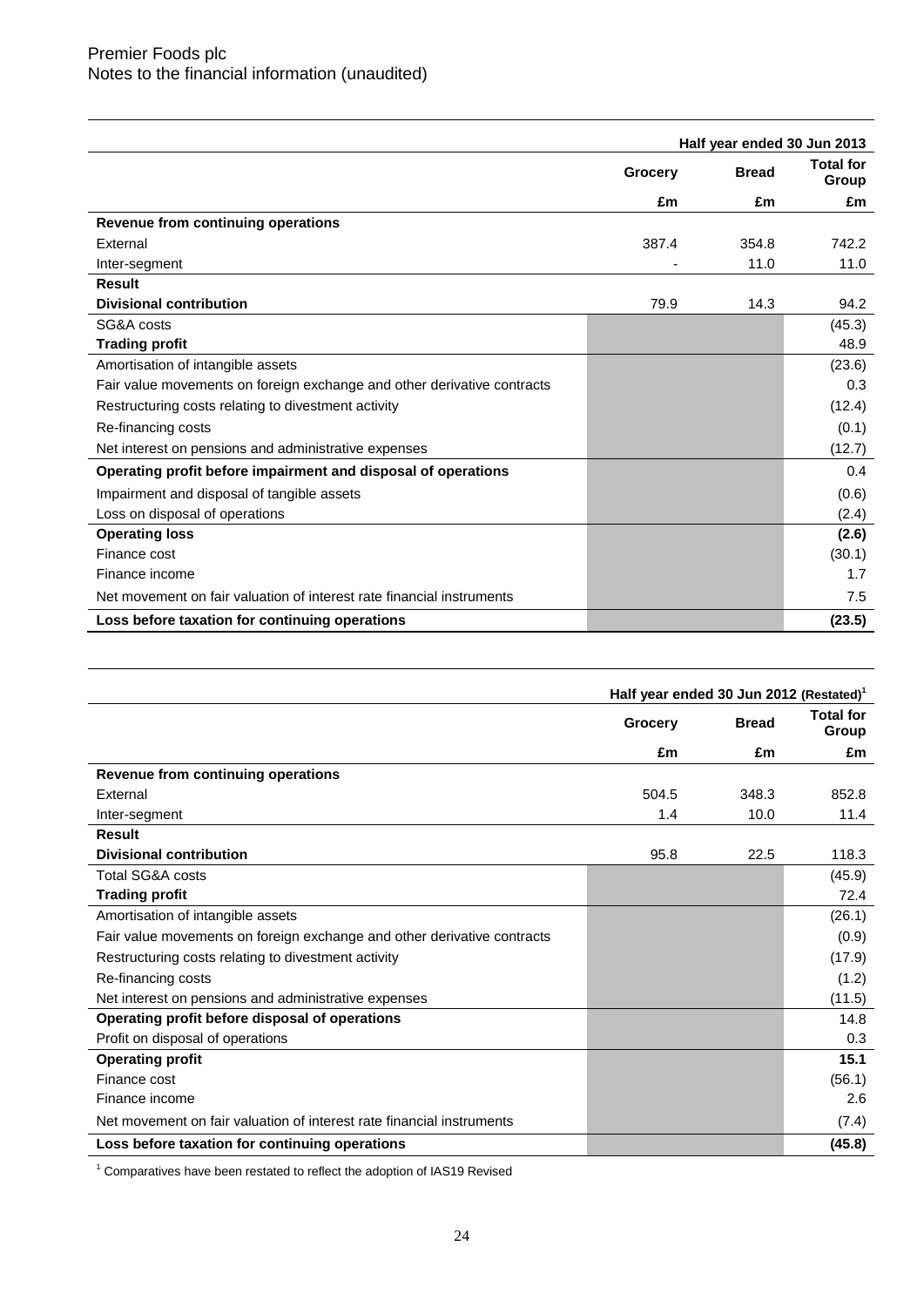|                                                                         | Year ended 31 Dec 2012 (Restated) <sup>1</sup> |              |                           |
|-------------------------------------------------------------------------|------------------------------------------------|--------------|---------------------------|
|                                                                         | Grocery                                        | <b>Bread</b> | <b>Total for</b><br>Group |
|                                                                         | £m                                             | £m           | £m                        |
| Revenue from continuing operations                                      |                                                |              |                           |
| External                                                                | 1,058.9                                        | 697.3        | 1,756.2                   |
| Inter-segment                                                           | 0.5                                            | 21.2         | 21.7                      |
| Result                                                                  |                                                |              |                           |
| <b>Divisional contribution</b>                                          | 223.9                                          | 30.2         | 254.1                     |
| Total SG&A costs                                                        |                                                |              | (99.9)                    |
| <b>Trading profit</b>                                                   |                                                |              | 154.2                     |
| Amortisation of intangible assets                                       |                                                |              | (53.3)                    |
| Fair value movements on foreign exchange and other derivative contracts |                                                |              | 2.1                       |
| Restructuring costs associated with divestment activity                 |                                                |              | (46.1)                    |
| Re-financing costs                                                      |                                                |              | (1.1)                     |
| Net interest on pensions and administrative expenses                    |                                                |              | (27.2)                    |
| Operating profit before impairment and disposal of operations           |                                                |              | 28.6                      |
| Impairment of property, plant and equipment and intangible assets       |                                                |              | (36.2)                    |
| Profit on disposal of operations                                        |                                                |              | 63.7                      |
| <b>Operating profit</b>                                                 |                                                |              | 56.1                      |
| Finance cost                                                            |                                                |              | (86.3)                    |
| Finance income                                                          |                                                |              | 4.1                       |
| Net movement on fair valuation of interest rate financial instruments   |                                                |              | (9.7)                     |
| Loss before taxation for continuing operations                          |                                                |              | (35.8)                    |
| $1 -$                                                                   |                                                |              |                           |

<sup>1</sup> Comparatives have been restated to reflect the adoption of IAS19 Revised

Inter-segment transfers or transactions are entered into under the same terms and conditions that would be available to unrelated third parties.

The Group primarily supplies the UK market, although it also supplies certain products to other European countries and a number of other countries. The following table provides an analysis of the Group's revenue, which is allocated on the basis of geographical market destination.

| <b>Continuing operations - revenue</b> | Half year<br>ended | Half year<br>ended | Year<br>ended         |
|----------------------------------------|--------------------|--------------------|-----------------------|
|                                        | 30 Jun<br>2013     | 30 Jun<br>2012     | <b>31 Dec</b><br>2012 |
|                                        | £m                 | £m                 | £m                    |
| United Kingdom                         | 722.5              | 819.4              | 1,697.4               |
| Other Europe                           | 11.7               | 23.7               | 36.5                  |
| Rest of world                          | 8.0                | 9.7                | 22.3                  |
| <b>Total for Group</b>                 | 742.2              | 852.8              | 1,756.2               |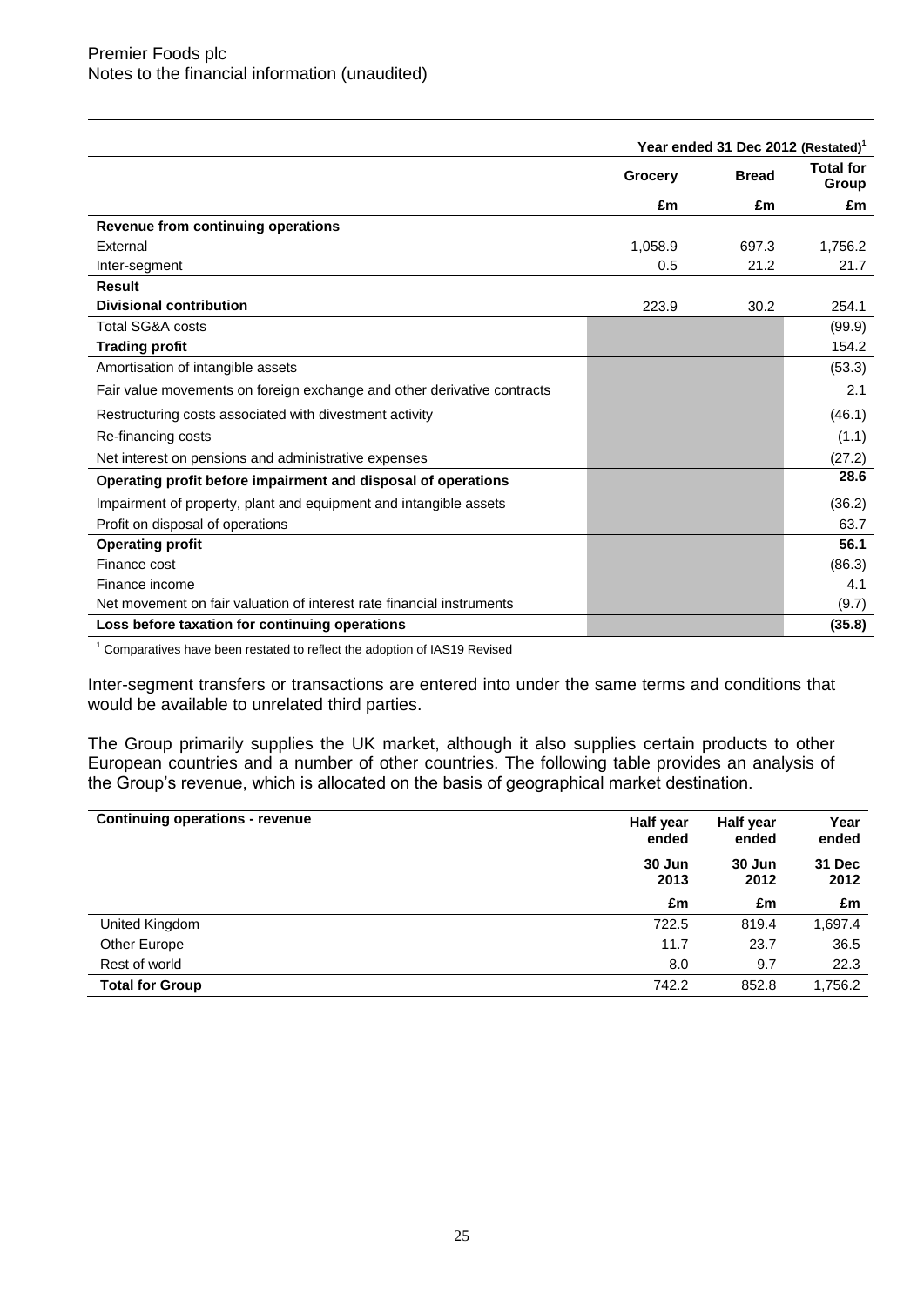# **5. Finance income and expense**

|                                                                                                                                                     | <b>Half</b> year | Half year      | Year           |
|-----------------------------------------------------------------------------------------------------------------------------------------------------|------------------|----------------|----------------|
|                                                                                                                                                     | ended            | ended          | ended          |
|                                                                                                                                                     | 30 Jun<br>2013   | 30 Jun<br>2012 | 31 Dec<br>2012 |
|                                                                                                                                                     | £m               | £m             | £m             |
| Interest payable on bank loans and overdrafts                                                                                                       | (4.3)            | (5.8)          | (10.3)         |
| Interest payable on term facility                                                                                                                   | (8.6)            | (12.1)         | (24.6)         |
| Interest payable on revolving facility                                                                                                              | (2.6)            | (5.0)          | (9.4)          |
| Interest payable on interest rate derivatives                                                                                                       | (3.7)            | (4.5)          | (5.8)          |
| Interest payable on interest rate financial liabilities designated as other<br>liabilities at fair value through profit or loss                     |                  | (9.8)          | (11.5)         |
| Other interest                                                                                                                                      | (1.1)            | (0.4)          | (0.8)          |
| Amortisation of debt issuance costs and deferred fees                                                                                               | (9.8)            | (7.7)          | (13.1)         |
|                                                                                                                                                     | (30.1)           | (45.3)         | (75.5)         |
| Write-off of financing costs                                                                                                                        |                  | (10.8)         | (10.8)         |
| <b>Total financing cost</b>                                                                                                                         | (30.1)           | (56.1)         | (86.3)         |
| Interest receivable on bank deposits                                                                                                                | 1.7              | 2.6            | 4.1            |
| <b>Total finance income</b>                                                                                                                         | 1.7              | 2.6            | 4.1            |
| Movement on fair valuation of interest rate derivatives                                                                                             | 7.5              | (12.5)         | (14.8)         |
| Movement on fair valuation of interest rate financial liabilities designated as<br>other financial liabilities at fair value through profit or loss |                  | 5.1            | 5.1            |
| Net movement on fair valuation of interest rate financial instruments                                                                               | 7.5              | (7.4)          | (9.7)          |
| Net finance cost                                                                                                                                    | (20.9)           | (60.9)         | (91.9)         |

# **6. Taxation**

The taxation credit for the first half of 2013 is £8.2m (June 2012: £4.5m credit).

The credit on continuing operations of £8.2m comprises of a credit on operating activities of £4.7m, based upon managements best estimate of the effective annual income tax rate expected for the full financial year and a credit of £3.5m arising on the disposal of the Sweet Pickles and Table Sauces business.

# **7. Earnings/(loss) per share**

Basic loss per share has been calculated by dividing the loss attributable to ordinary shareholders of £15.5m by the weighted average shares of the Company.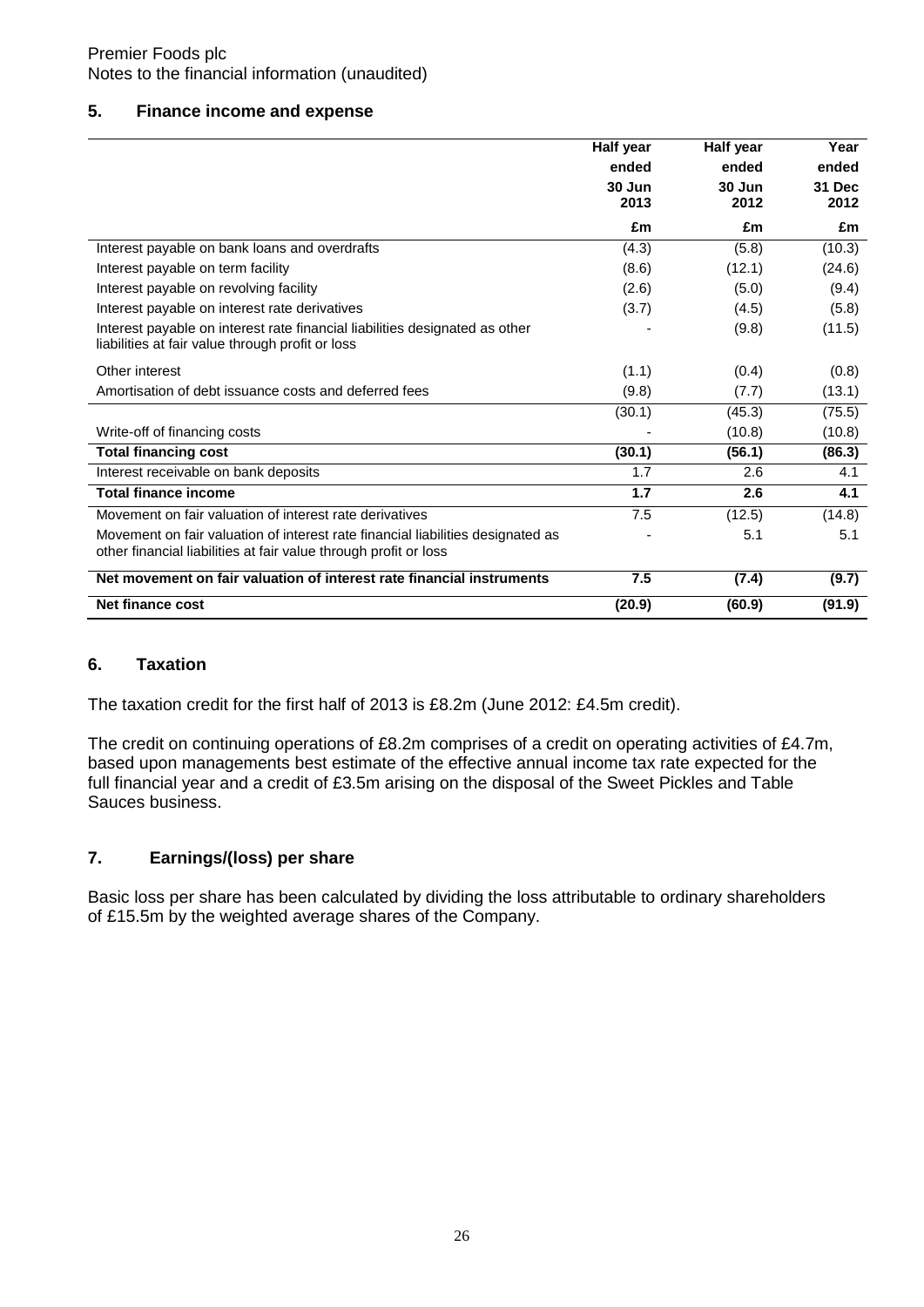|                                                  |              | Half year ended 30 Jun 2013                      |                |              | Half year ended 30 Jun 2012                      |                         |              | Year ended 31 Dec 2012                           |                |
|--------------------------------------------------|--------------|--------------------------------------------------|----------------|--------------|--------------------------------------------------|-------------------------|--------------|--------------------------------------------------|----------------|
|                                                  |              |                                                  |                |              |                                                  | (Restated) <sup>1</sup> |              |                                                  | $(Restated)^T$ |
|                                                  | <b>Basic</b> | <b>Dilutive</b><br>effect of<br>share<br>options | <b>Diluted</b> | <b>Basic</b> | <b>Dilutive</b><br>effect of<br>share<br>options | <b>Diluted</b>          | <b>Basic</b> | <b>Dilutive</b><br>effect of<br>share<br>options | <b>Diluted</b> |
| Continuing<br>operations                         |              |                                                  |                |              |                                                  |                         |              |                                                  |                |
| Loss after tax $(\text{Em})$<br>Weighted average | (15.3)       | $\blacksquare$                                   | (15.3)         | (41.3)       | $\qquad \qquad \blacksquare$                     | (41.3)                  | (4.4)        |                                                  | (4.4)          |
| number of shares (m)                             | 239.8        |                                                  | 239.8          | 239.8        | ۰                                                | 239.8                   | 239.8        | ۰                                                | 239.8          |
| Loss per share<br>(pence)                        | (6.4)        | $\blacksquare$                                   | (6.4)          | (17.2)       | $\sim$                                           | (17.2)                  | (1.8)        | $\blacksquare$                                   | (1.8)          |
| <b>Discontinued operations</b>                   |              |                                                  |                |              |                                                  |                         |              |                                                  |                |
| Loss after tax $(fm)$<br>Weighted average        | (0.2)        | $\overline{a}$                                   | (0.2)          | (12.4)       | $\blacksquare$                                   | (12.4)                  | (13.5)       |                                                  | (13.5)         |
| number of shares (m)                             | 239.8        |                                                  | 239.8          | 239.8        | $\blacksquare$                                   | 239.8                   | 239.8        | $\blacksquare$                                   | 239.8          |
| Loss per share<br>(pence)                        | (0.1)        |                                                  | (0.1)          | (5.2)        |                                                  | (5.2)                   | (5.6)        |                                                  | (5.6)          |
| <b>Total</b>                                     |              |                                                  |                |              |                                                  |                         |              |                                                  |                |
| Loss after tax $(fm)$<br>Weighted average        | (15.5)       | $\blacksquare$                                   | (15.5)         | (53.7)       | $\overline{\phantom{0}}$                         | (53.7)                  | (17.9)       |                                                  | (17.9)         |
| number of shares (m)                             | 239.8        |                                                  | 239.8          | 239.8        | ٠                                                | 239.8                   | 239.8        | ۰                                                | 239.8          |
| Loss per share<br>(pence)                        | (6.5)        |                                                  | (6.5)          | (22.4)       |                                                  | (22.4)                  | (7.5)        |                                                  | (7.5)          |

<sup>1</sup> Comparatives have been restated to reflect the adoption of IAS19 Revised

# **Dilutive effect of share options**

The dilutive effect of share options is calculated by adjusting the weighted average number of ordinary shares outstanding to assume conversion of all dilutive potential ordinary shares. The only dilutive potential ordinary shares of the Company are share options. A calculation is performed to determine the number of shares that could have been acquired at fair value (determined as the average annual market share price of the Company's shares) based on the monetary value of the subscription rights attached to the outstanding share options.

For the half years ended 30 June 2013 and 30 June 2012, there is no dilutive effect as the outstanding share options that could have been acquired at fair value is less than the monetary value of the subscription rights attached to these options.

No adjustment is made to the profit or loss in calculating basic and diluted loss per share.

#### **Adjusted earnings per share**

Adjusted earnings per share ("Adjusted EPS") is defined as trading profit less net regular interest payable, less a notional tax charge at 23.25% (2012: 24.5%) divided by the weighted average number of ordinary shares of the Company.

Net regular interest payable is defined as net interest after excluding non-cash items, including write-off of financing costs, accelerated amortisation of debt issuance costs, fair value adjustments on interest rate financial instruments and the unwind of the discount on provisions.

Trading profit and Adjusted EPS have been reported as the directors believe these provide an alternative measure by which the shareholders can assess the Group's underlying trading performance.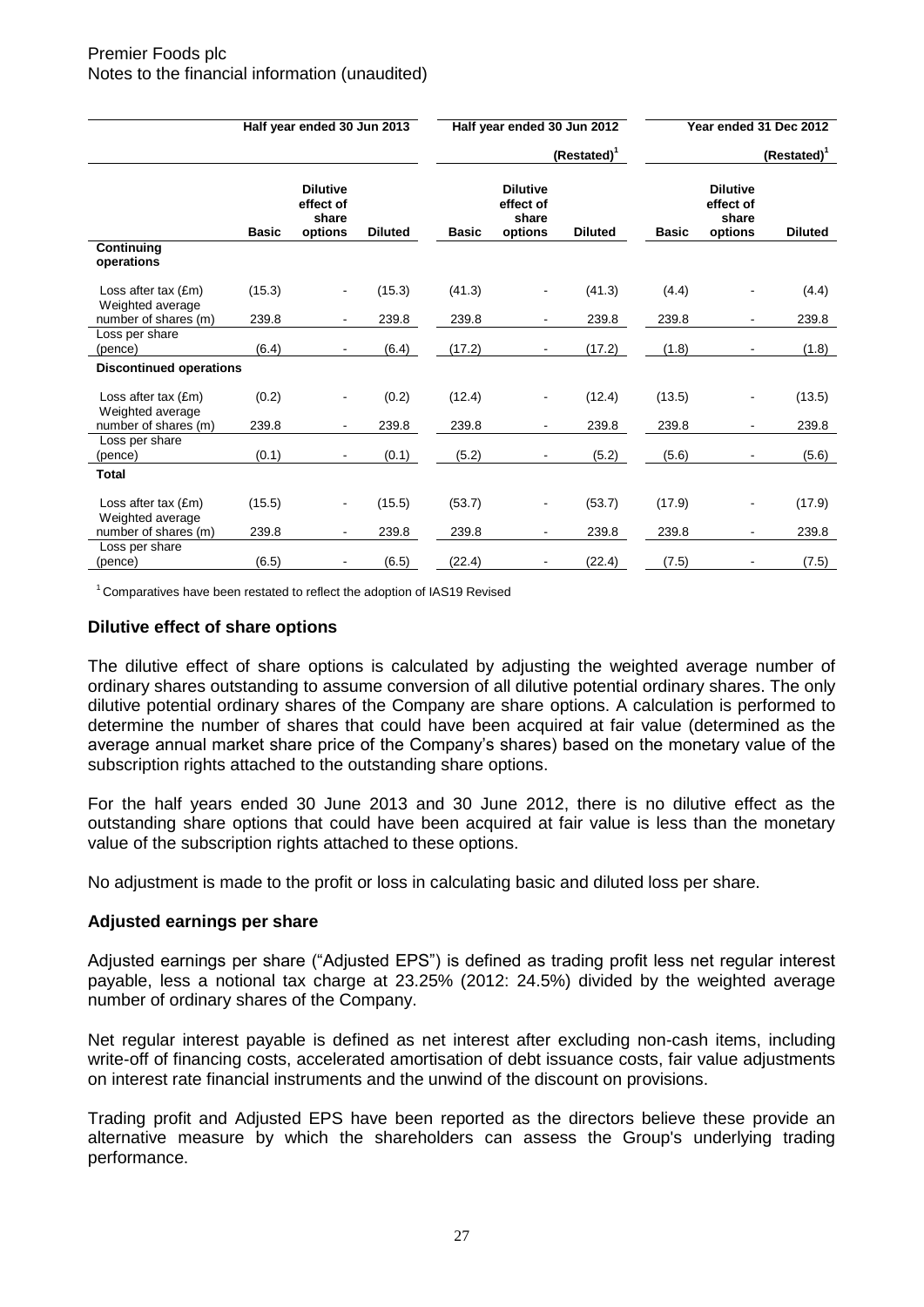|                                                                                                                 |            | Half year ended 30 June 2013 |        |
|-----------------------------------------------------------------------------------------------------------------|------------|------------------------------|--------|
|                                                                                                                 | Continuing | <b>Discontinued</b>          | Total  |
|                                                                                                                 | £m         | £m                           | £m     |
| <b>Operating loss</b>                                                                                           | (2.6)      | (0.3)                        | (2.9)  |
| Loss on disposal of operations                                                                                  | 2.4        |                              | 2.4    |
| Impairment and disposal of tangible assets                                                                      | 0.6        |                              | 0.6    |
| Operating profit/(loss) before loss on disposal of operations and<br>impairment and disposal of tangible assets | 0.4        | (0.3)                        | 0.1    |
| Amortisation of intangible assets                                                                               | 23.6       |                              | 23.6   |
| Fair value movements on foreign exchange and other derivative contracts                                         | (0.3)      |                              | (0.3)  |
| Restructuring costs relating to divestment activity                                                             | 12.4       |                              | 12.4   |
| Re-financing costs                                                                                              | 0.1        |                              | 0.1    |
| Net interest on pensions and administrative expenses                                                            | 12.7       | ٠                            | 12.7   |
| Trading profit/(loss)                                                                                           | 48.9       | (0.3)                        | 48.6   |
| Less net regular interest payable                                                                               | (27.3)     |                              | (27.3) |
| Adjusted profit/(loss) before tax                                                                               | 21.6       | (0.3)                        | 21.3   |
| Notional tax at 23.25%                                                                                          | (5.0)      | 0.1                          | (4.9)  |
| Adjusted profit/(loss) after tax                                                                                | 16.6       | (0.2)                        | 16.4   |
| Average shares in issue (m)                                                                                     | 239.8      | 239.8                        | 239.8  |
| <b>Adjusted EPS (pence)</b>                                                                                     | 6.9        | (0.1)                        | 6.8    |
| Net regular interest payable                                                                                    |            |                              |        |
| Net interest payable                                                                                            | (20.9)     |                              | (20.9) |
| Exclude fair value adjustments on interest rate financial instruments                                           | (7.5)      |                              | (7.5)  |
| Exclude other interest                                                                                          | 1.1        |                              | 1.1    |
| Net regular interest payable                                                                                    | (27.3)     |                              | (27.3) |

|                                                                         | Half year ended 30 June 2012 (Restated) <sup>1</sup> |                     |        |
|-------------------------------------------------------------------------|------------------------------------------------------|---------------------|--------|
|                                                                         | Continuing                                           | <b>Discontinued</b> | Total  |
|                                                                         | £m                                                   | £m                  | £m     |
| <b>Operating profit/(loss)</b>                                          | 15.1                                                 | (16.3)              | (1.2)  |
| Profit on disposal of operations                                        | (0.3)                                                |                     | (0.3)  |
| Operating profit/(loss) before profit on disposal of operations         | 14.8                                                 | (16.3)              | (1.5)  |
| Amortisation of intangible assets                                       | 26.1                                                 |                     | 26.1   |
| Fair value movements on foreign exchange and other derivative contracts | 0.9                                                  |                     | 0.9    |
| Restructuring costs relating to divestment activity                     | 17.9                                                 |                     | 17.9   |
| Re-financing costs                                                      | 1.2                                                  |                     | 1.2    |
| Net interest on pensions and administrative expenses                    | 11.5                                                 |                     | 11.5   |
| Trading profit/(loss)                                                   | 72.4                                                 | (16.3)              | 56.1   |
| Less net regular interest payable                                       | (42.3)                                               |                     | (42.3) |
| Adjusted profit/(loss) before tax                                       | 30.1                                                 | (16.3)              | 13.8   |
| Notional tax at 24.5%                                                   | (7.4)                                                | 4.0                 | (3.4)  |
| Adjusted profit/(loss) after tax                                        | 22.7                                                 | (12.3)              | 10.4   |
| Average shares in issue (m)                                             | 239.8                                                | 239.8               | 239.8  |
| <b>Adjusted EPS (pence)</b>                                             | 9.5                                                  | (5.1)               | 4.4    |
| Net regular interest payable                                            |                                                      |                     |        |
| Net interest payable                                                    | (60.9)                                               |                     | (60.9) |
| Exclude exceptional write-off of financing costs                        | 10.8                                                 |                     | 10.8   |
| Exclude fair value adjustments on interest rate financial instruments   | 7.4                                                  |                     | 7.4    |
| Exclude unwind of discount on provisions                                | 0.4                                                  |                     | 0.4    |
| Net regular interest payable                                            | (42.3)                                               |                     | (42.3) |
|                                                                         |                                                      |                     |        |

 $^1$  Comparatives have been restated to reflect the adoption of IAS19 Revised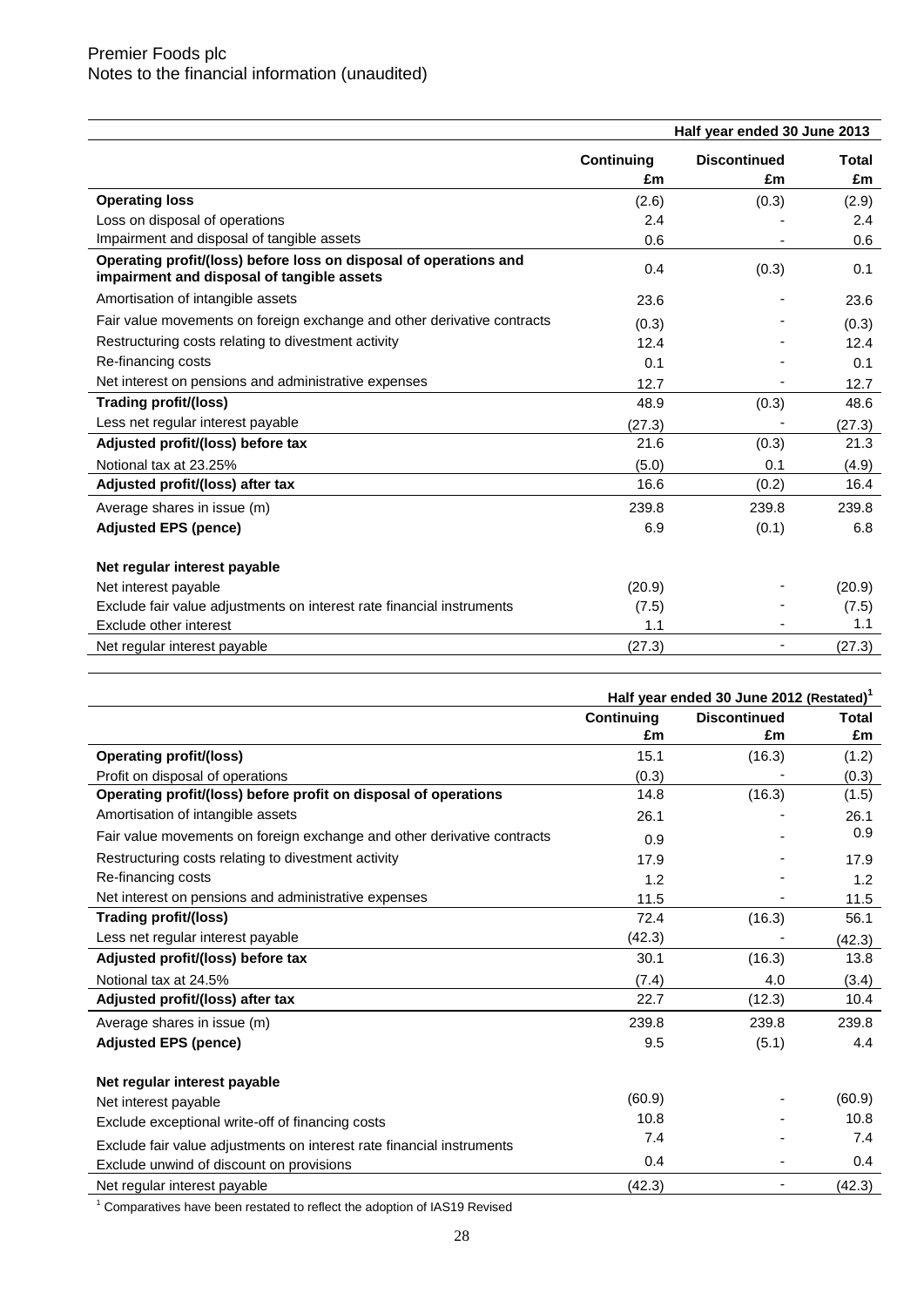|                                                                                   | Year ended 31 December 2012 (Restated) <sup>1</sup> |                     |              |  |
|-----------------------------------------------------------------------------------|-----------------------------------------------------|---------------------|--------------|--|
|                                                                                   | Continuing                                          | <b>Discontinued</b> | <b>Total</b> |  |
|                                                                                   | £m                                                  | £m                  | £m           |  |
| <b>Operating profit/(loss)</b>                                                    | 56.1                                                | (17.5)              | 38.6         |  |
| Impairment of property, plant and equipment and intangible assets                 | 36.2                                                |                     | 36.2         |  |
| Profit on disposal of operations                                                  | (63.7)                                              |                     | (63.7)       |  |
| Operating profit/(loss) before impairment and profit on disposal of<br>operations | 28.6                                                | (17.5)              | 11.1         |  |
| Amortisation of intangible assets                                                 | 53.3                                                |                     | 53.3         |  |
| Fair value movements on foreign exchange and other derivative contracts           | (2.1)                                               |                     | (2.1)        |  |
| Restructuring costs relating to divestment activity                               | 46.1                                                |                     | 46.1         |  |
| Re-financing costs                                                                | 1.1                                                 |                     | 1.1          |  |
| Net interest on pensions and administrative expenses                              | 27.2                                                |                     | 27.2         |  |
| Trading profit/(loss)                                                             | 154.2                                               | (17.5)              | 136.7        |  |
| Less net regular interest payable                                                 | (69.5)                                              |                     | (69.5)       |  |
| Adjusted profit/(loss) before tax                                                 | 84.7                                                | (17.5)              | 67.2         |  |
| Notional tax at 24.5%                                                             | (20.8)                                              | 4.3                 | (16.5)       |  |
| Adjusted profit/(loss) after tax                                                  | 63.9                                                | (13.2)              | 50.7         |  |
| Average shares in issue (m)                                                       | 239.8                                               | 239.8               | 239.8        |  |
| <b>Adjusted EPS (pence)</b>                                                       | 26.7                                                | (5.5)               | 21.2         |  |
| Net regular interest payable                                                      |                                                     |                     |              |  |
| Net interest payable                                                              | (91.9)                                              |                     | (91.9)       |  |
| Exclude exceptional write-off of financing costs and other                        | 11.9                                                |                     | 11.9         |  |
| Exclude fair value adjustments on interest rate financial instruments             | 9.7                                                 |                     | 9.7          |  |
| Exclude unwind of discount on provisions                                          | 0.8                                                 |                     | 0.8          |  |
| Net regular interest payable                                                      | (69.5)                                              | -                   | (69.5)       |  |

<sup>1</sup> Comparatives have been restated to reflect the adoption of IAS19 Revised

# **8. Discontinued operations**

Income and expenditure incurred on discontinued operations during the year relates to operations that were disposed of in prior years. There were no new operations discontinued in 2012 or 2013.

|                                                             | Half year | Half year | Year          |
|-------------------------------------------------------------|-----------|-----------|---------------|
|                                                             | ended     | ended     | ended         |
|                                                             | 30 Jun    | 30 Jun    | <b>31 Dec</b> |
|                                                             | 2013      | 2012      | 2012          |
|                                                             | £m        | £m        | £m            |
| Operating expenses                                          | (0.3)     | (16.3)    | (17.5)        |
| Loss before taxation                                        | (0.3)     | (16.3)    | (17.5)        |
| <b>Taxation credit</b>                                      | 0.1       | 3.9       | 4.0           |
| Loss after taxation on discontinued operations for the year | (0.2)     | (12.4)    | (13.5)        |

During the period to 30 June 2013, discontinued operations contributed to a net inflow of £1.7m (June 2012: £1.6m inflow) to the Group's net operating cash flows, and a nil cash flow to investing activities (June 2012: nil outflow).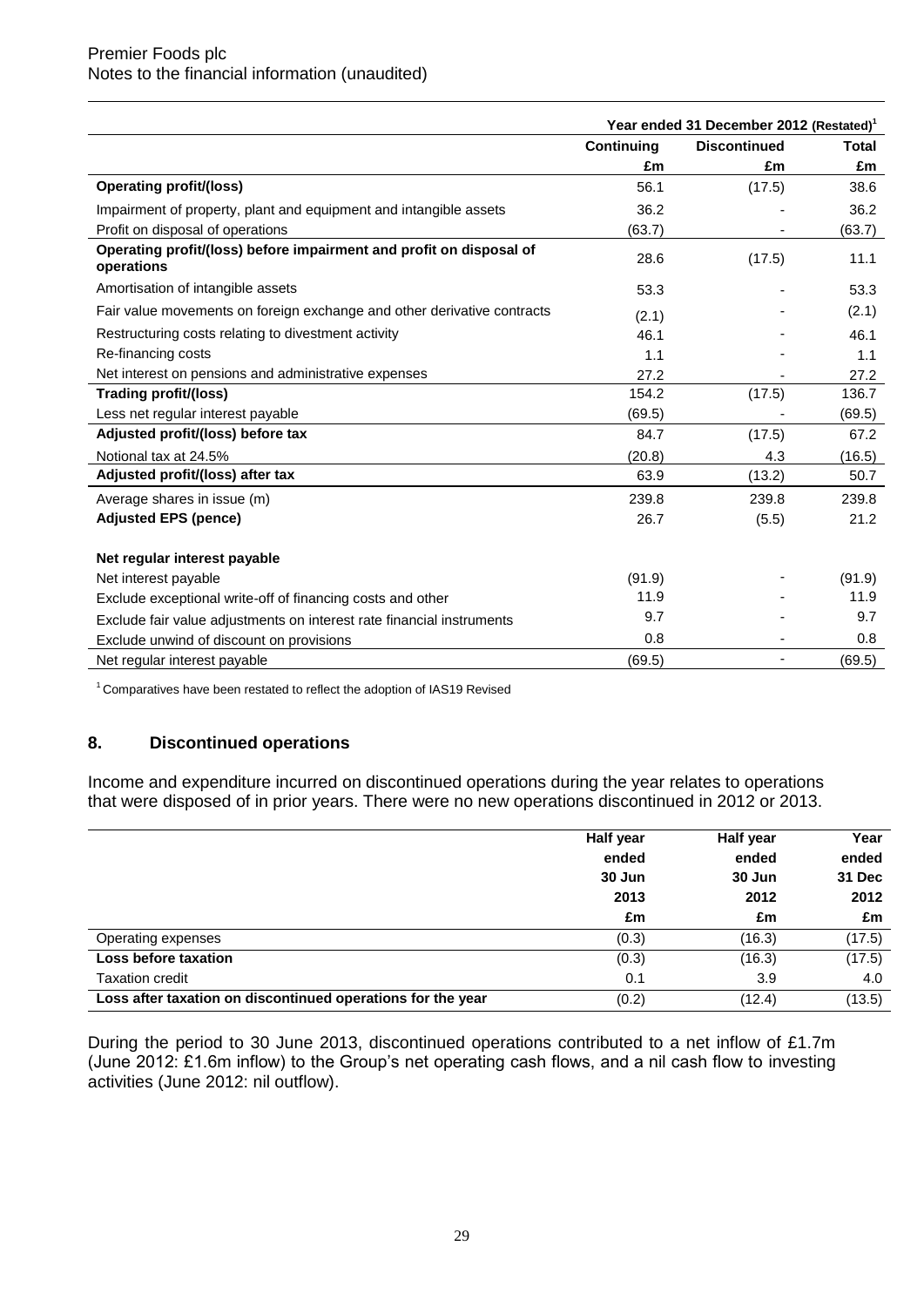# **9. Disposal of businesses**

On 2 February 2013, the Group completed its sale of the Sweet Pickles and Table Sauces business to Mizkan for £92.5m before disposal costs. This is not a discontinued operation as it was previously integrated and reported as part of the Grocery business.

|                                                                   | Half year ended<br>30 June<br>2013 |
|-------------------------------------------------------------------|------------------------------------|
|                                                                   | £m                                 |
| Net cash inflow arising on disposal:                              |                                    |
| Initial consideration                                             | 92.5                               |
| Proceeds deferred, working capital adjustments and disposal costs | (17.8)                             |
| Net cash inflow for the year                                      | 74.7                               |
|                                                                   |                                    |
| Property, plant and equipment                                     | 37.6                               |
| Intangible assets and goodwill                                    | 34.2                               |
| Inventories                                                       | 8.7                                |
| Provisions and lease obligations                                  | (3.4)                              |
| Net assets disposed                                               | 77.1                               |
| Loss on disposal before tax                                       | (2.4)                              |

# **10. Assets held for sale**

At 31 December 2012, the assets and liabilities relating to the Sweet Pickles and Table Sauces business were held for sale in light of the decision to sell the business. The sale was completed on 2 February 2013.

At 30 June 2012, assets relating to the Vinegar and Sour Pickles business were held for sale prior to the completion of the sale to Mizkan Limited on 28 July 2012. In addition the assets relating to the Elephant Atta ethnic flour business were also held for sale following completion on 6 July 2012.

|                                          | Half year<br>ended<br>30 Jun<br>2013 | Half year<br>ended<br>30 Jun<br>2012 | Year<br>ended<br>31 Dec<br>2012 |
|------------------------------------------|--------------------------------------|--------------------------------------|---------------------------------|
|                                          | £m                                   | £m                                   | £m                              |
| <b>Non-current assets:</b>               |                                      |                                      |                                 |
| Property, plant and equipment            | $\overline{\phantom{0}}$             | 6.6                                  | 37.6                            |
| Goodwill                                 |                                      | 17.8                                 | 31.1                            |
| Other intangible assets                  |                                      | 5.0                                  | 3.1                             |
| <b>Current assets:</b>                   |                                      |                                      |                                 |
| Inventories                              |                                      | 5.5                                  | 9.2                             |
| Total assets held for sale               |                                      | 34.9                                 | 81.0                            |
| <b>Non-current liabilities:</b>          |                                      |                                      |                                 |
| Deferred tax liabilities                 |                                      | (2.4)                                | (3.4)                           |
| <b>Total liabilities held for sale</b>   |                                      | (2.4)                                | (3.4)                           |
| Net assets and liabilities held for sale |                                      | 32.5                                 | 77.6                            |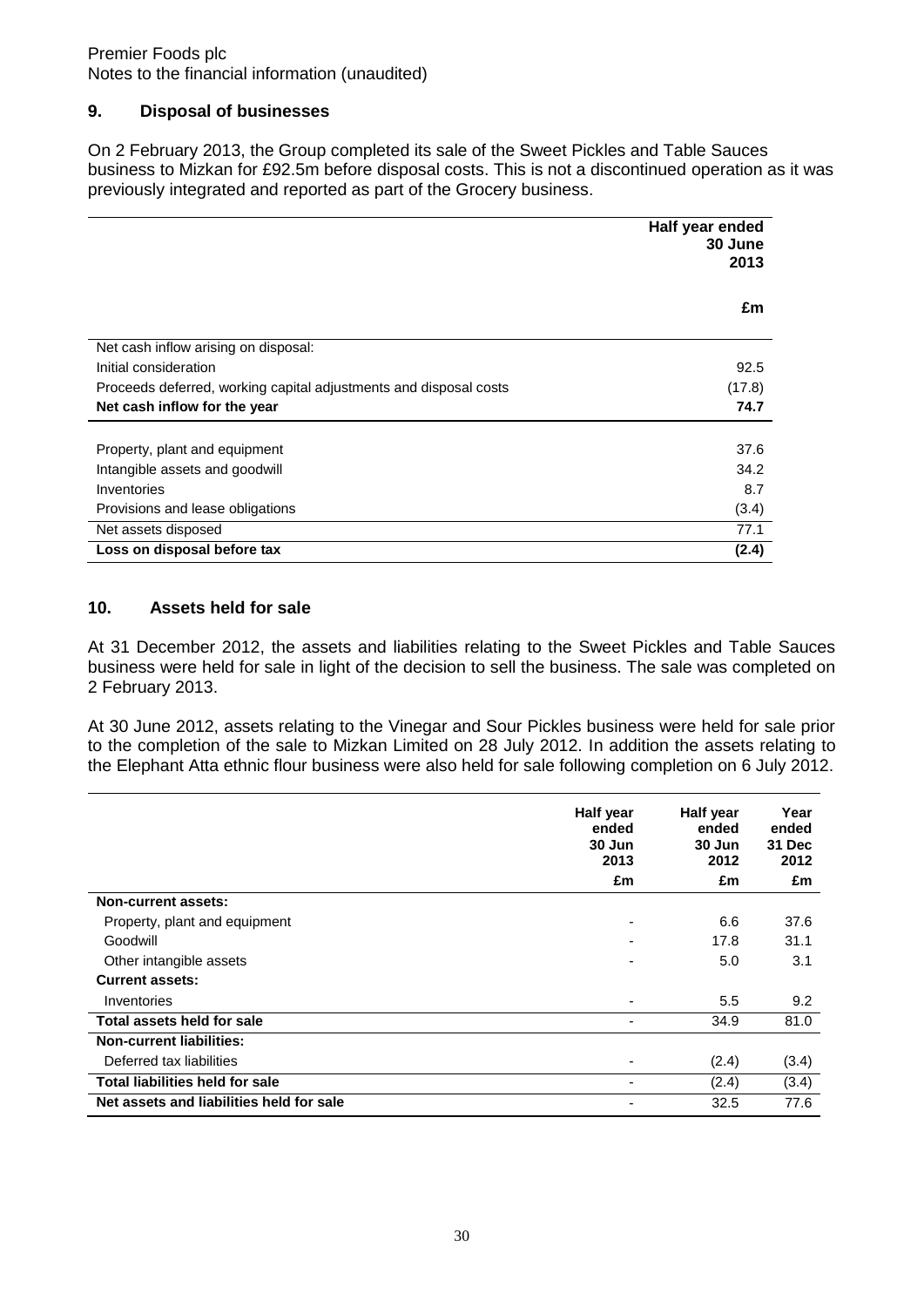# **11. Financial Instruments**

# **Fair value**

The following table shows the carrying amounts (which approximate to fair value) of the Group's financial assets and financial liabilities. Fair value is the amount at which a financial instrument could be exchanged in an arm's length transaction between informed and willing parties, other than a forced or liquidation sale and excludes accrued interest. Set out below is a summary of methods and assumptions used to value each category of financial instrument.

|                                                                                            | Half year<br>ended 30 June<br>2013 | Half year<br>ended 30 June<br>2012       | Year ended 31<br><b>December</b><br>2012 |
|--------------------------------------------------------------------------------------------|------------------------------------|------------------------------------------|------------------------------------------|
|                                                                                            | <b>Book &amp; Market</b><br>Value  | <b>Book &amp; Market</b><br><b>Value</b> | <b>Book &amp; Market</b><br>Value        |
|                                                                                            | £m                                 | £m                                       | £m                                       |
| Loans and receivables:                                                                     |                                    |                                          |                                          |
| Cash and bank deposits                                                                     | 67.7                               | 48.7                                     | 53.2                                     |
| Trade and other receivables                                                                | 222.0                              | 236.2                                    | 264.2                                    |
| Financial assets at fair value through profit or loss:<br>Derivative financial instruments |                                    |                                          |                                          |
| - Forward foreign currency exchange contracts/currency<br>options                          | 1.3                                | 0.3                                      | 0.7                                      |
| - Commodity and energy derivatives                                                         |                                    |                                          | 0.3                                      |
| Financial liabilities at fair value through profit or loss:                                |                                    |                                          |                                          |
| Derivative financial instruments                                                           |                                    |                                          |                                          |
| - Forward foreign currency exchange contracts/currency<br>options                          | (0.3)                              | (1.5)                                    | (0.3)                                    |
| - Commodity and energy derivatives                                                         | (0.3)                              | (1.2)                                    | (0.1)                                    |
| - Interest rate swaps                                                                      | (11.6)                             | (16.8)                                   | (19.2)                                   |
| <b>Financial liabilities at amortised cost:</b>                                            |                                    |                                          |                                          |
| Trade and other payables                                                                   | (331.0)                            | (339.7)                                  | (393.7)                                  |
| Bank Term Loan                                                                             | (680.8)                            | (919.3)                                  | (755.2)                                  |
| Bank Revolver Facility (Drawn down)                                                        | (220.0)                            | (312.2)                                  | (131.7)                                  |
| Bank overdraft                                                                             |                                    | (49.0)                                   | (43.5)                                   |
| Finance leases                                                                             |                                    | (0.4)                                    | (0.4)                                    |
| Other Ioans                                                                                | (76.7)                             | (62.8)                                   | (95.7)                                   |
| Interest payable                                                                           | (0.7)                              | (0.9)                                    | (5.6)                                    |

The following table presents the Group's assets and liabilities that are measured at fair value at 30 June 2013 using the following fair value measurement hierarchy:

- $\bullet$ Quoted prices (unadjusted) in active markets for identical assets or liabilities (level 1).
- Inputs other than quoted prices included within level 1 that are observable for the asset or  $\bullet$ liability, either directly (that is, as prices) or indirectly (that is, derived from prices) (level 2).
- Inputs for the asset or liability that are not based on observable market data (that is,  $\bullet$ unobservable inputs) (level 3).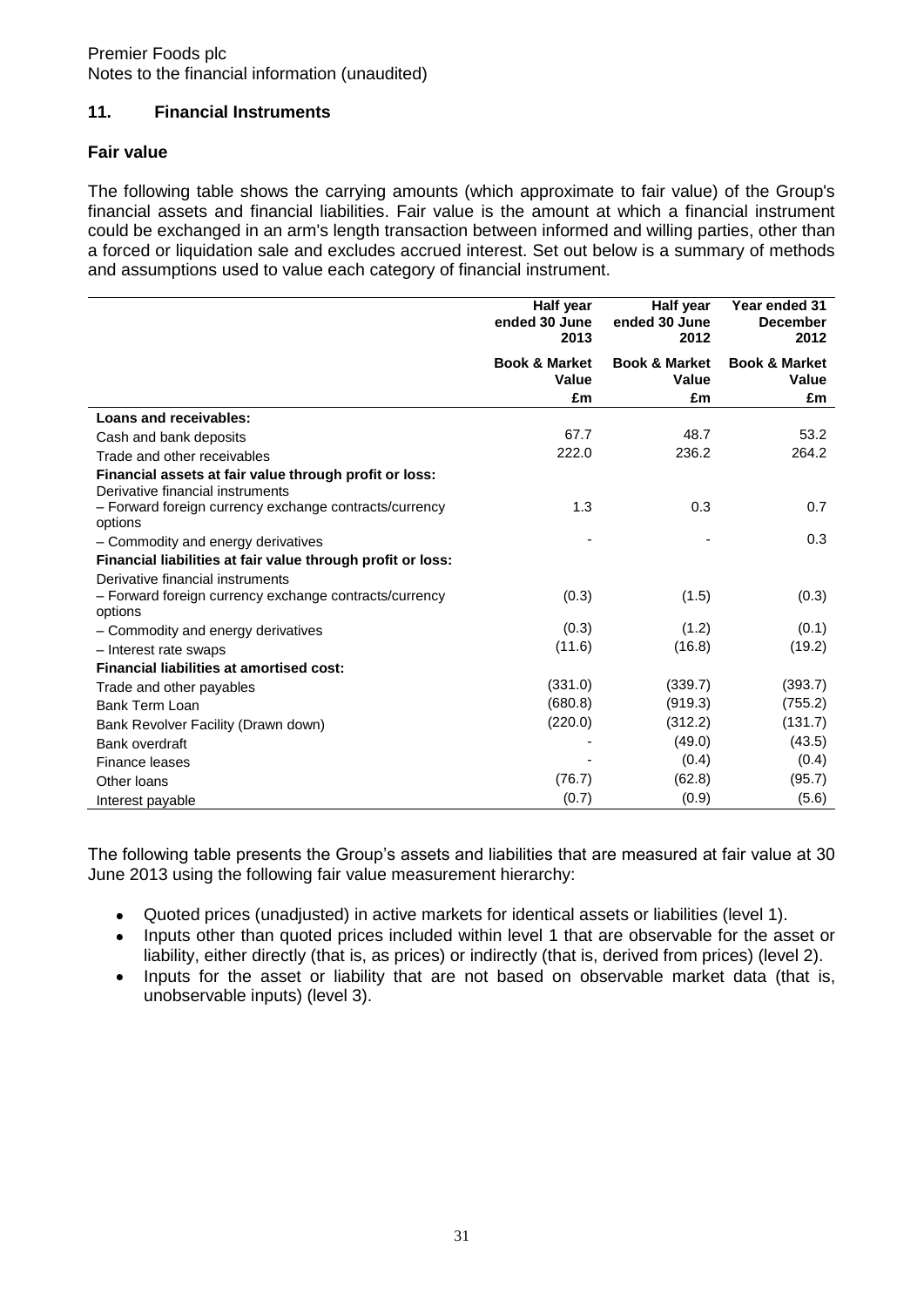|                                                                                                       | <b>Half year</b><br>ended 30 June<br>2013 | Half year<br>ended 30 June<br>2012 | Year ended 31<br><b>December</b><br>2012 |
|-------------------------------------------------------------------------------------------------------|-------------------------------------------|------------------------------------|------------------------------------------|
| Financial assets at fair value through profit or loss:                                                | Level 2                                   | Level 2                            | Level 2                                  |
| Derivative financial instruments<br>- Forward foreign currency exchange contracts/currency<br>options | 1.3                                       | 0.3                                | 0.7                                      |
| - Commodity and energy derivatives                                                                    |                                           |                                    | 0.3                                      |
| Financial liabilities at fair value through profit or loss:                                           |                                           |                                    |                                          |
| Derivative financial instruments<br>- Forward foreign currency exchange contracts/currency<br>options | (0.3)                                     | (1.5)                              | (0.3)                                    |
| - Commodity derivatives                                                                               | (0.3)                                     | (1.2)                              | (0.1)                                    |
| - Interest rate swaps                                                                                 | (11.6)                                    | (16.8)                             | (19.2)                                   |

# **12. Retirement benefit schemes**

The Group operates a number of defined benefit schemes under which employees are entitled to retirement benefits which are based on career average salary on retirement. These are as follows:

# **a) Premier schemes**

The Premier Foods Pension Scheme ("PFPS") was the principal funded defined benefit scheme within the old Premier Group which also operated a smaller funded defined benefit scheme, the Premier Ambient Products Pension Scheme ("PAPPS") for employees acquired with the Ambrosia business in 2001. As a result of the acquisition of Campbell's in 2006, the Group inherited the Premier Grocery Products Pension Scheme ("PGPPS") covering the employees of the Campbell's UK business, and the Premier Grocery Products Ireland Pension Scheme ("PGPIPS") covering the employees of Campbell's Ireland. The Group also acquired two further schemes with the acquisition of Chivers Ireland in January 2007, the Chivers 1987 Pension Scheme, and the Chivers 1987 Supplementary Pension Scheme. These schemes are presented together below as the Premier schemes.

# **b) RHM schemes**

As a result of the acquisition of RHM plc, the Group also acquired the RHM Pension Scheme, the Premier Foods Ireland Pension Scheme (1994), the Premier Foods Ireland Van Sales Scheme and the French Termination Indemnity Arrangements. These schemes are presented together below as the RHM schemes, with the exception of the French Termination Indemnity Arrangements which was disposed of with the speciality bakery businesses in 2009 and the Premier Foods Ireland Van Sales Scheme which was wound up in 2010.

The exchange rates used to translate the overseas Euro based schemes are £1.00 = 1.1775 Euros for the average rate during the period, and £1.00 = 1.16593 Euros for the closing position at 30 June 2013.

In July 2010, the UK government announced changes to the inflation index used for statutory pension increases (both for pensions in payment and pensions in deferment) to apply to private sector pension schemes. During half year 2012 a credit to past service costs of £46.4m was recognised in relation to members of the RHM pension scheme.

In March 2012, as part of the Group's re-financing package, trustees of the Group's UK pension schemes agreed to defer deficit contribution payments until 1 January 2014.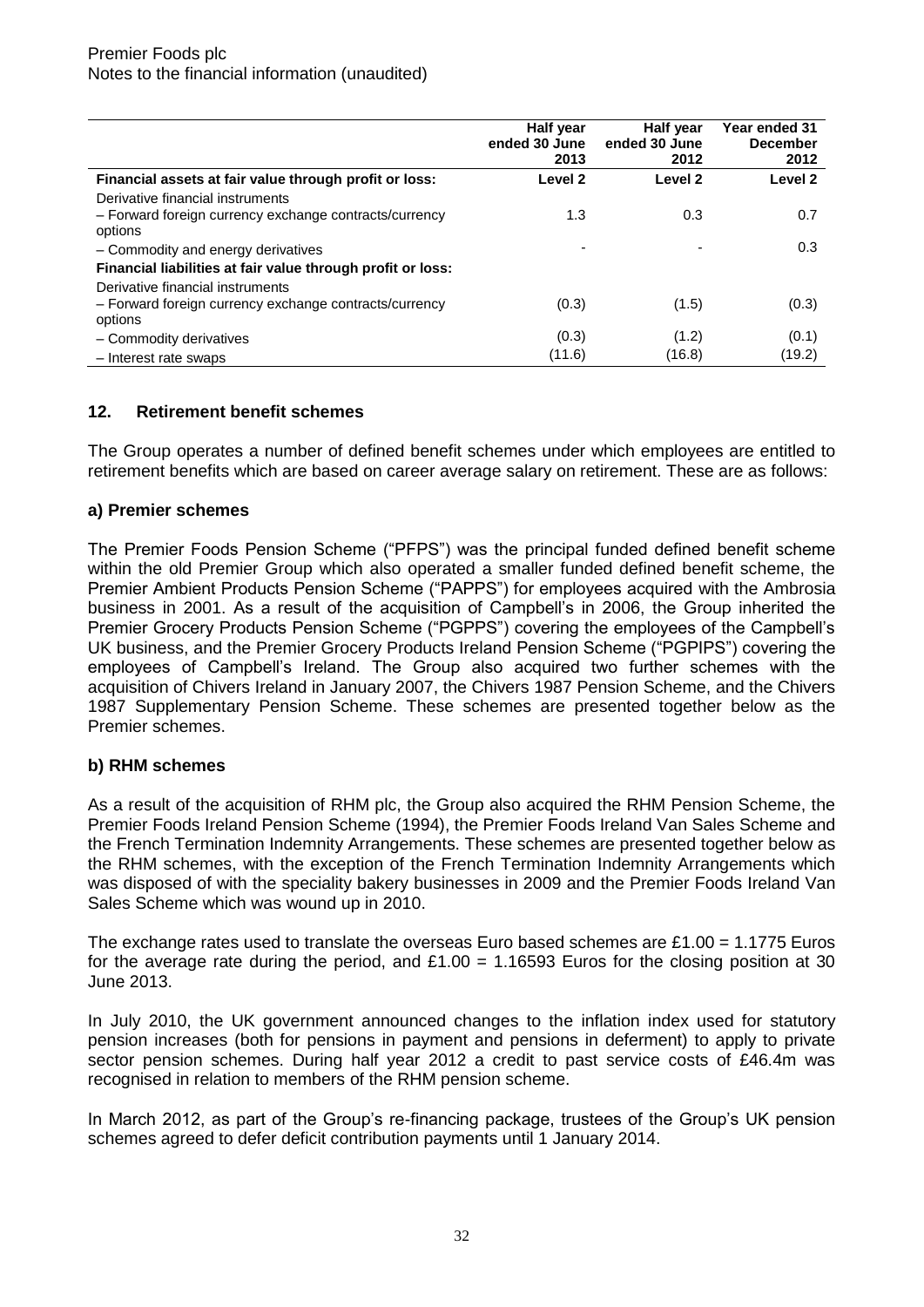The assets of all defined benefit schemes are held by the trustees of the respective schemes and are independent of the Group's finances.

The schemes invest through investment managers appointed by the trustees in UK and European equities and in investment products made up of a broader range of assets. The plan assets do not include any of the Group's own financial instruments, nor any property occupied by, or other assets used by, the Group. The pension schemes hold a charge over the assets of the Group.

IAS 19 (Revised) has been applied retrospectively from 1 January 2012. The principal change is that, expected returns on plan assets of defined benefit plans are not recognised in profit or loss. Instead, interest on net defined benefit obligation is recognised in profit or loss, calculated using the discount rate used to measure the net pension obligation or asset. In addition certain administration expenses are recognised in profit or loss rather than being deducted from the return on plan assets under the previous standard. Comparatives, have been restated for the impact of the adoption of IAS 19 (Revised).

#### **Impact of transition to IAS19 Revised**

## **Impact on condensed consolidated statement of profit or loss**

|                                                      | As at<br>30 Jun | As at<br>30 Jun | As at<br><b>31 Dec</b> |
|------------------------------------------------------|-----------------|-----------------|------------------------|
|                                                      | 2013            | 2012            | 2012                   |
|                                                      | £m              | £m              | £m                     |
| Increase in P&L expense                              | (18.1)          | (18.5)          | (40.2)                 |
| Decrease in current tax expense                      |                 | 5.0             | 9.5                    |
| Net decrease profit for the year                     | (18.1)          | (13.5)          | (30.7)                 |
|                                                      |                 |                 |                        |
| Attributable to equity holders of the parent         | (18.1)          | (13.5)          | (30.7)                 |
| Non-controlling interest                             |                 |                 |                        |
| Increase in actuarial movements in OCI               | 18.1            | 18.5            | 40.2                   |
| Increase in tax effect on actuarial movements in OCI |                 | (5.0)           | (9.5)                  |
| Net increase in OCI, net of tax                      | 18.1            | 13.5            | 30.7                   |
| Net increase in total comprehensive income           |                 |                 |                        |
|                                                      |                 |                 |                        |
| Attributable to equity holders of parent             |                 |                 |                        |
| Non-controlling interest                             |                 |                 |                        |

There was no material impact on the Group's condensed consolidated statement of cash flows and condensed consolidated balance sheet.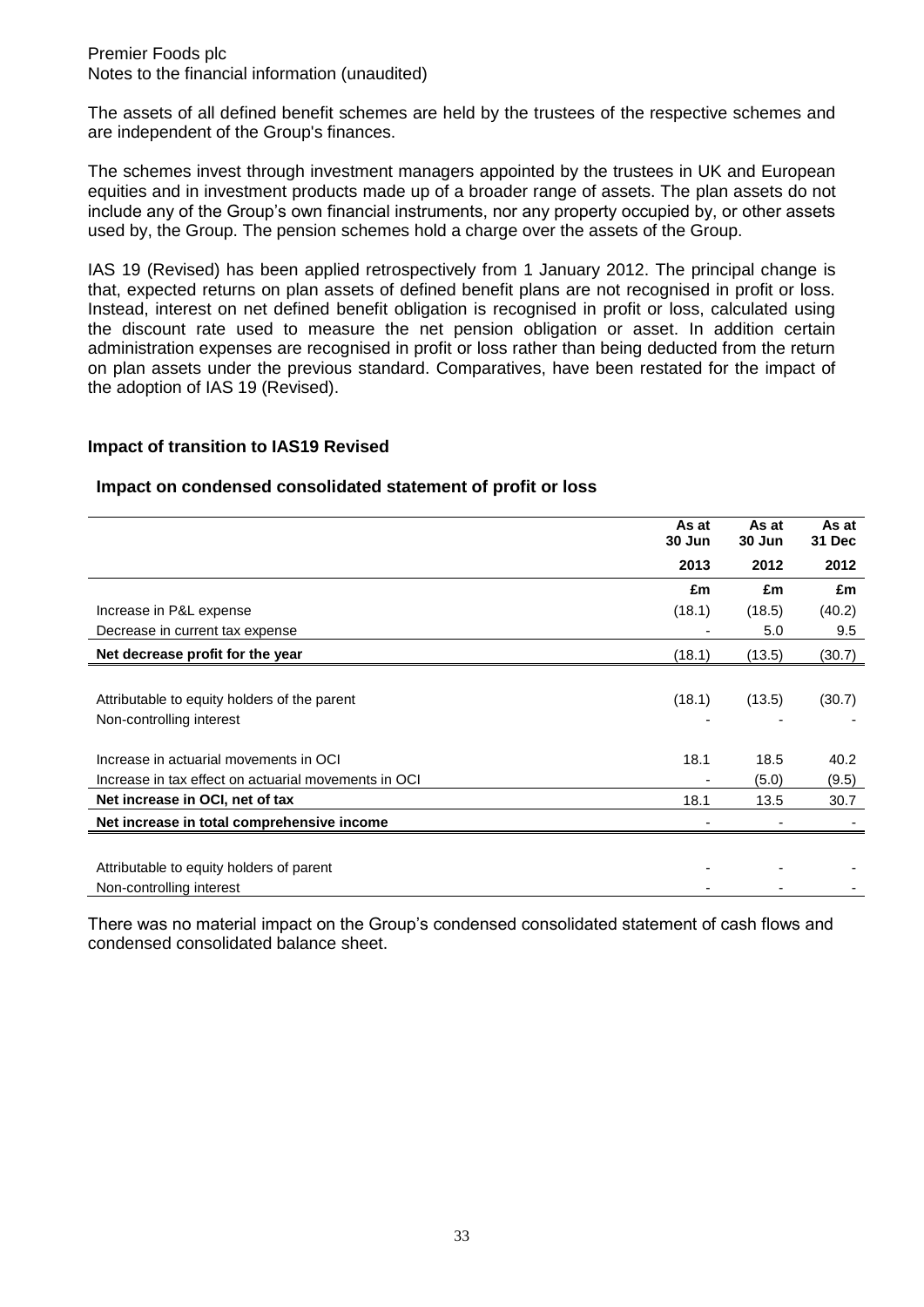At the balance sheet date, the combined principal actuarial assumptions used for all the schemes were as follows:

|                           | As at<br>30 Jun | As at<br>30 Jun | As at<br>31 Dec |
|---------------------------|-----------------|-----------------|-----------------|
|                           | 2013            | 2012            | 2012            |
|                           | £m              | £m              | £m              |
| <b>Premier</b>            |                 |                 |                 |
| Discount rate             | 4.70%           | 4.70%           | 4.45%           |
| Inflation-RPI             | 3.30%           | 2.90%           | 2.95%           |
| Inflation- CPI            | 2.30%           | 1.70%           | 2.15%           |
| Expected salary increases | 4.30%           | 3.90%           | 3.95%           |
| Future pension increases  | 2.15%           | 2.00%           | 2.05%           |
| <b>RHM</b>                |                 |                 |                 |
| Discount rate             | 4.70%           | 4.70%           | 4.45%           |
| Inflation-RPI             | 3.30%           | 2.90%           | 2.95%           |
| Inflation- CPI            | 2.30%           | 1.70%           | 2.15%           |
| Expected salary increases | 4.30%           | 3.90%           | 3.95%           |
| Future pension increases  | 2.15%           | 2.00%           | 2.05%           |

The amounts recognised in the balance sheet arising from the Group's obligations in respect of its defined benefit schemes are as follows:

|                                     | As at<br>30 Jun | As at<br>30 Jun | As at<br>31 Dec |
|-------------------------------------|-----------------|-----------------|-----------------|
|                                     | 2013            | 2012            | 2012            |
|                                     | £m              | £m              | £m              |
| <b>Premier</b>                      |                 |                 |                 |
| Present value of funded obligations | (876.7)         | (805.5)         | (871.1)         |
| Fair value of plan assets           | 530.1           | 520.9           | 535.9           |
| <b>Deficit in scheme</b>            | (346.6)         | (284.6)         | (335.2)         |
| <b>RHM</b>                          |                 |                 |                 |
| Present value of funded obligations | (2,776.8)       | (2,658.1)       | (2,805.0)       |
| Fair value of plan assets           | 2,728.7         | 2,670.1         | 2,673.4         |
| (Deficit)/surplus in scheme         | (48.1)          | 12.0            | (131.6)         |
| <b>TOTAL</b>                        |                 |                 |                 |
| Present value of funded obligations | (3,653.5)       | (3,463.6)       | (3,676.1)       |
| Fair value of plan assets           | 3,258.8         | 3,191.0         | 3,209.3         |
| Deficit in scheme                   | (394.7)         | (272.6)         | (466.8)         |

The reduction in the aggregate deficit since the year end is as a result of favourable asset movements and a higher discount rate.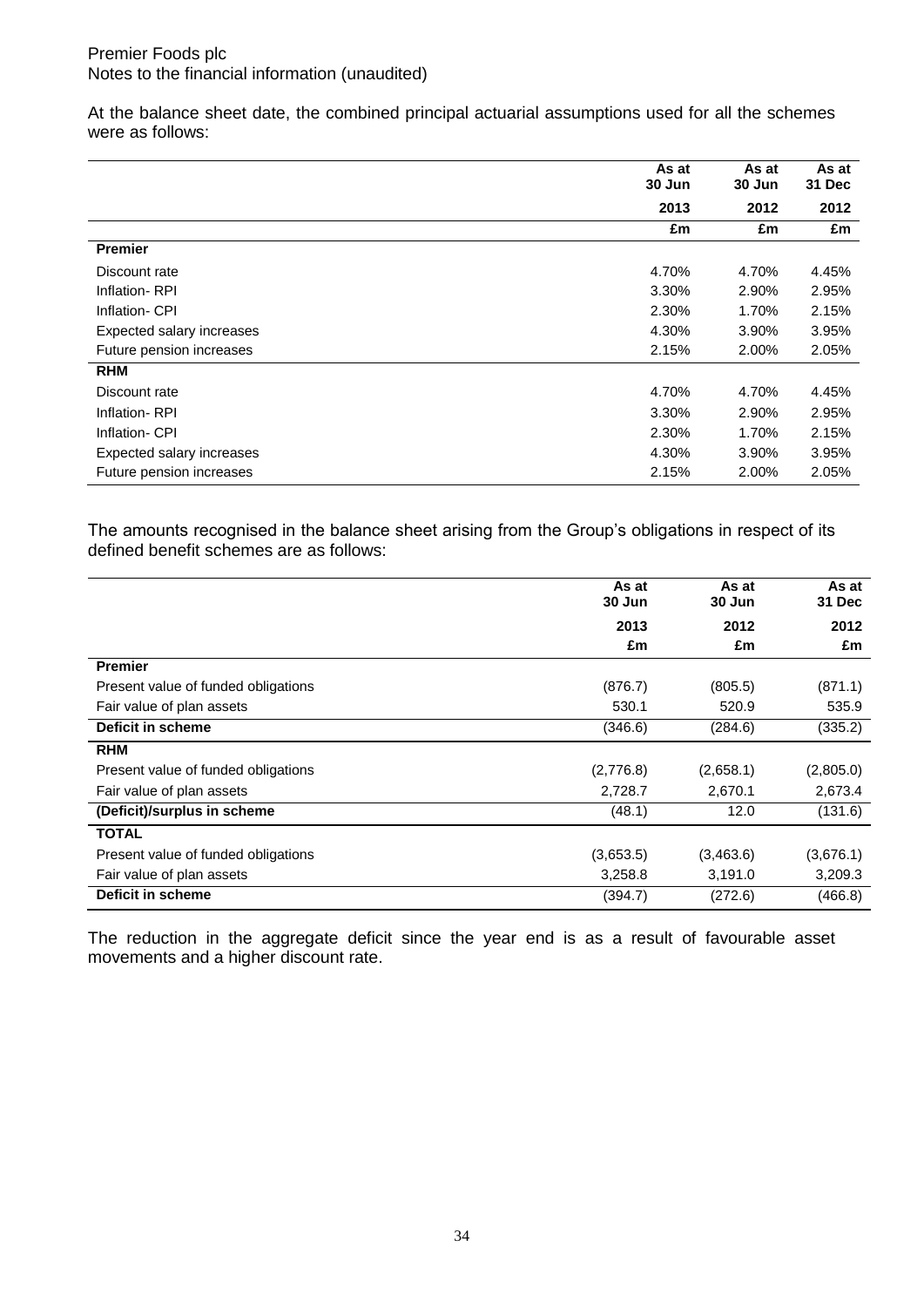Changes in the fair value of plan liabilities were as follows:

|                                           | As at     | As at          | As at                   |
|-------------------------------------------|-----------|----------------|-------------------------|
|                                           | 30 Jun    | 30 Jun         | 31 Dec                  |
|                                           | 2013      | 2012           | 2012                    |
|                                           |           | $(Restated)^T$ | (Restated) <sup>1</sup> |
|                                           | £m        | £m             | £m                      |
| <b>Premier</b>                            |           |                |                         |
| Opening defined benefit obligation        | (871.1)   | (781.9)        | (781.9)                 |
| Current service cost                      | (2.5)     | (3.5)          | (6.3)                   |
| Past service credit/(cost)                | 0.5       | (18.0)         | (18.6)                  |
| Interest cost                             | (18.8)    | (18.7)         | (37.3)                  |
| Remeasurements                            | (1.9)     | (0.2)          | (58.1)                  |
| Exchange differences                      | (2.5)     | 1.5            | 1.0                     |
| Contributions by plan participants        | (1.4)     | (2.0)          | (3.8)                   |
| Benefits paid                             | 21.0      | 17.3           | 33.9                    |
| <b>Closing defined benefit obligation</b> | (876.7)   | (805.5)        | (871.1)                 |
| <b>RHM</b>                                |           |                |                         |
| Opening defined benefit obligation        | (2,805.0) | (2,656.5)      | (2,656.5)               |
| Current service cost                      | (5.2)     | (5.9)          | (11.5)                  |
| Past service credit                       |           | 41.4           | 31.6                    |
| Interest cost                             | (61.0)    | (62.5)         | (124.0)                 |
| Remeasurements                            | 34.4      | (30.8)         | (160.2)                 |
| Exchange differences                      | (1.1)     | 0.6            | 0.4                     |
| Contributions by plan participants        | (2.9)     | (3.7)          | (6.8)                   |
| Benefits paid                             | 64.0      | 59.3           | 122.0                   |
| <b>Closing defined benefit obligation</b> | (2,776.8) | (2,658.1)      | (2,805.0)               |
| <b>TOTAL</b>                              |           |                |                         |
| Opening defined benefit obligation        | (3,676.1) | (3,438.4)      | (3,438.4)               |
| Current service cost                      | (7.7)     | (9.4)          | (17.8)                  |
| Past service credit                       | 0.5       | 23.4           | 13.0                    |
| Interest cost                             | (79.8)    | (81.2)         | (161.3)                 |
| Remeasurements                            | 32.5      | (31.0)         | (218.3)                 |
| Exchange differences                      | (3.6)     | 2.1            | 1.4                     |
| Contributions by plan participants        | (4.3)     | (5.7)          | (10.6)                  |
| Benefits paid                             | 85.0      | 76.6           | 155.9                   |
| <b>Closing defined benefit obligation</b> | (3,653.5) | (3,463.6)      | (3,676.1)               |

<sup>1</sup> Comparatives have been restated to reflect the adoption of IAS19 Revised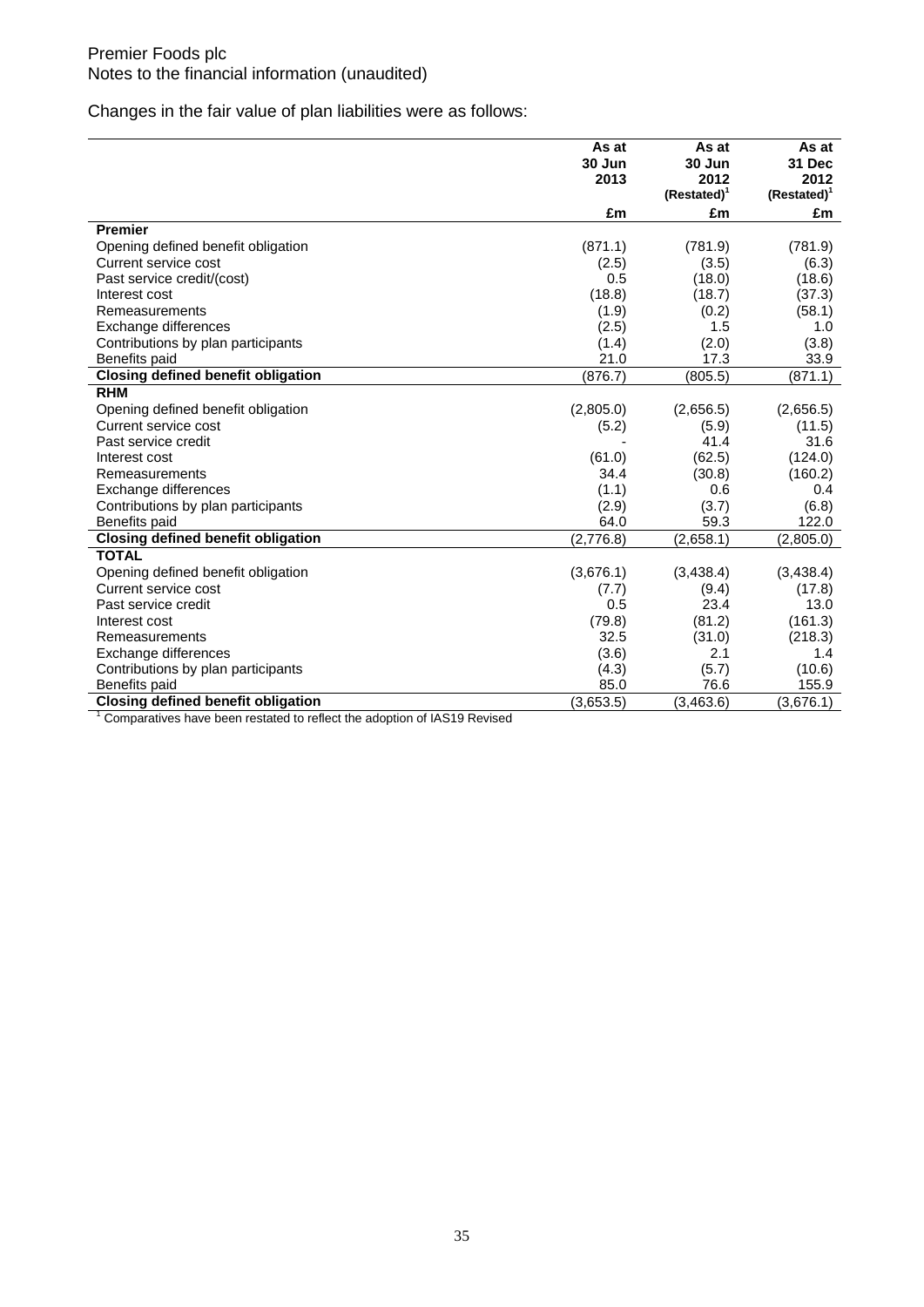Changes in the fair value of plan assets were as follows:

|                                    | As at          | As at          | As at                   |
|------------------------------------|----------------|----------------|-------------------------|
|                                    | 30 Jun<br>2013 | 30 Jun<br>2012 | 31 Dec<br>2012          |
|                                    |                | $(Restated)^T$ | (Restated) <sup>1</sup> |
|                                    | £m             | £m             | £m                      |
| <b>Premier</b>                     |                |                |                         |
| Opening fair value of plan assets  | 535.9          | 514.2          | 514.2                   |
| Interest income on plan assets     | 11.4           | 12.3           | 24.4                    |
| Remeasurements                     | (2.7)          | 0.7            | 14.1                    |
| Administrative costs               | (1.1)          | (1.1)          | (1.8)                   |
| Contributions by employer          | 4.1            | 11.4           | 16.1                    |
| Contributions by plan participants | 1.4            | 2.0            | 3.8                     |
| Exchange differences               | 2.1            | (1.3)          | (1.0)                   |
| Benefits paid                      | (21.0)         | (17.3)         | (33.9)                  |
| Closing fair value of plan assets  | 530.1          | 520.9          | 535.9                   |
| <b>RHM</b>                         |                |                |                         |
| Opening fair value of plan assets  | 2,673.4        | 2,641.8        | 2,641.8                 |
| Interest income on plan assets     | 58.2           | 62.6           | 124.4                   |
| Remeasurements                     | 51.6           | 13.8           | 12.8                    |
| Administrative costs               | (1.4)          | (4.1)          | (12.9)                  |
| Contributions by employer          | 7.0            | 12.2           | 23.0                    |
| Contributions by plan participants | 2.9            | 3.7            | 6.8                     |
| Exchange differences               | 1.0            | (0.6)          | (0.5)                   |
| Benefits paid                      | (64.0)         | (59.3)         | (122.0)                 |
| Closing fair value of plan assets  | 2,728.7        | 2,670.1        | 2,673.4                 |
| <b>TOTAL</b>                       |                |                |                         |
| Opening fair value of plan assets  | 3,209.3        | 3,156.0        | 3,156.0                 |
| Interest income on plan assets     | 69.6           | 74.9           | 148.8                   |
| Remeasurements                     | 48.9           | 14.5           | 26.9                    |
| Administrative costs               | (2.5)          | (5.2)          | (14.7)                  |
| Contributions by employer          | 11.1           | 23.6           | 39.1                    |
| Contributions by plan participants | 4.3            | 5.7            | 10.6                    |
| Exchange differences               | 3.1            | (1.9)          | (1.5)                   |
| Benefits paid                      | (85.0)         | (76.6)         | (155.9)                 |
| Closing fair value of plan assets  | 3,258.8        | 3,191.0        | 3,209.3                 |

<sup>1</sup> Comparatives have been restated to reflect the adoption of IAS19 Revised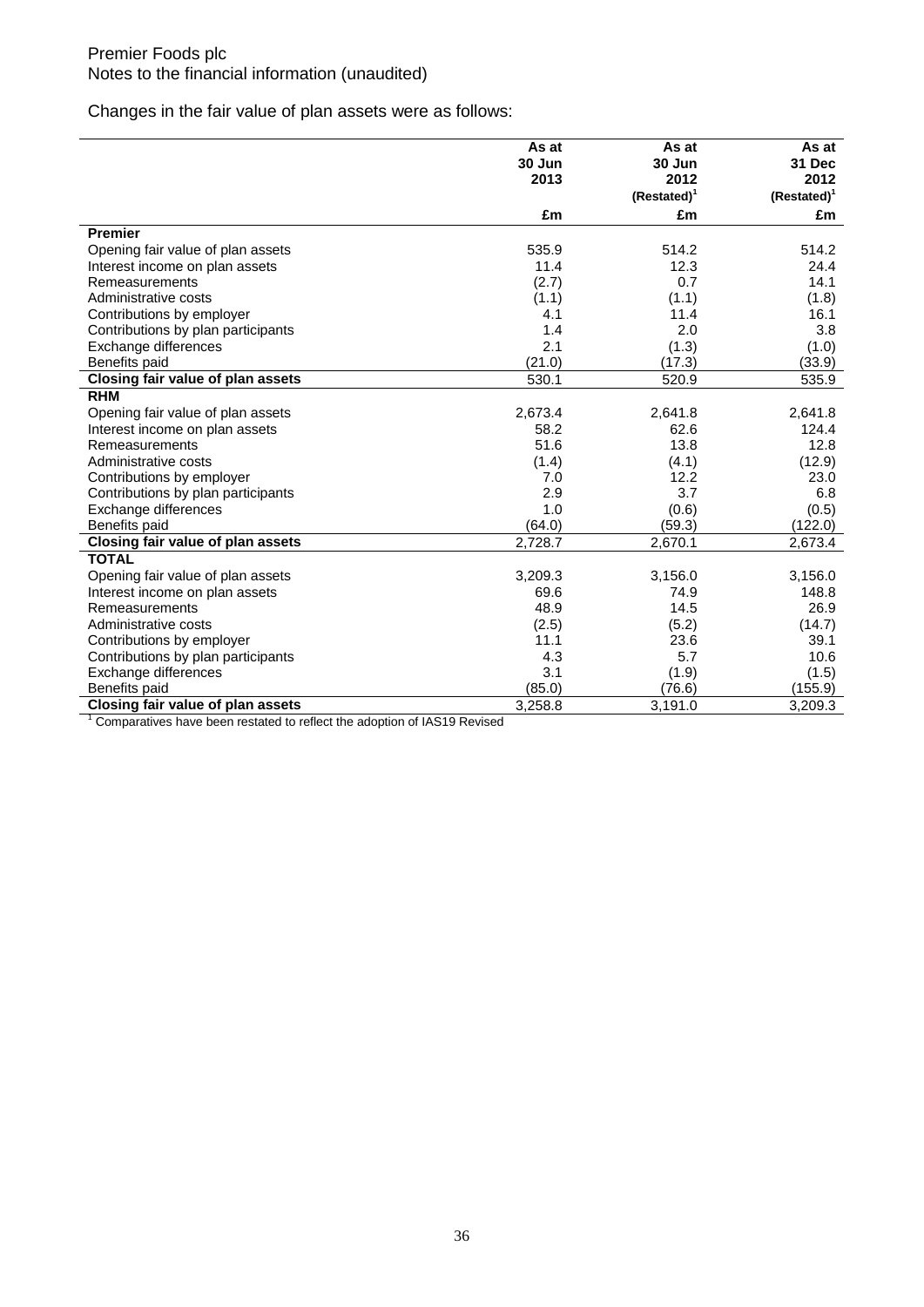The amounts recognised in the statement of profit or loss were as follows:

|                                | <b>Half Year</b><br>ended<br>30 Jun | <b>Half Year</b><br>ended<br>30 Jun | Year<br>ended<br>31 Dec         |
|--------------------------------|-------------------------------------|-------------------------------------|---------------------------------|
|                                | 2013                                | 2012<br>(Restated) <sup>1</sup>     | 2012<br>(Restated) <sup>1</sup> |
|                                | £m                                  | £m                                  | £m                              |
| <b>Premier</b>                 |                                     |                                     |                                 |
| Current service cost           | (2.5)                               | (3.5)                               | (6.3)                           |
| Past service credit/(cost)     | 0.5                                 | (18.0)                              | (18.6)                          |
| Administrative costs           | (1.1)                               | (1.1)                               | (1.8)                           |
| Interest cost                  | (18.8)                              | (18.7)                              | (37.3)                          |
| Interest income on plan assets | 11.4                                | 12.3                                | 24.4                            |
| Total charge                   | (10.5)                              | (29.0)                              | (39.6)                          |
| <b>RHM</b>                     |                                     |                                     |                                 |
| Current service cost           | (5.2)                               | (5.9)                               | (11.5)                          |
| Past service credit            |                                     | 41.4                                | 31.6                            |
| Administrative costs           | (1.4)                               | (4.1)                               | (12.9)                          |
| Interest cost                  | (61.0)                              | (62.5)                              | (124.0)                         |
| Interest income on plan assets | 58.2                                | 62.6                                | 124.4                           |
| Total (charge)/credit          | (9.4)                               | 31.5                                | 7.6                             |
| Total                          |                                     |                                     |                                 |
| Current service cost           | (7.7)                               | (9.4)                               | (17.8)                          |
| Past service credit            | 0.5                                 | 23.4                                | 13.0                            |
| Administrative costs           | (2.5)                               | (5.2)                               | (14.7)                          |
| Interest cost                  | (79.8)                              | (81.2)                              | (161.3)                         |
| Interest income on plan assets | 69.6                                | 74.9                                | 148.8                           |
| Total (charge)/credit          | (19.9)                              | 2.5                                 | (32.0)                          |

<sup>1</sup> Comparatives have been restated to reflect the adoption of IAS19 Revised

# **Defined contribution schemes**

A number of companies in the Group operate defined contribution schemes which are predominantly stakeholder arrangements. In addition a number of schemes are operated providing only life assurance benefits. The total expense recognised in the statement of profit or loss of £0.7m (30 June 2012: £0.5m) represents contributions payable to the plans by the Group at rates specified in the rules of the schemes.

# **13. Provisions**

Total provisions have decreased from £73.9m at 31 December 2012 to £60.8m at 30 June 2013. Provisions comprise restructuring provisions of £29.9m and other provisions of £30.9m.

Restructuring provisions primarily represent provisions in respect of the restructuring of the Bread business and programmes aimed at reducing the Group's overhead cost base.

Other provisions primarily relate to insurance claims and dilapidations against leasehold properties. The costs relating to dilapidation provisions will be incurred over a number of years in accordance with the length of the leases. These provisions have been discounted at rates between 0.87% and 3.61%. The unwinding of the discount is charged to the statement of profit or loss under interest payable.

The decrease in provisions since year end is primarily due to the utilisation of the provision in respect of the Bread business restructuring.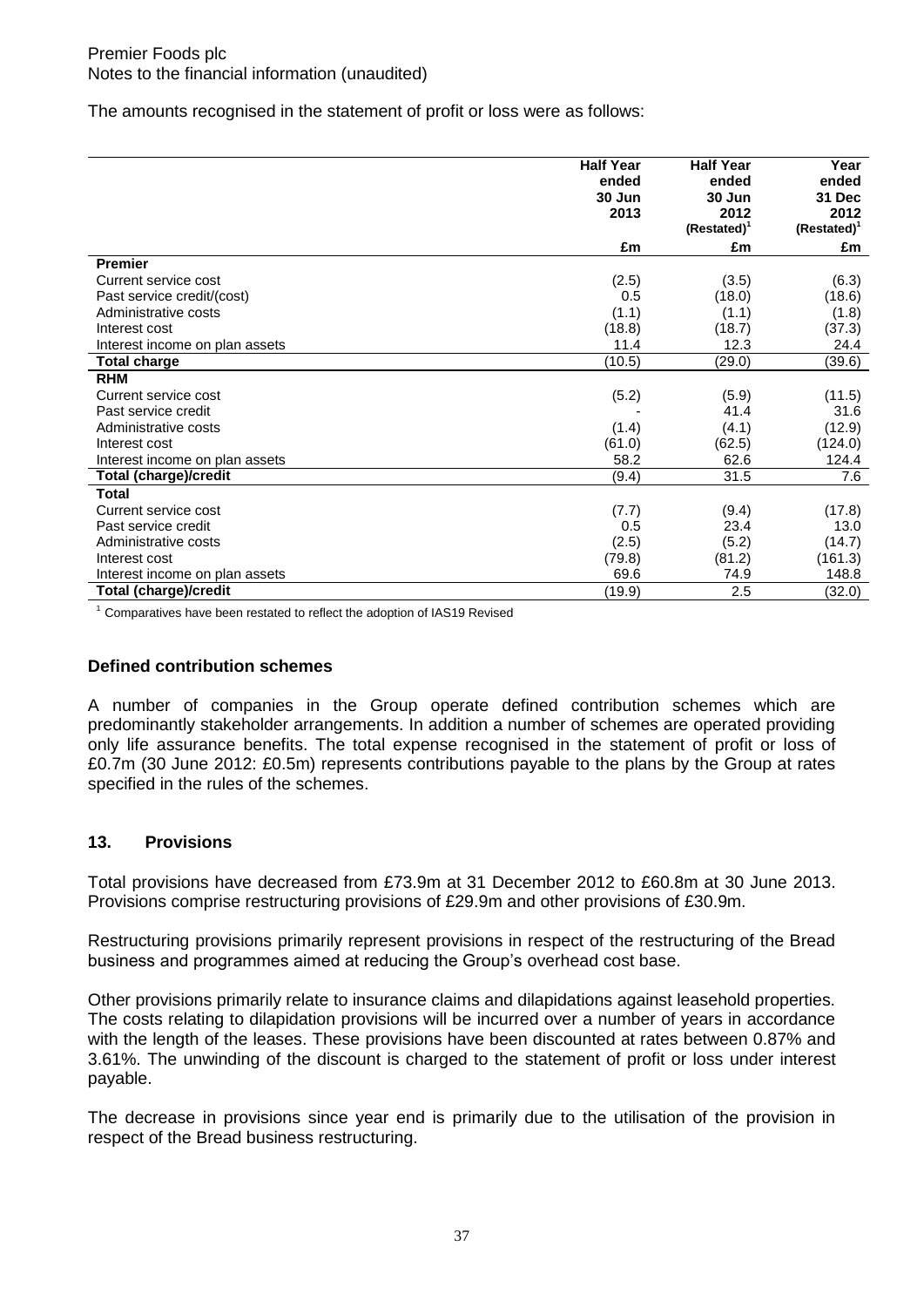## **14. Notes to the cash flow statement**

# **Reconciliation of operating profit to cash generated from operating activities**

|                                                                                                       | <b>Half year</b> | Half year               | Year                    |
|-------------------------------------------------------------------------------------------------------|------------------|-------------------------|-------------------------|
|                                                                                                       | ended            | ended                   | ended                   |
|                                                                                                       | 30 Jun           | 30 Jun                  | 31 Dec                  |
|                                                                                                       | 2013             | 2012                    | 2012                    |
|                                                                                                       |                  | (Restated) <sup>1</sup> | (Restated) <sup>1</sup> |
|                                                                                                       | £m               | £m                      | £m                      |
| <b>Continuing operations</b>                                                                          |                  |                         |                         |
| Loss before taxation                                                                                  | (23.5)           | (45.8)                  | (35.8)                  |
| Net finance cost                                                                                      | 20.9             | 60.9                    | 91.9                    |
| Operating (loss)/profit                                                                               | (2.6)            | 15.1                    | 56.1                    |
| Depreciation of property, plant and equipment                                                         | 16.4             | 20.1                    | 39.6                    |
| Amortisation of other intangible assets                                                               | 23.6             | 26.1                    | 53.3                    |
| Loss/(profit) on the sale of businesses                                                               | 2.4              | (0.3)                   | (63.7)                  |
| Loss on disposal of property, plant and equipment                                                     | 0.6              | 0.6                     | 7.1                     |
| Impairment of property, plant and equipment                                                           | 0.3              |                         | 12.5                    |
| Loss on disposal of intangible assets                                                                 |                  | 0.4                     | 0.4                     |
| Impairment of intangible assets                                                                       |                  |                         | 23.7                    |
| Revaluation (gains)/losses on financial instruments                                                   | (0.3)            | 0.9                     | (2.1)                   |
| Share based payments                                                                                  | 1.8              | 2.3                     | 4.7                     |
| Net cash inflow from operating activities before interest and<br>tax and movements in working capital | 42.2             | 65.2                    | 131.6                   |
| Decrease/(increase) in inventories                                                                    | 2.1              | (17.3)                  | (11.3)                  |
| Decrease/(increase) in trade and other receivables                                                    | 33.7             | 15.1                    | (11.5)                  |
| Decrease in trade and other payables and provisions                                                   | (74.6)           | (57.8)                  | (30.2)                  |
| Movement in retirement benefit obligations                                                            | 9.3              | (42.4)                  | (23.8)                  |
| Cash generated from continuing operations                                                             | 12.7             | (37.2)                  | 54.8                    |
| Discontinued operations                                                                               | 1.7              | 1.6                     | 1.6                     |
| Cash generated from operating activities                                                              | 14.4             | (35.6)                  | 56.4                    |

<sup>1</sup> Comparatives have been restated to reflect the adoption of IAS19 Revised.

# **Reconciliation of cash and cash equivalents to net borrowings**

|                                                   | Half year<br>ended<br>30 Jun<br>2013 | Half year<br>ended<br>30 Jun<br>2012 | Year<br>ended<br>31 Dec<br>2012 |
|---------------------------------------------------|--------------------------------------|--------------------------------------|---------------------------------|
|                                                   | £m                                   | £m                                   | £m                              |
| Net inflow/(outflow) of cash and cash equivalents | 57.9                                 | (22.3)                               | (12.3)                          |
| Decrease in finance leases                        | 0.4                                  | 0.3                                  | 0.3                             |
| Decrease/(increase) in borrowings                 | 5.2                                  | (49.8)                               | 262.0                           |
| Other non-cash changes                            | (3.2)                                | (202.5)                              | (205.6)                         |
| Decrease/(increase) in borrowings net of cash     | 60.3                                 | (274.3)                              | 44.4                            |
| Total net borrowings at beginning of the period   | (950.7)                              | (995.1)                              | (995.1)                         |
| Total net borrowings at end of the period         | (890.4)                              | (1,269.4)                            | (950.7)                         |